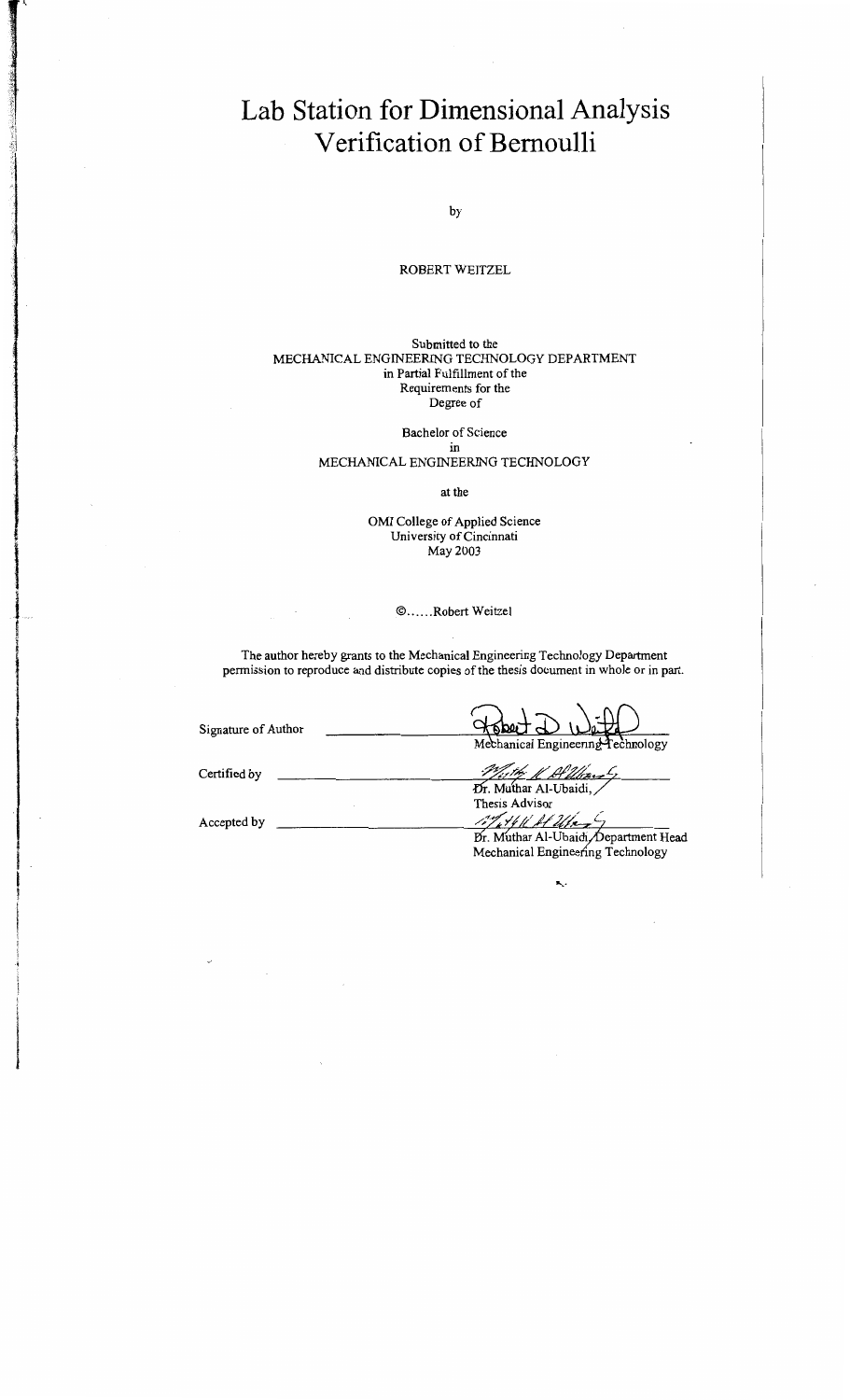### **ABSTRACT**

Experimentation or laboratory testing satisfies over 30% of the curriculum requirements for OMI College of Applied Science's Mechanical Engineering Technology department. Until June 2003, the College of Applied Science (CAS) had no laboratory equipment to verify Bernoulli's equation with respect to water flowing from a hole in a container. In order to apply the concepts of Bernoulli and dimensional analysis introduced in the current fluid mechanics textbook, a new laboratory station was designed. To complete this new laboratory experiment, students will now perform dimensional analysis verification utilizing either the Raleigh MLT method or the Buckingham Pi method.

A survey of thirty-two students and two professors was compiled to develop the new laboratory station. Due to its one-of-a-kind design for the CAS MET department, marketing data was not part of the survey. The compilation of the survey data generated three major customer wants or needs. Incorporating classroom theory into the laboratory environment demanded a fully functional piece of laboratory equipment designed to extrapolate meaningful data.

Based on analysis of two prototype designs and the survey analysis, the final product design accounted for the needs of manufacturing and purchasing. The manufacturing function needed parts that were capable of being machined using ordinary household tools, a freestanding drill press, and a stationary table saw. Purchasing requested design incorporation of common stainless steel or zinc plated fasteners as-wellas standard construction materials. The water tank and out-flow trough utilized clear PVC pipe and were the only non-standard items.

The laboratory has functioned flawlessly during testing. When an orifice was opened water flowed freely in a tight jet. To determine the exact length of the water jet, the measuring slide performed effortlessly. When used in conjunction with the Zircon DM S50 sonic measuring device, the laboratory data was repeatable.

The results of this project were exciting. For \$921.00, a new laboratory for dimensional analysis of Bernoulli has been delivered. The new laboratory data collection system returned repeatable data to a seven-sigma standard. Using the dimensional technique known as the Raleigh method, water jet lengths were predicted within 3% of actual laboratory data. In accordance with all survey results, this laboratory station forces the CAS students to decipher lecture material, visualize the functioning theory, and utilize dimensional analysis to predict the results of fluid flow.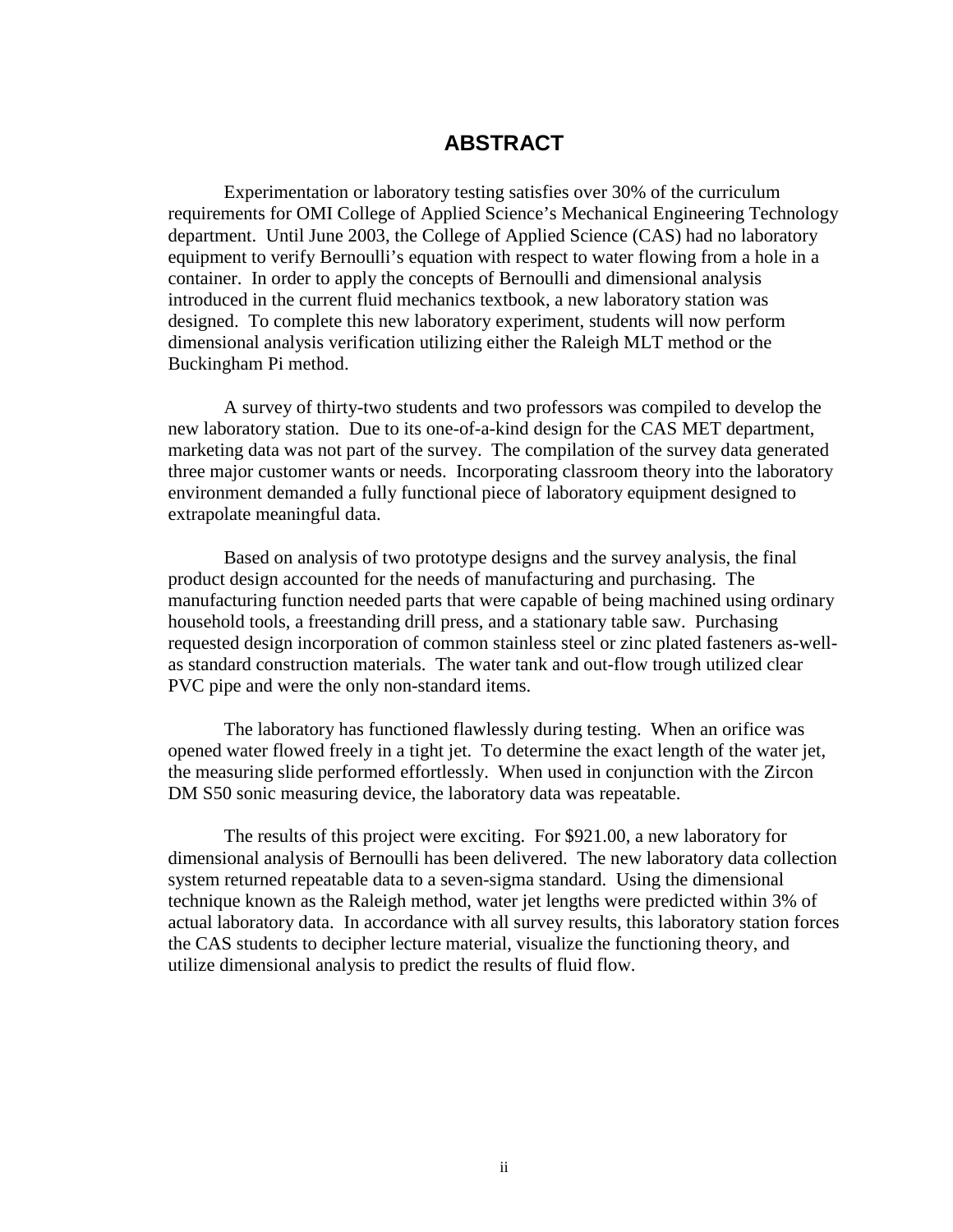### **ACKNOWLEDGEMENTS**

I wish to thank my wife, Gina, for her support and encouragement during the last nine years. Without her love and faith, this would not have been possible. Additionally, I want to thank my family members and close friends Dave Wells and Ron Powell. Your support was greatly appreciated. To Dr. Muthar Al-Ubaidi your inspiration and dedication have made my CAS time enjoyable. Lastly, to Dean William Janna, thank you for the concept and personal interaction to complete this new laboratory station.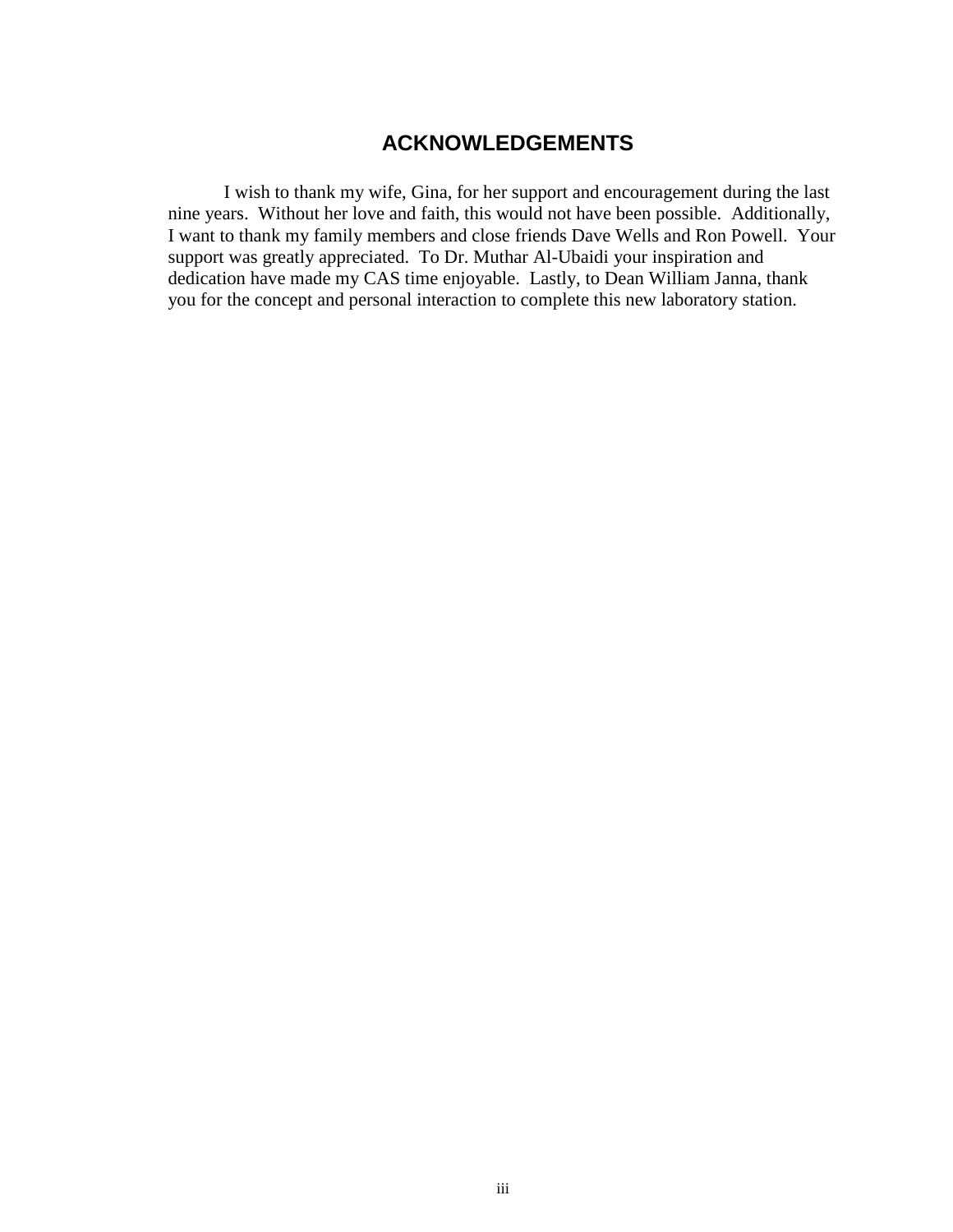# **TABLE OF CONTENTS**

| 1.1 SURVEY AND QFD ANALYSIS GENERATION OF MEASURABLE DESIGN                   |  |
|-------------------------------------------------------------------------------|--|
|                                                                               |  |
|                                                                               |  |
|                                                                               |  |
|                                                                               |  |
|                                                                               |  |
|                                                                               |  |
|                                                                               |  |
|                                                                               |  |
|                                                                               |  |
|                                                                               |  |
|                                                                               |  |
|                                                                               |  |
|                                                                               |  |
|                                                                               |  |
|                                                                               |  |
|                                                                               |  |
|                                                                               |  |
|                                                                               |  |
|                                                                               |  |
|                                                                               |  |
|                                                                               |  |
|                                                                               |  |
| 2.1.7 Water Jet Distance Measuring With the Zircon Sonic Measuring Device  18 |  |
|                                                                               |  |
| 3. MANUFACTURING AND ASSEMBLY OF THE NEW LABORATORY STATION 21                |  |
|                                                                               |  |
|                                                                               |  |
|                                                                               |  |
|                                                                               |  |
|                                                                               |  |
|                                                                               |  |
|                                                                               |  |
|                                                                               |  |
|                                                                               |  |
|                                                                               |  |
|                                                                               |  |
|                                                                               |  |
|                                                                               |  |
|                                                                               |  |
|                                                                               |  |
|                                                                               |  |
|                                                                               |  |
|                                                                               |  |
|                                                                               |  |
|                                                                               |  |
|                                                                               |  |
|                                                                               |  |
|                                                                               |  |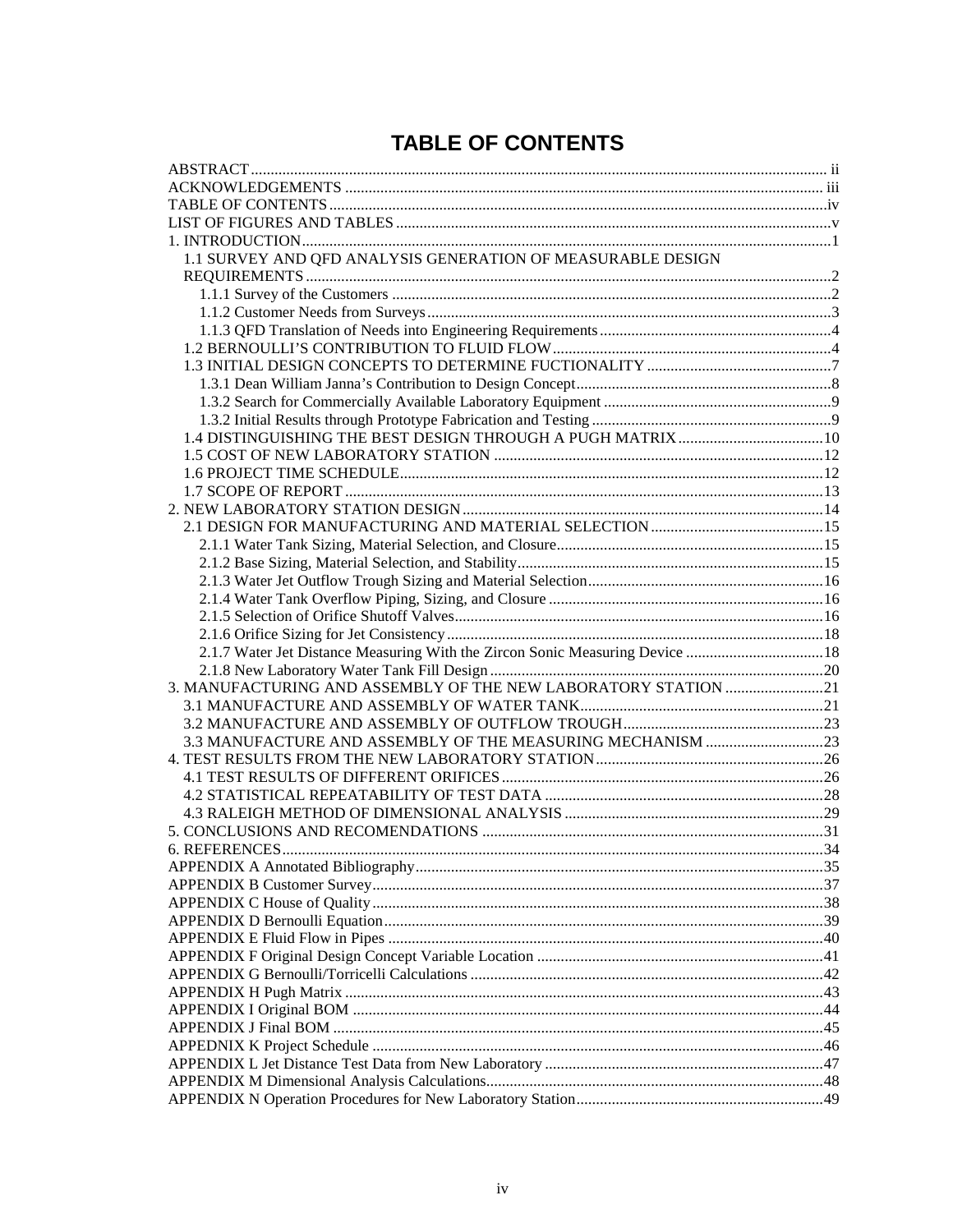# **LIST OF FIGURES AND TABLES**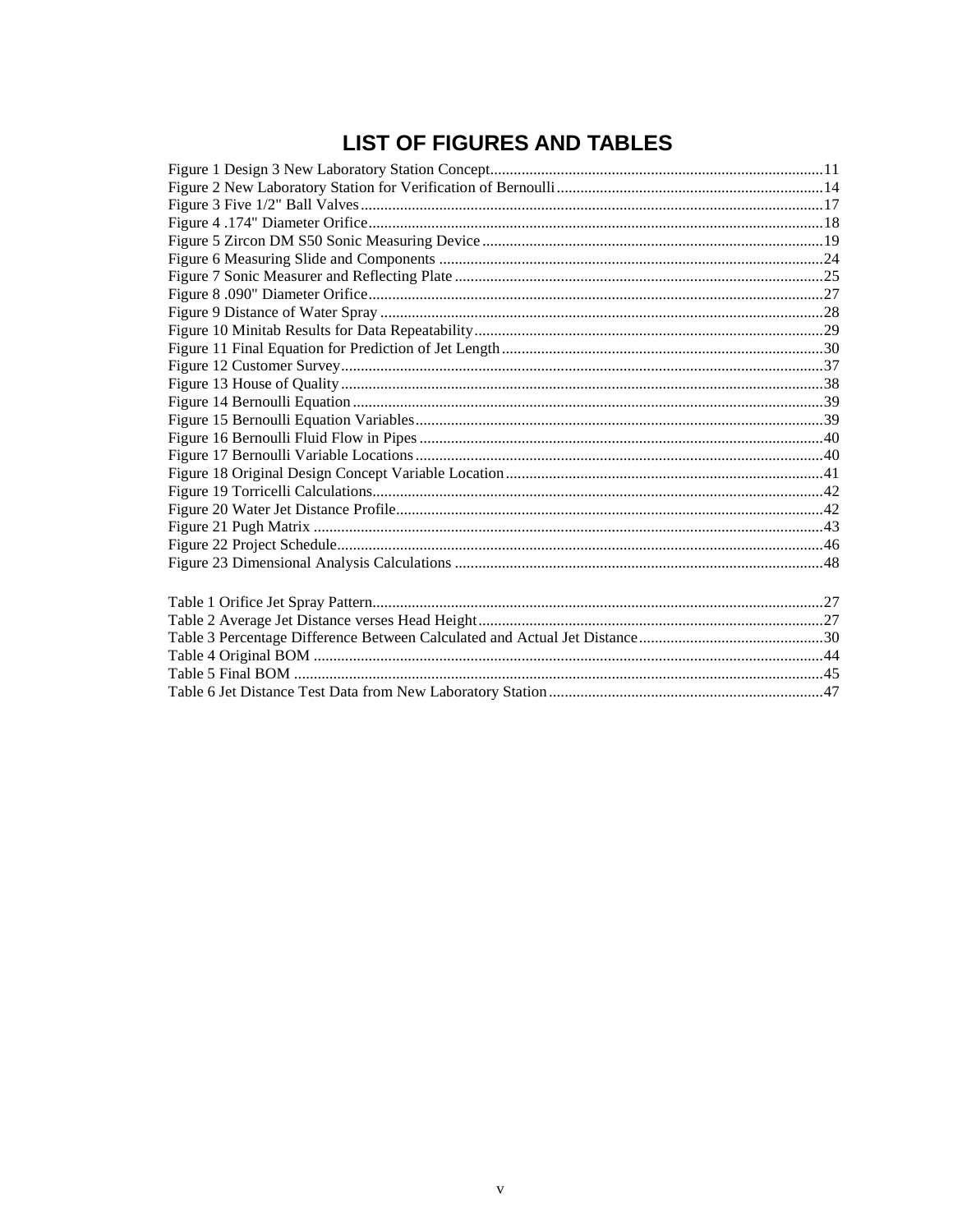### **1. INTRODUCTION**

Over the course of a CAS Mechanical Engineering student's studies, the student must develop an understanding of theoretical models and apply that knowledge to laboratory work. To ensure that the concepts are developed, an engineering student spends approximately thirty-three percent of their time in a laboratory setting. In a student's junior year, they must complete a course in fluid mechanics. Up until June 2003, the Mechanical Engineering students at CAS had no laboratory procedure to review Bernoulli's equation.

Personal preferences, current CAS students, and professors shaped the new laboratory station. Upon review of the customer survey results and advisor input, this new one-of-a-kind laboratory station was designed and built solely for the students and MET faculty of CAS. Limiting the market for this product to CAS removed the need for a full-scale market analysis. Additional boundaries were placed on data accuracy, use of the Bernoulli equation, and utilization of classroom theory. The test data accuracy had to be repeatable within ±10% of test data nominal results. The new laboratory station had to be based on the Bernoulli equation, and it had to demonstrate classroom theory within the laboratory procedure.

Design constraints, limiting the laboratory station size and functionality, were imposed, but no design constraints were placed upon the laboratory station's shape. The designer had no requirement to either prove the stability of the station, or prove factors of safety for any of the components. With this said, the laboratory station had to function for its intended purpose, within the timeframe of the scheduled three-hour instructional period.

1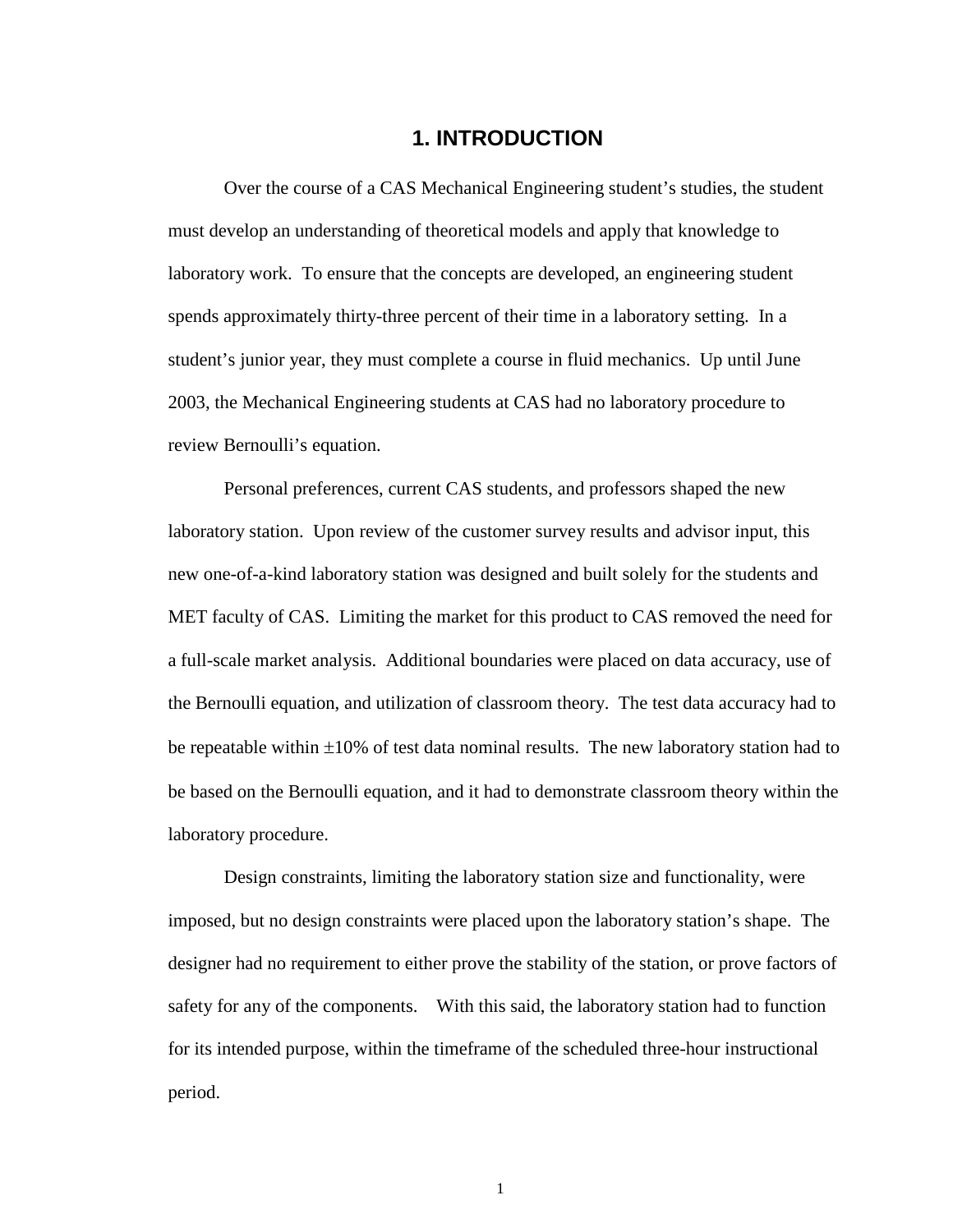### *1.1 SURVEY AND QFD ANALYSIS GENERATION OF MEASURABLE DESIGN REQUIREMENTS*

During the fall of 2002, the initial phase of research was completed. Surveys, personal interviews, and email transmissions generated numerous responses and suggestions. For the purpose of investigating currently available laboratory equipment, the Internet was utilized. To garner knowledge surrounding the use of the Bernoulli equation, numerous texts, including the current CAS Fluid Mechanics text, were consulted (refer to Appendix A, Annotated Bibliography).

#### 1.1.1 Survey of the Customers

To implement a great product, the wants of the customer must be designed into the product. The main customer was defined as current and future CAS MET students. A secondary customer was the CAS MET faculty. The MET faculty member instructing the Fluid Mechanics class was Dr. Muthar Al-Ubaidi. Employers of CAS graduates and other teaching institutions were considered third tier customers.

Identifying the customers was important, but discovering their wants or needs was critical. The wants of the CAS student customers were congealed through the use of a seven question written survey (refer to Appendix B, figure 12, Customer Survey). The survey was written for the customer to express a need in terms of a numerical value. Each need was written and assigned a value of one through five. Declaring the importance of each need, the customer responded by circling one value. In order for the customer to articulate needs, space was allotted for a written response.

2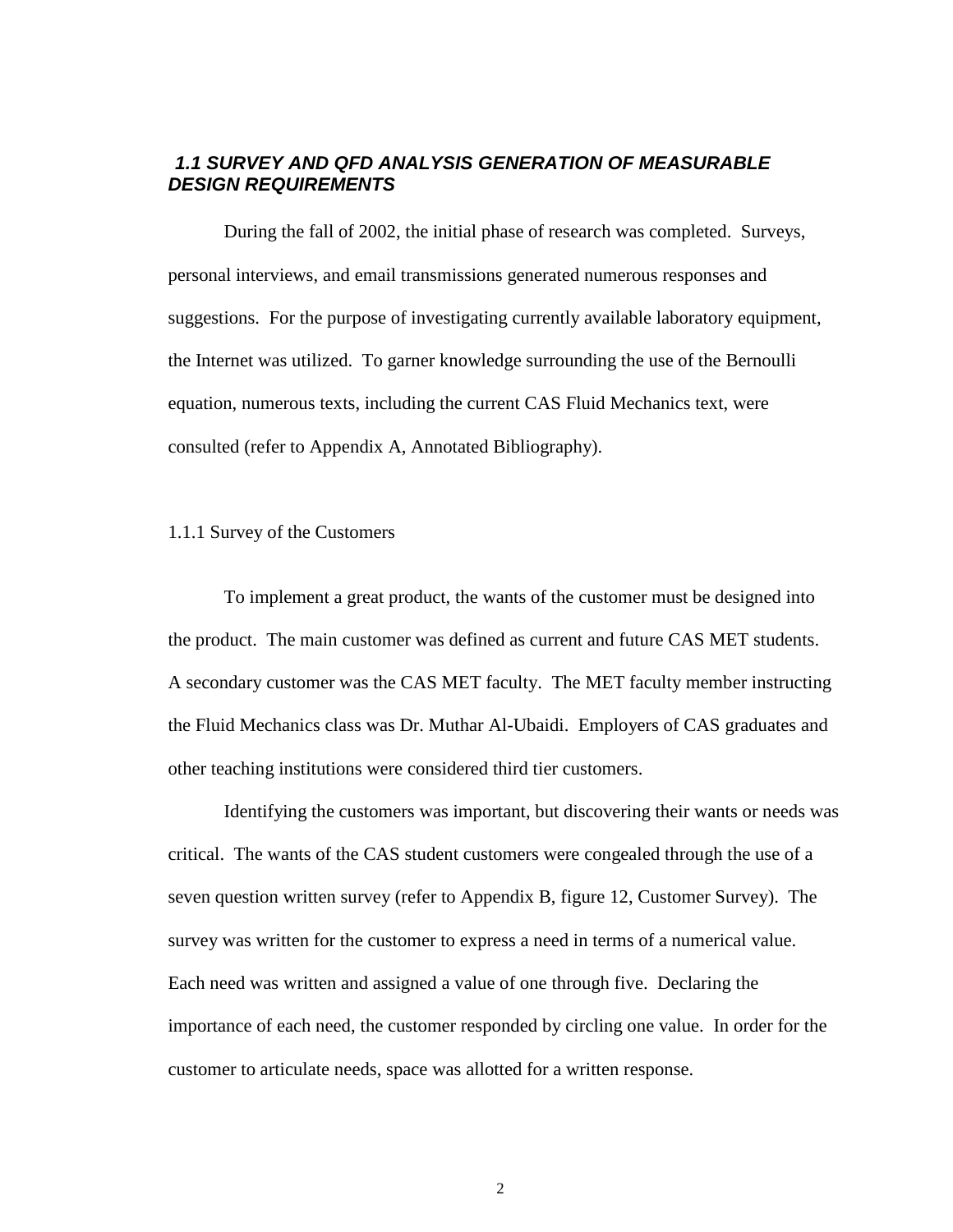The second method used for surveying was the personal interview. In order to gain the perspective of the MET faculty and as professor of the Fluid Mechanics class, Dr. Al-Ubaidi was interviewed. Similar to the student survey, he was asked a series of questions and asked to expound on his needs as a professor and faculty member. The last person surveyed was Dean William Janna of the University of Memphis. His interview was conducted via email and was important for his input as the author of the current Fluid Mechanics textbook.

### 1.1.2 Customer Needs from Surveys

From the thirty-two distributed surveys, thirteen responses were compiled. The customer's three most important needs were elimination of laboratory confusion, easily obtained data, and a laboratory experiment capable of running in less than three hours. Two customers returned the same articulated need. This need was for a short summary of the equation and theory prior to operating the laboratory station. Finally, the customers agreed that the new laboratory station to demonstrate Bernoulli was a basic need.

The two personal interviews returned some interesting results. From both interviews, the basic need of incorporation of classroom theory into the new laboratory was important. Also, the articulated need of incorporating dimensional analysis was expressed. Dr. Al-Ubaidi's input included a latent need. For the final design of the water tank, he insisted upon incorporation of clear PVC pipe.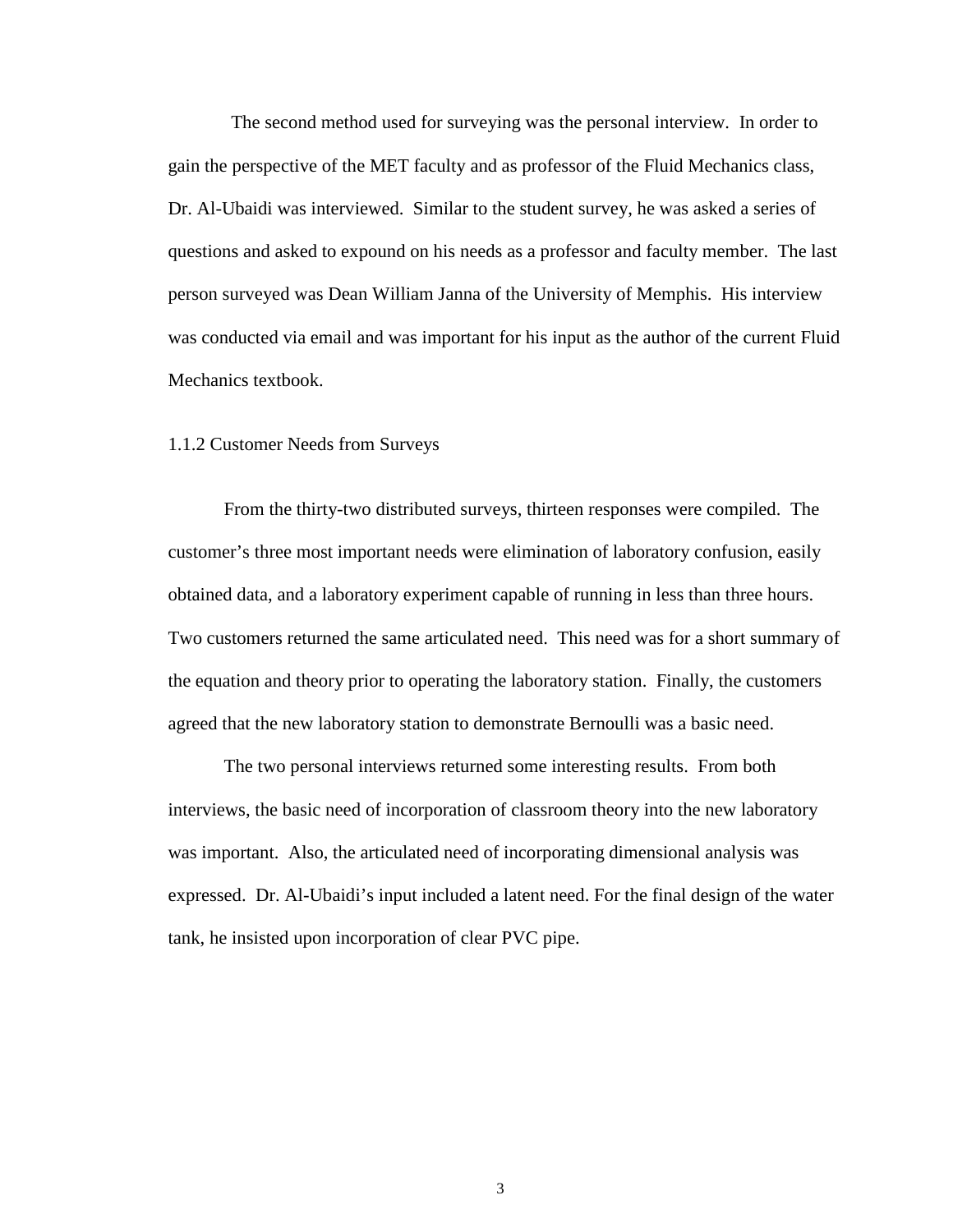#### 1.1.3 QFD Translation of Needs into Engineering Requirements

The planning and problem-solving tool used to translate customer requirements into engineering characteristics was the House of Quality. This graphical tool forced the designer to focus upon how the customer needs were addressed. How the designer addressed the needs was setup as ten measurable design targets (refer to Appendix C, figure 13, for the finalized House of Quality). Based on the results from the customer surveys, the ten requirements were weighted.

The requirements with the highest ranking led to the three most important targets. The top three design targets were repeatable data, incorporation of classroom theory, and dimensional analysis verification. A fourth and fifth targets were a detailed laboratory procedure and operation of the laboratory in less than three hours. Although not design targets for the physical laboratory structure, the fourth and fifth targets were addressed through the written laboratory procedure.

### *1.2 BERNOULLI'S CONTRIBUTION TO FLUID FLOW*

Daniel Bernoulli was an 18<sup>th</sup> century physicist and astronomer. He was born February 8, 1700 in Groningen Netherlands. His life spanned eighty-two years until his death on March 17, 1782 in Basal Switzerland. His accomplishments were many:

- Defined the simple nodes and frequencies of oscillation of a system,
- Produced work on probability and political economy,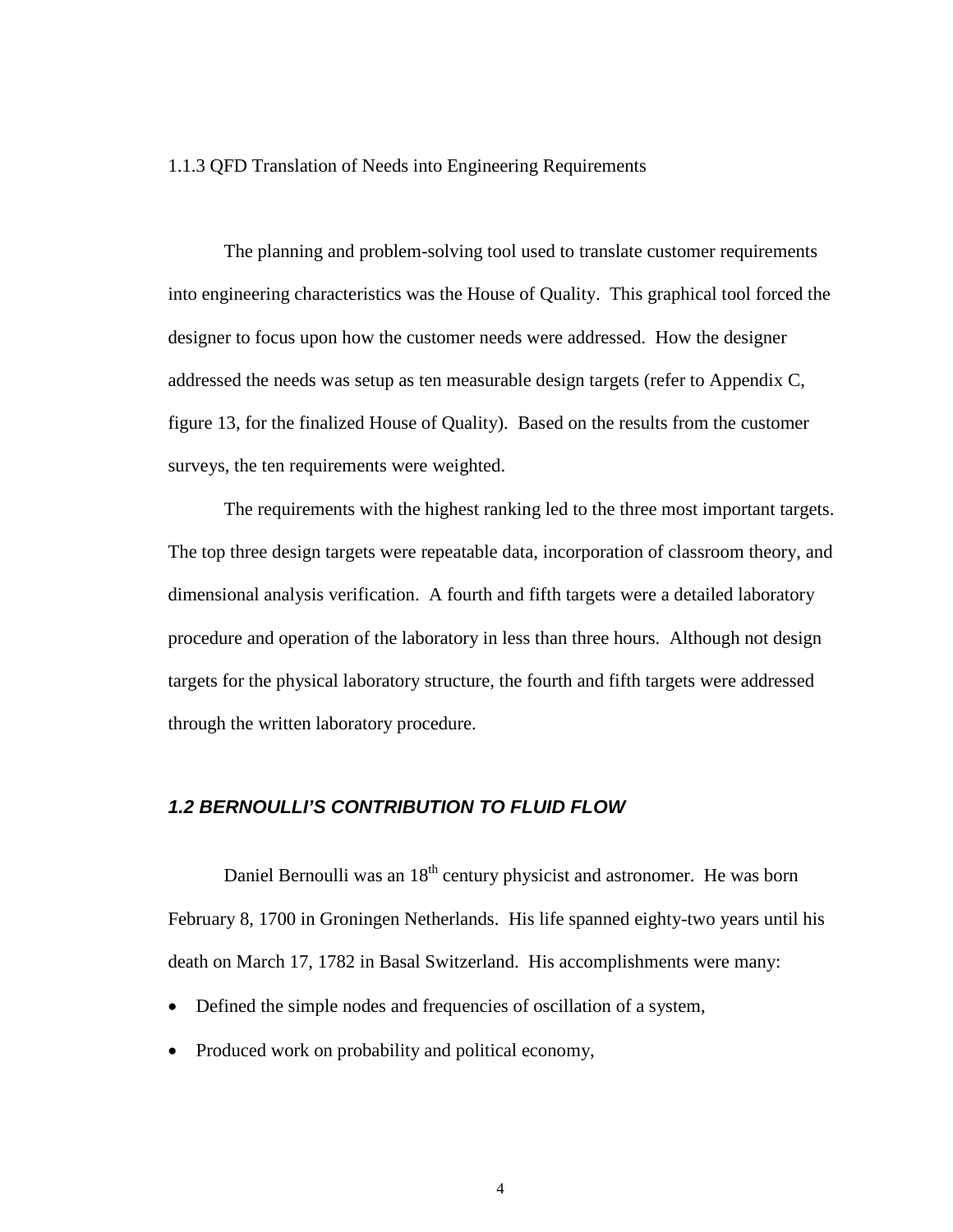- Hydrodynamics: Work contained the correct analysis of water flowing from a hole in a container
- Taught physics at Basel for twenty-six years until 1776,

• Won ten grand prizes at the Paris Academy for astronomy and nautical topics. Bernoulli's theories were as applicable in the  $18<sup>th</sup>$  century as they are today. Because of his enduring theories and concepts, the curriculum of the MET department of CAS included his work in their course requirements.

To design a piece of laboratory equipment incorporating Bernoulli's theory, the designer must understand Bernoulli's fluid flow equation (refer to Appendix D, figure 14, for Bernoulli equation and figure 15 for explanation of Bernoulli variables). When dealing with the fluid mechanics of incompressible fluids, Bernoulli's equation explains the system. According to Robert Mott, "Bernoulli's equation is used to determine values of pressure head, elevation head and velocity head change as a fluid moves through a system."[[1](#page-57-0)] Referring to figure 1 of Appendix  $E[2]$  $E[2]$  $E[2]$ , the observer should note that as fluid moves from point one to point two, the value or magnitude of the term increases or decreases; however, "if no energy is lost or added to the head, the total head remains at a constant level."[[3](#page-57-2)]

When working with Bernoulli's equation, the chosen reference point must be expressed in the same pressure terms. The various pressures must be resolved into either gauge or absolute pressures. Most situations in the laboratory or real world allow for the utilization of gauge pressure. In turn, the result is that the exposed area's pressure reading is represented as a net zero pressure.

5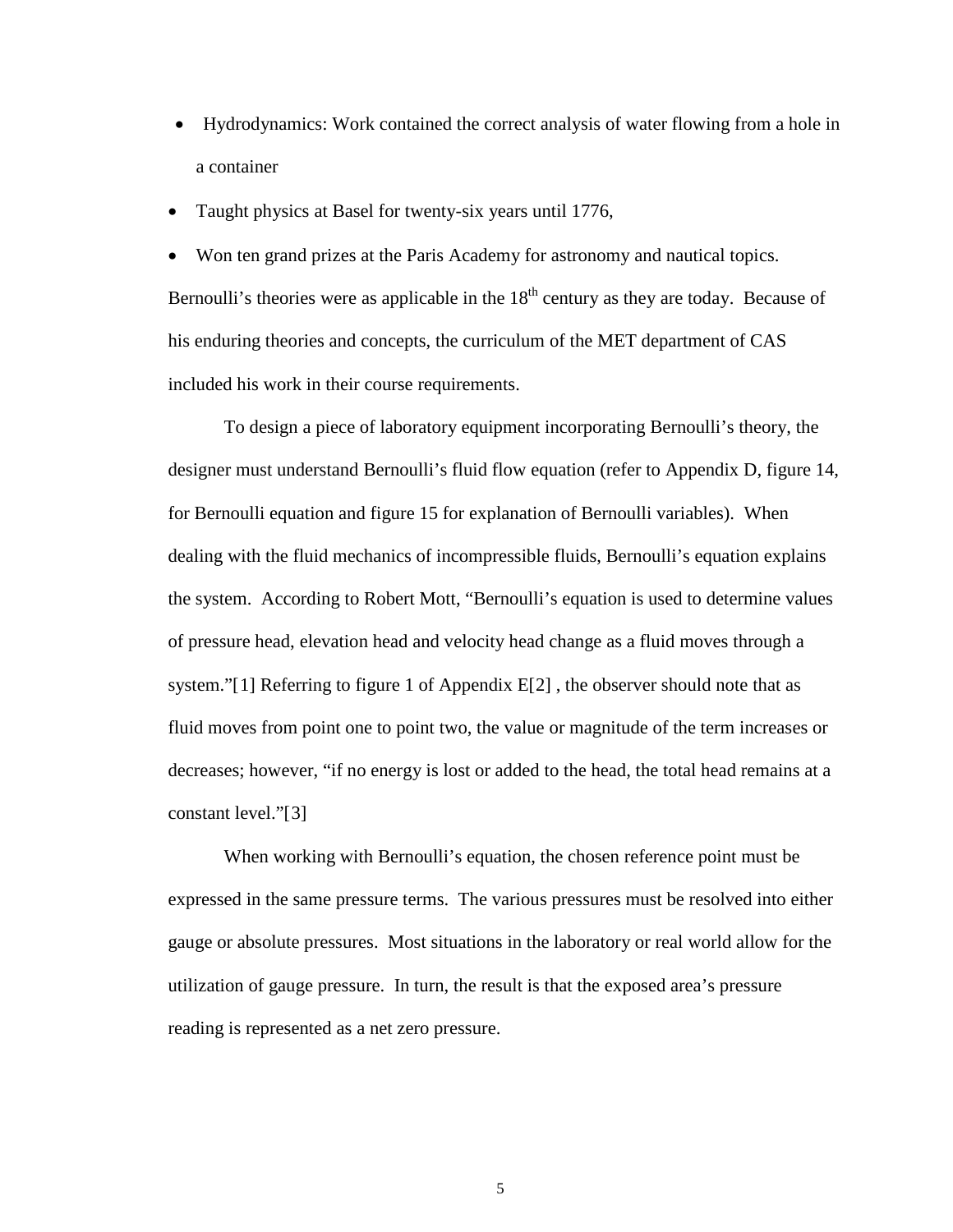In order to apply Bernoulli's equation to a system, several conditions must be met. According to Robert Mott, the limitations are as follows:

- "It is only valid for incompressible fluids since the specific weight of the fluid is assumed to be the same at the two sections of interest.
- There can be no mechanical devices between the two sections of interest that would add energy to or remove energy from the system, since the equation states that the total energy in the fluid is constant.
- There can be no heat transferred into or out of the fluid.
- There can be no energy lost due to friction."[[4](#page-57-3)]

No system would likely meet all of these requirements. In the case of this new laboratory station design it met the first two requirements. By design there were no additions of mechanical devices, and the incompressible fluid was water. The last two conditions can only be theorized. In practical applications, losses stemming from friction and heat transfer are always introduced.

Referring to figure 16, Appendix E[ [5](#page-57-4)], one can see that the surface of the fluid is at height *h* from the centerline of the orifice or opening. Additionally,  $P_1$  and  $P_2$  are taken from their respective points at point 1 and point 2 and the same holds true for  $v_1$ and  $v_2$ . Upon inspection of the system, parameters may be eliminated and others may be solved. In the case of a reservoir or large open container, several factors hold true:

• By using an atmospheric reference, 
$$
P_1 = 0
$$
 psig, leading to  $\frac{P_1}{\rho g} = 0$ .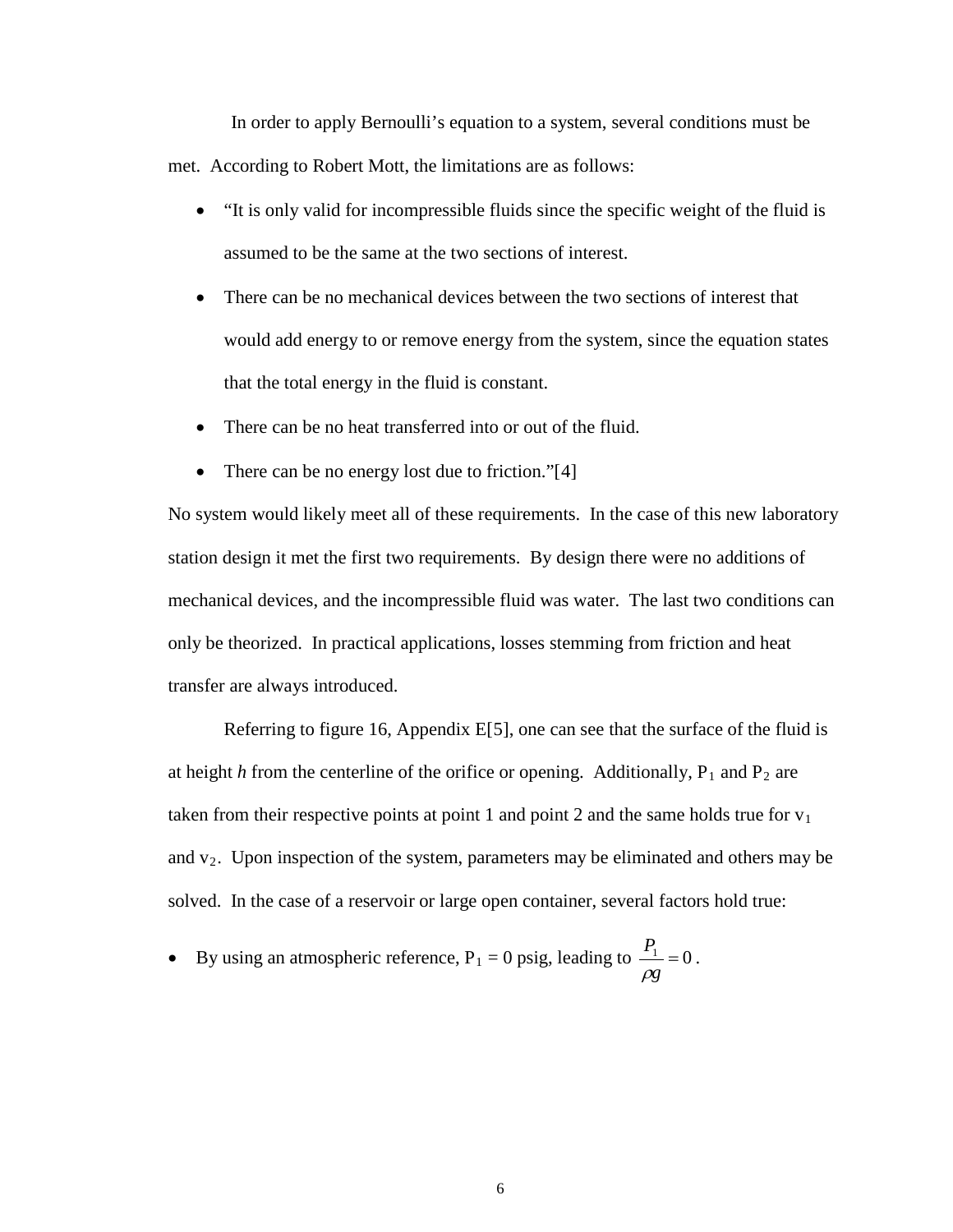Because the surface area of the reservoir or open container is large relative to the area of the orifice, and h will remain constant,  $v_1$  can be considered to be 0. This

event leads to 
$$
\frac{v_1^2}{2g} = 0
$$
.

• In an ideal fluid condition, there is no head loss resulting in Bernoulli's equation reducing to  $v_2 = \sqrt{2gh}$ . This reduction is known as Torricelli's theorem.

After 200 years of validation, Bernoulli's concepts and theories are still applicable. The velocity of a fluid flowing from an open container while head pressure remains constant is  $v_2 = \sqrt{2gh}$ . This calculation coupled with the basic physics concept of a body in fall, produces the jet spray. Additional requirements for a new laboratory station design would include the use of an incompressible fluid, no moving mechanical parts, transfer no heat into or out of the system, and would incur no frictional losses.

### *1.3 INITIAL DESIGN CONCEPTS TO DETERMINE FUCTIONALITY*

For product development, the initial project research was crucial. An initial design concept was needed. The concept had to encompass the customer needs and be developed within the defined project scope. Dean William Janna provided the initial design concept. With his input, student and faculty input, and research materials, the initial design was conceived.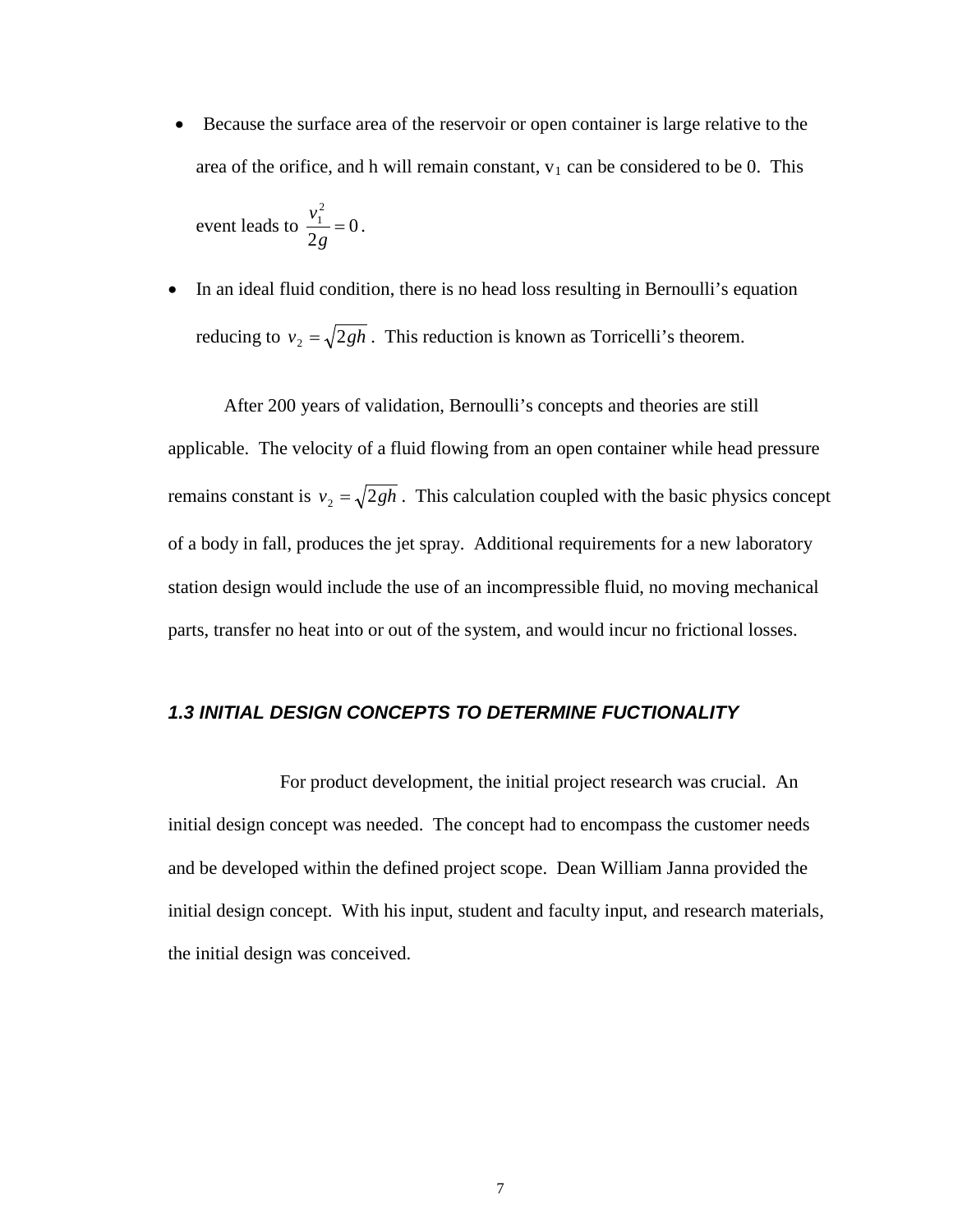#### 1.3.1 Dean William Janna's Contribution to Design Concept

The textbook Introduction to Fluid Mechanics, chapter four, problem 4.69, described the design concept and utilization of dimensional analysis for a problem involving Bernoulli's equation. Those design considerations were incorporated into the new laboratory design and were listed as follows:

- Selection of the container (material and size)
- Determination of the container's cross-sectional area and overall height
- Determination of d1, d2, d3, L1, L2, and L3 (refer to figure 17 Appendix F)
- Sizing the orifices for acceptable fluid flow
- Selection of the appropriate liquid for testing

Based on all of the conceptual input, Dr. Muthar Al-Ubaidi agreed to sponsor this concept as a senior design project.

The reference points utilized for the new laboratory station were at the open surface, at the top of the tank and the point at the exact opening of the orifice. Choosing these points as reference caused the  $P_1$  and  $P_2$  term to be zero and was based upon the water head remaining constant. By designing a system for zero head losses, Torricelli's theorem was applied. Utilizing Torricelli's theorem and basic physics (refer to Appendix G, figure 19 for these calculations) a water jet profile was constructed (refer to Appendix G, figure 20). The graphical results of these calculations clearly showed the bottom most jet spraying the furthest distance, and the subsequent higher jets spraying a shorter distance.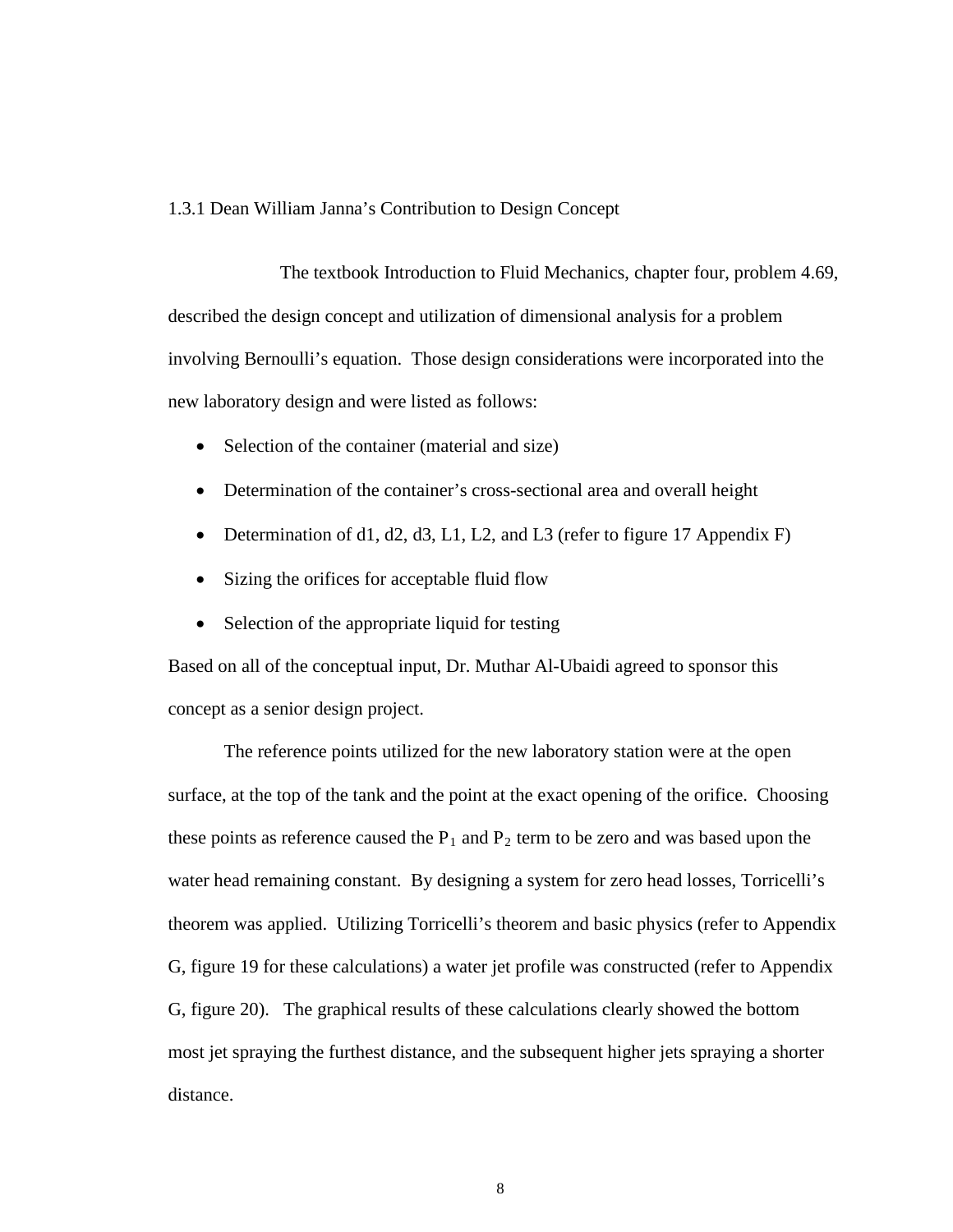#### 1.3.2 Search for Commercially Available Laboratory Equipment

Availability of currently available laboratory equipment led to a patent search of the United States Patent and Trade Office (USPTO). This source for designs was exhausted. Through the use of the Thomas Register, laboratory equipment manufacturer web site searches were conducted. These searches showed no available or compatible Bernoulli laboratory equipment. Due to equipment unavailability, the final design and construction of this particular piece of laboratory equipment rested solely on the designer.

1.3.2 Initial Results through Prototype Fabrication and Testing

In the winter of 2002, a design prototype was constructed of common four-inch PVC pipe. The top, middle and bottom orifices were spread equally over five feet. Additionally, two other orifices were added. These two were equally spaced between the top and middle and the middle and bottom orifices. The resultant spacing was fifteen inches on center and all orifices were sized at .225" in diameter. Utilization of this diameter orifice resulted in a 316 to 1 pipe diameter, to orifice diameter ratio.

Two areas of concern surfaced during testing of the prototype. The first was the inability of the system to sustain a constant pressure head. Additionally, there was no apparent easy method to align the system. In order to eliminate the pressure head concern, a second prototype was built. This included a redesign of the overflow outlet system. The second concern was addressed by the final design.

Due to no available commercial laboratory unit, a prototype unit was constructed. From testing, it was shown that a water jet spray, while maintaining a constant head

9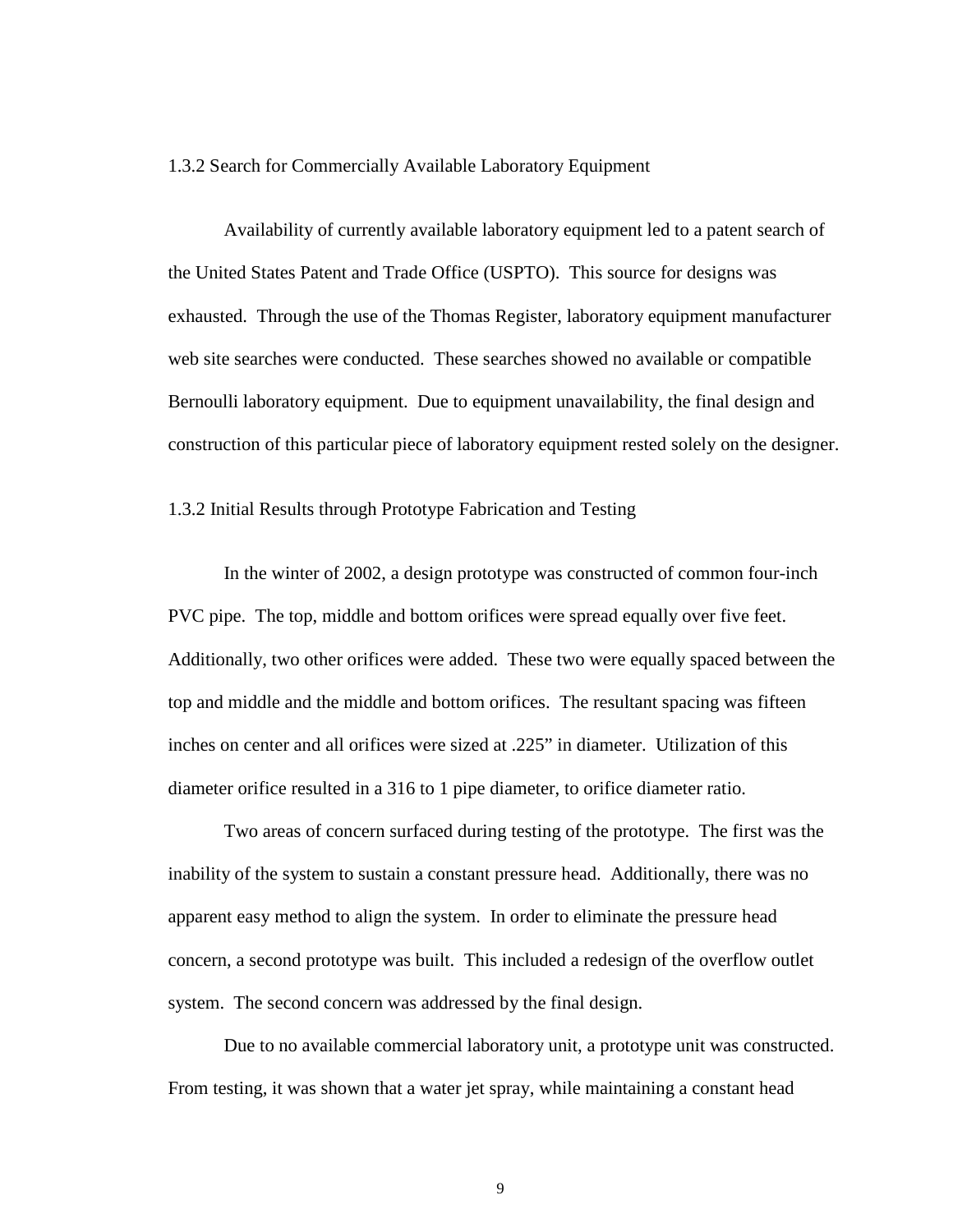pressure from a six-foot pressure head, resulted in an approximate jet distance of four and one-half feet. Additionally, for a three and one-half feet pressure head, the jet distance was tested. This resulted in a jet spray of over five feet. Additionally, prototype testing proved that a constant water head would be maintained.

### *1.4 DISTINGUISHING THE BEST DESIGN THROUGH A PUGH MATRIX*

An initial design may or may not be the best engineering design. In order to build a new laboratory station that would meet the needs of the customers, the initial design concept, compiled survey results, and completed prototype testing results were incorporated into three alternative design concepts. One method of systematically eliminating designs to arrive at the "best" design is the Pugh method. The three design alternatives were compared to the prototype laboratory station and judged to be worse than, equal to, or better than the prototype. This evaluation delivered the best final design.

In an effort to design and construct the laboratory station that met the customer needs, three design alternatives surfaced. Design concept number one incorporated an electric motor and pump to circulate the water and a tape measure measuring system. Design number two incorporated a fluid leveling device and a tape measure measuring system. This eliminated the need for a circulation pump. The last alternative utilized a fluid overflow design and an upgraded jet spray-measuring device. This last alternative required a constant water supply.

With the categorization of three design alternatives, the Pugh matrix was built. The Pugh matrix used plus, minus, same sign designations. These designations were

10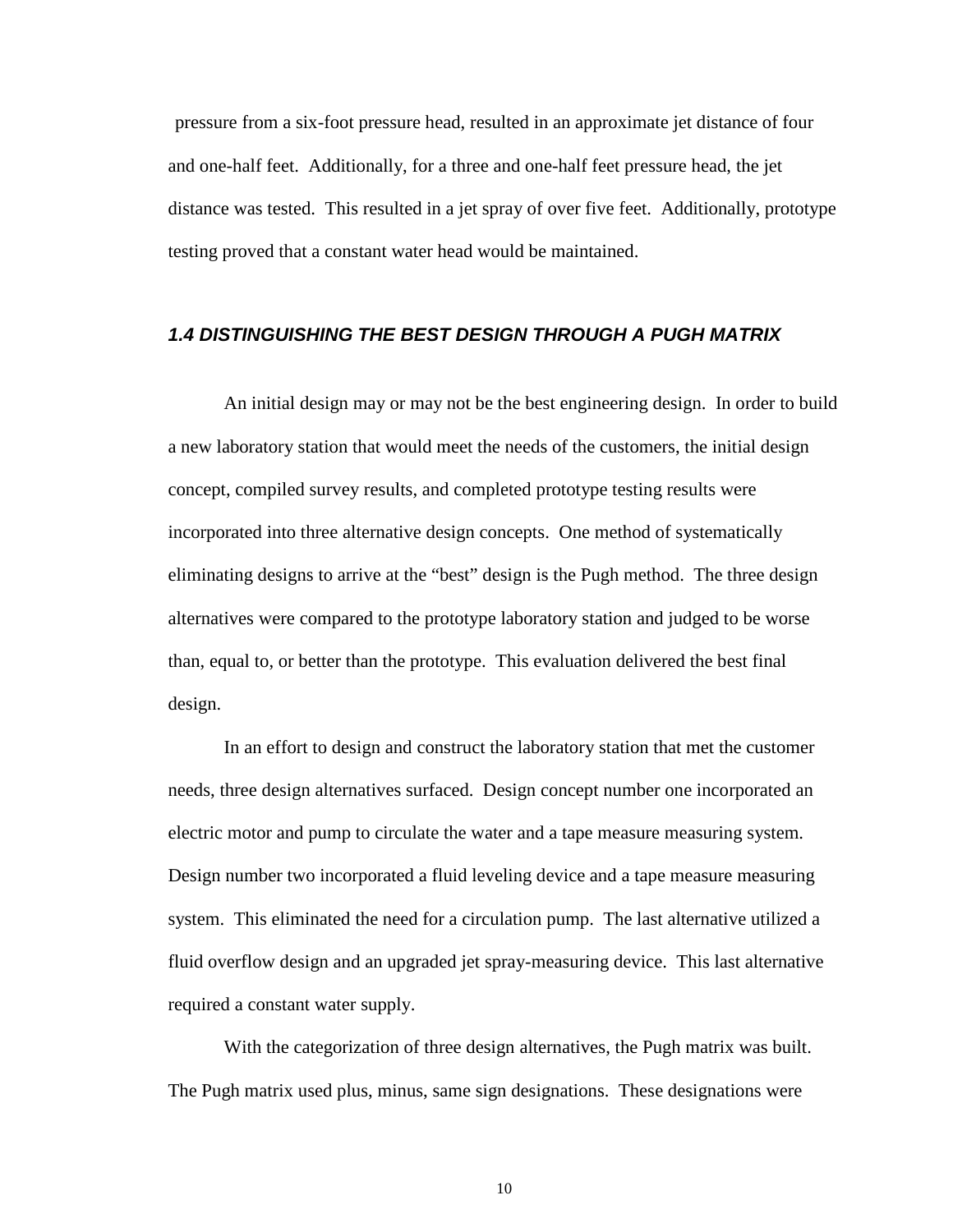issued based upon whether the alternative was better than, worse than, or the same as the prototype equipment. Referring to Appendix H, at the bottom of the Pugh matrix, the reader is shown a series of plus, minus, and same sums. These sums showed the designer a higher plus sum and fewer same sums. Based upon the Pugh matrix's sum of three plus, one same and one minus scores, the design that stood out as the best was design number three (refer to figure 1, New Laboratory Station Concept).

To make the laboratory station as user-friendly as possible, three design alternatives were conceived. Design number three was chosen as the best design. The Pugh matrix categorized this design as best by its high score in the plus category and low score in the same and minus category. An added benefit to design number three was the lack of moving mechanical parts. This added benefit translated into a maintenance free system that will always be available for the students to operate.



<span id="page-15-0"></span>**Figure 1 Design 3 New Laboratory Station Concept**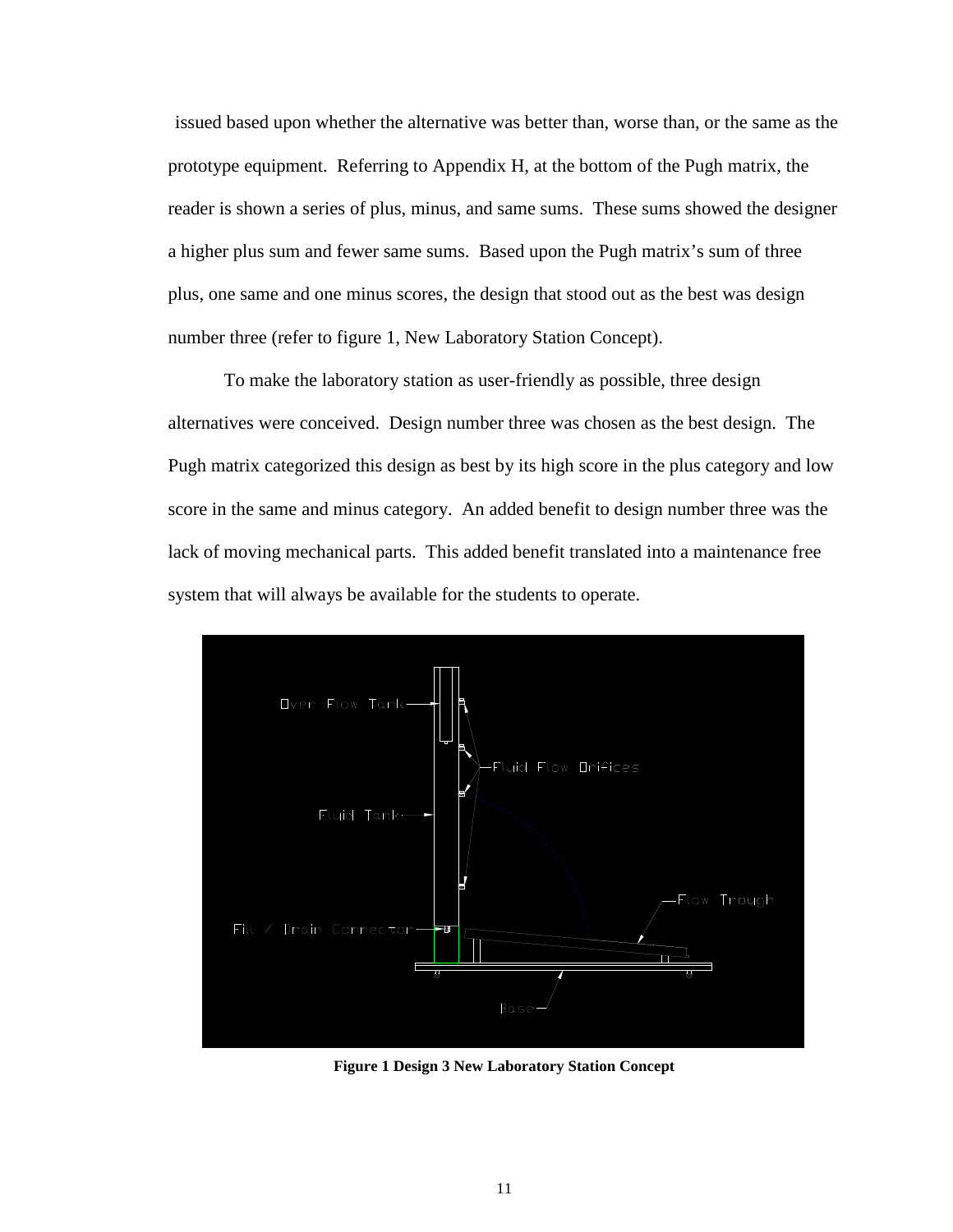### *1.5 COST OF NEW LABORATORY STATION*

Even though cost was not a method of addressing any of the end user's concerns, the cost of the product was scrutinized. Dr. Muthar Al-Ubaidi reviewed and approved the entire budget. The original design concept required a budget of \$1662.00 (refer to Appendix I for the original bill of materials). While in the process of manufacturing and assembling, the final product received numerous design changes. The overall affect of the design changes resulted in a final budget declaration of \$921.00 (refer to Appendix J for the revised bill of materials). Price comparison shopping in Home Depot, Lowes, Big Lots, Harbor Freight and Grainger Supply for common fasteners, hardware, and plywood were the driving factors behind the budget reduction. Due to the requested use of eightinch and four-inch clear PVC pipe, these products were the largest single budget expense.

### *1.6 PROJECT TIME SCHEDULE*

To satisfy CAS's need to develop a new laboratory, this project was completed in ninemonths. Launching in September of 2002 and ending in June 2003, the design and build process was driven by deliverable goals. The project had to be approved and funded by the end of winter quarter 2002-2003. Starting in winter quarter 2003, the product design was completed. By the start of spring quarter 2003, project materials were ordered and the manufacturing/building phase was initiated. At the May 16, 2003 CAS Tech Expo, the final product delivered. Twenty-six project tasks were organized in Microsoft Project Scheduler<sup>™</sup>. Due to the utilization of this software, tasks were easily managed and adjusted. For a snapshot of all completed tasks, the schedule of events is located in Appendix K, figure 24.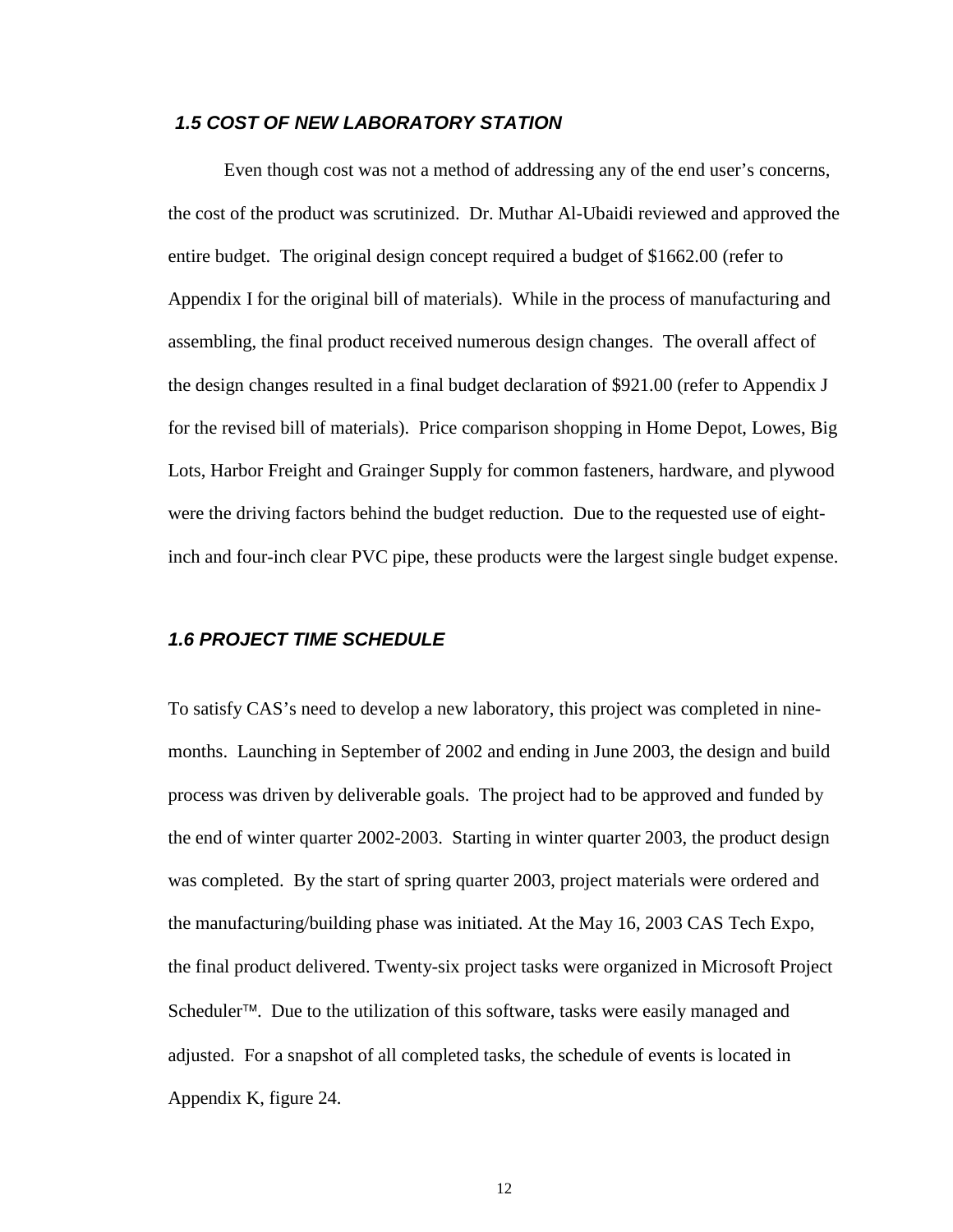### *1.7 SCOPE OF REPORT*

The following report sections will focus on the new laboratory station design, manufacturing and assembly, test results and conclusions and recommendations. Section two, new laboratory design, is broken out into eight sub-categories. These categories describe the sizing, selection, and design of the major components. Section three, manufacturing and assembly, details the manufacture and assembly of the water tank, outflow trough, and measuring mechanism. Section four, test results, details the test results of different orifices, statistical repeatability of test data, and the Raleigh method of dimensional analysis. Laboratory conclusions and recommendations are detailed in section five and quoted references are placed in section six. To expand upon the written content, the Appendices range from Appendix A to Appendix N and are the last sections of the report.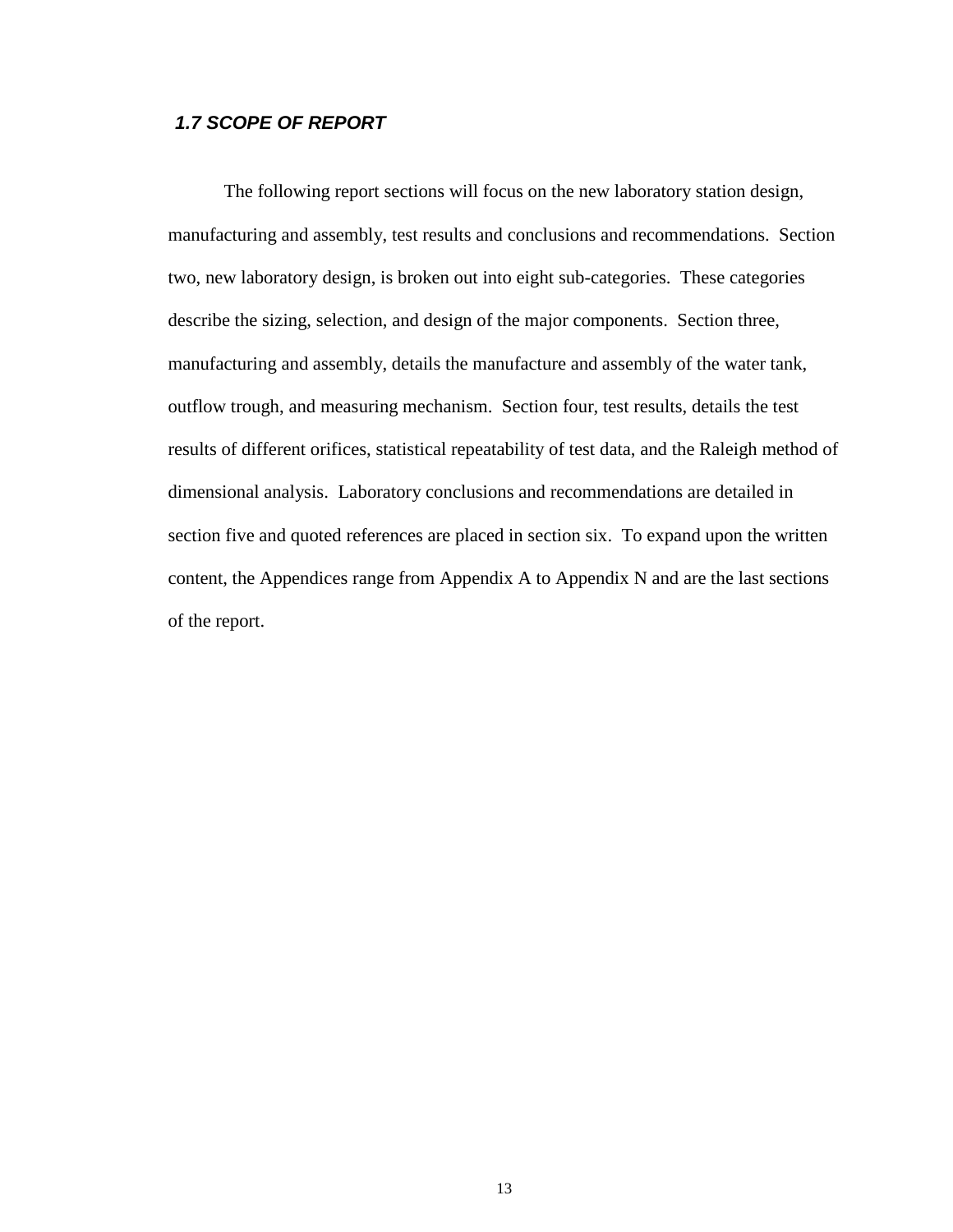## **2. NEW LABORATORY STATION DESIGN**

Six-months of research and project development went into the final product design. From the initial prototype, through its redesign and into this final design, this product was sized for a meaningful laboratory experience. Water was chosen as the testing fluid and was sprayed from five outlet orifices. Additionally, for unparalleled data repeatability, this design incorporated a sonic measuring device. For a complete list of all specified design materials, the BOM is listed in Appendix J, table 5.



<span id="page-18-0"></span>**Figure 2 New Laboratory Station for Verification of Bernoulli**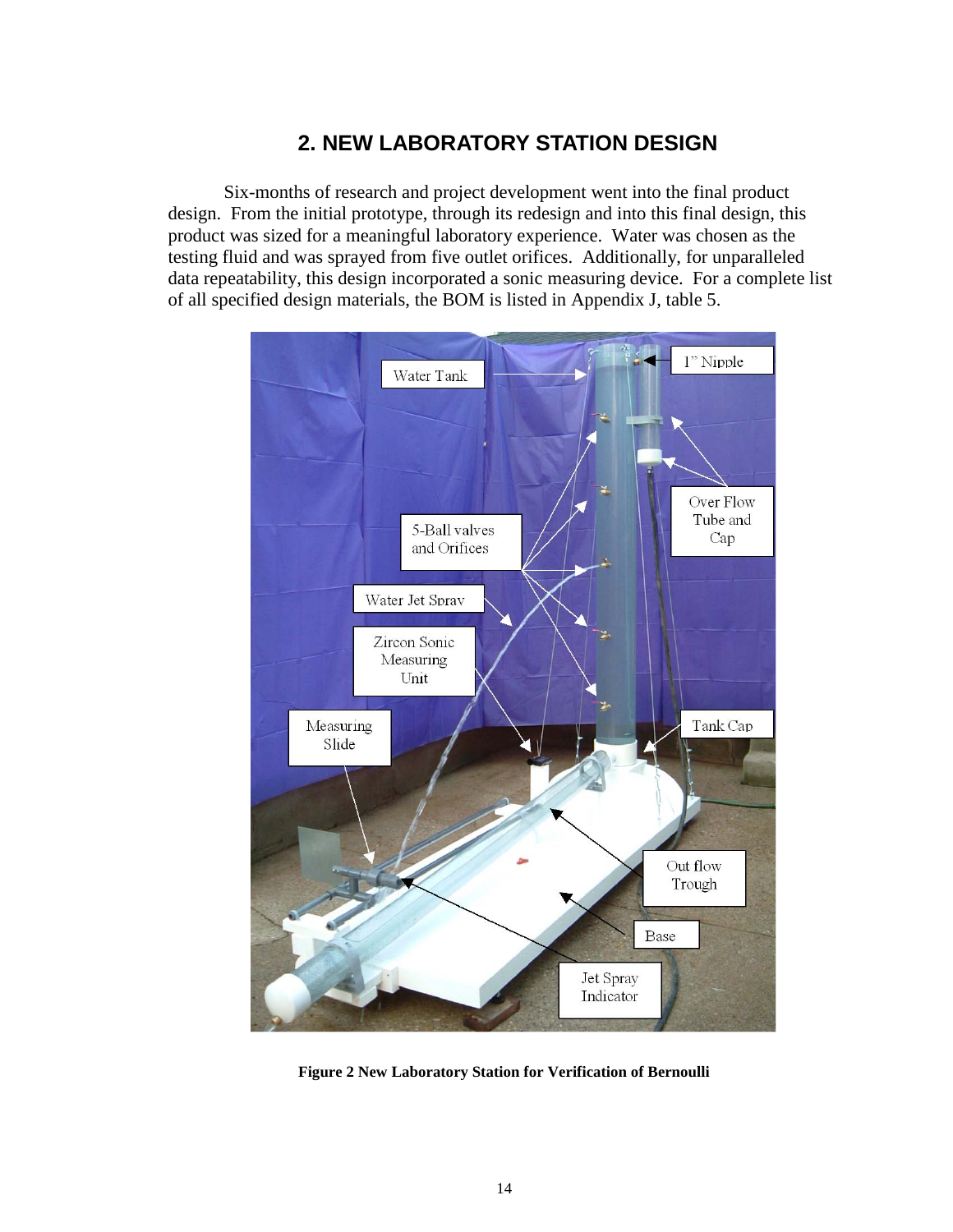### *2.1 DESIGN FOR MANUFACTURING AND MATERIAL SELECTION*

The new laboratory station needed to be bounded from a size standpoint. The critical dimensions were the height and length of the station. The classroom where the laboratory station was to reside had a maximum ceiling height of ten feet. The length of the station could have been up to twenty feet long and up to ten feet wide. The final dimensions of the laboratory were designed to stay within this ten-by-ten, by twenty-foot box and to utilize common materials wherever possible.

#### 2.1.1 Water Tank Sizing, Material Selection, and Closure

The height of the water tank, seven feet four inches, was transferred from the prototype to the final design (refer to figure 2 on previous page). By limiting the search to clear PVC, one local company, Harrington Plastics, supplied clear PVC. To deliver a latent need of Dr. Muthar Al-Ubaidi, eight-inch diameter schedule 40 PVC was purchased. Using an eight-inch white schedule 40 cap, the tank was sealed on one end.

#### 2.1.2 Base Sizing, Material Selection, and Stability

The prototype testing determined a jet length of five feet. Based on this data, the known height of the water tank and full utilization of commonly available medium density fiberboard (MDF), the base was sized at thirty-two inches wide, by eight feet long. In an effort to stabilize the base (refer to figure 2 on previous page), the height to width ratio was 7.34:1. In order to provide extra stability in the base, cross braces were specified on the underside of the base. Additionally, three and one half-inch side panels were designed to border the outer edge of the base.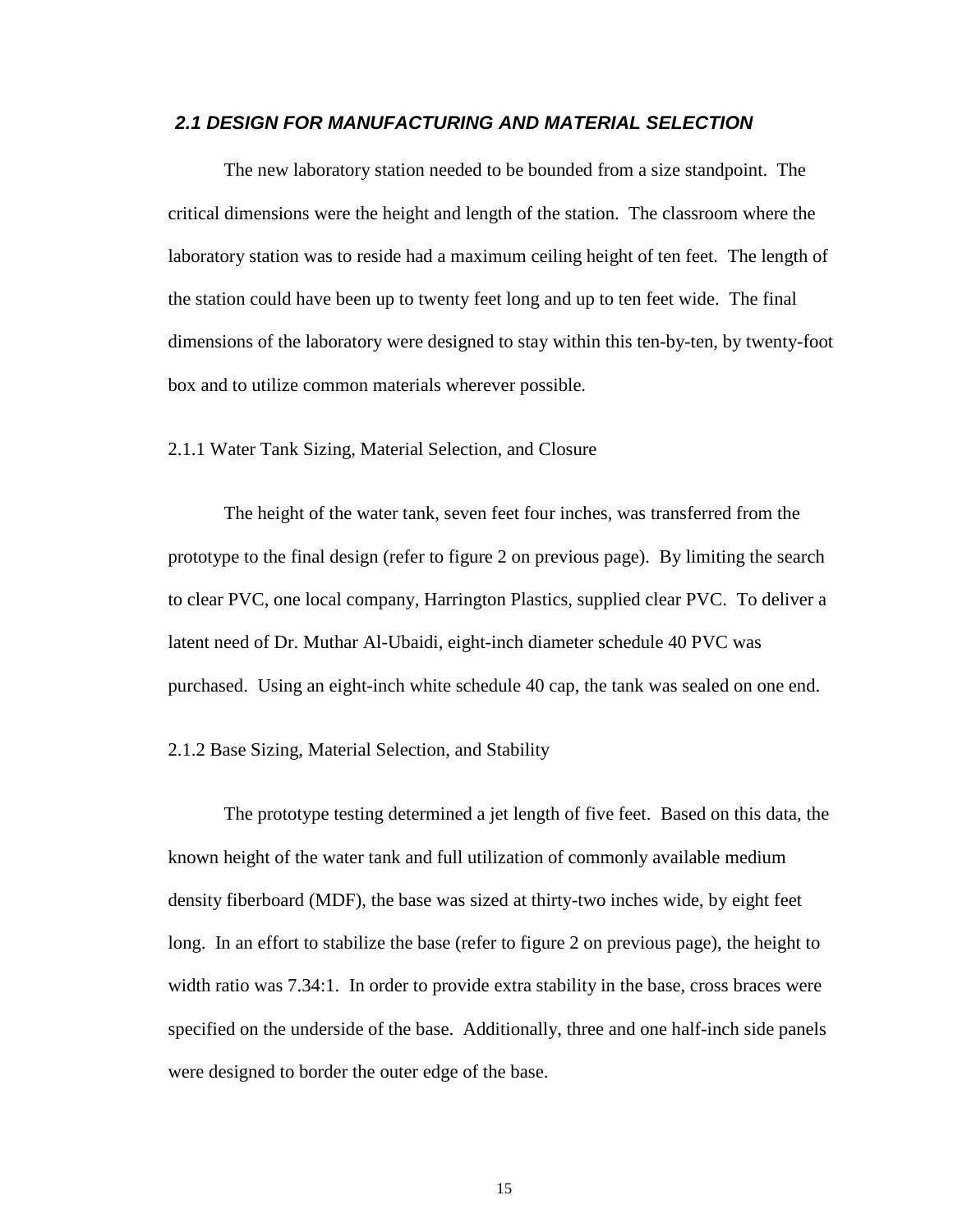#### 2.1.3 Water Jet Outflow Trough Sizing and Material Selection

When the prototype was operated, water flowed into a bucket. For a fully functional laboratory this method of containment was unacceptable. An outflow trough (refer to figure 2) had to be designed. The material of choice was four-inch schedule 40 PVC. Again, Harrington Plastics supplied this material. From prototype testing, the length was determined. In an effort to "build-in" a reservoir at the end of the outflow trough, an eight-foot piece was incorporated. This allowed the trough to be positioned beneath the orifices while extending past the longest jet spray.

2.1.4 Water Tank Overflow Piping, Sizing, and Closure

By incorporating a one-inch overflow hole into an overflow catch tube (refer to figure 2), the design requirement to sustain a constant pressure head was solved. The overflow hole utilized a one-inch diameter by two and one-half inch long brass nipple. This nipple connected into a two-foot long, four-inch diameter clear PVC pipe. To allow the water to fill to the level of the nipple then flow into the overflow tube, the design intent of a constant head pressure was met. The overflow tank was sealed on the end by a standard issue white schedule 40 cap.

#### 2.1.5 Selection of Orifice Shutoff Valves

Ease of controlling the water flow was a primary design concern. Straight nipples with caps, simple rubber stoppers, outdoor faucets and PVC shut-off valves were investigated. Utilization of half-inch, full-flow, brass ball valves was specified (refer to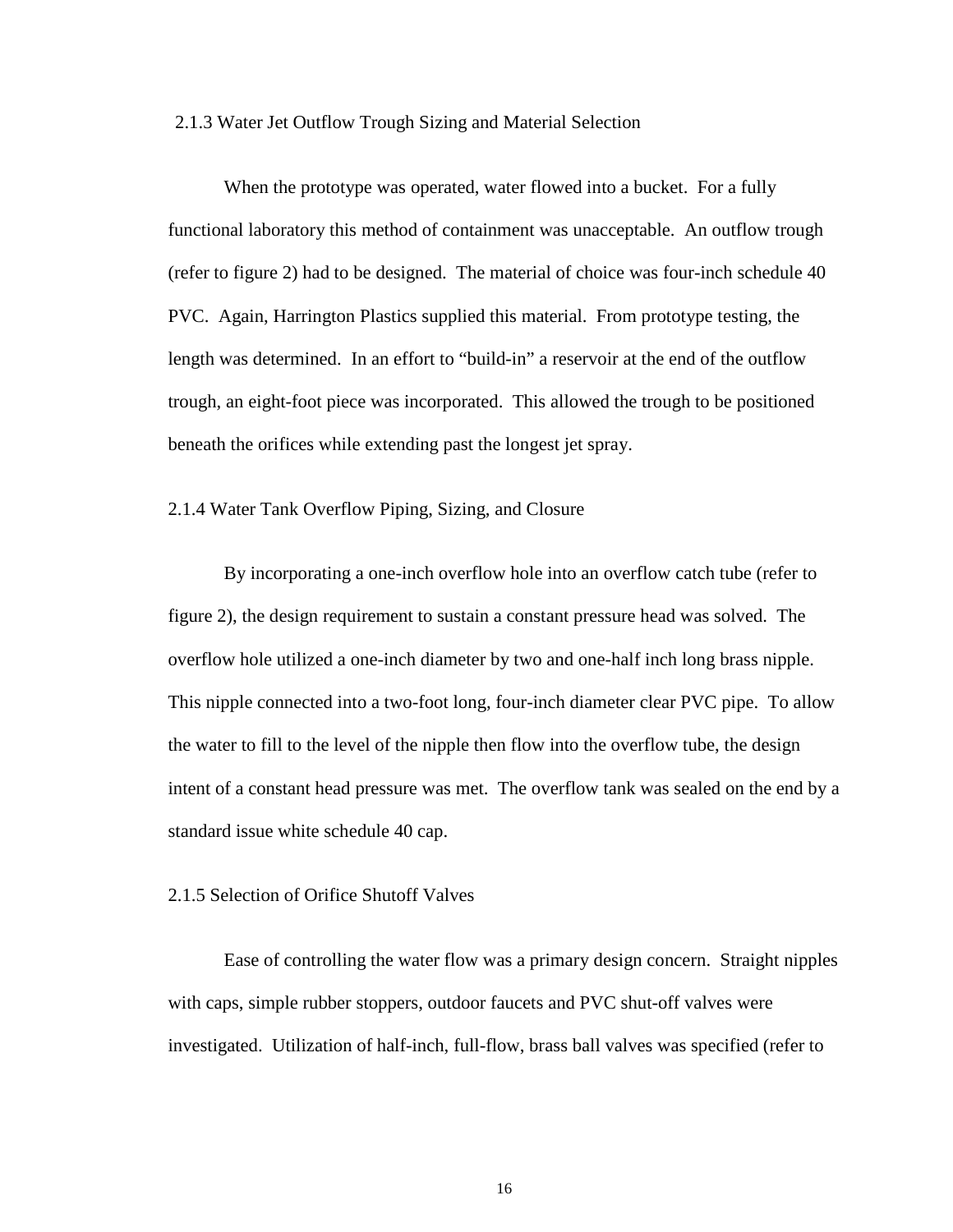figure 3 below). The brass ball valves were easy to control, as well were maintenance free. Their full-flow design allowed for water orifices up to one-half inch in diameter.



<span id="page-21-0"></span>**Figure 3 Five 1/2" Ball Valves**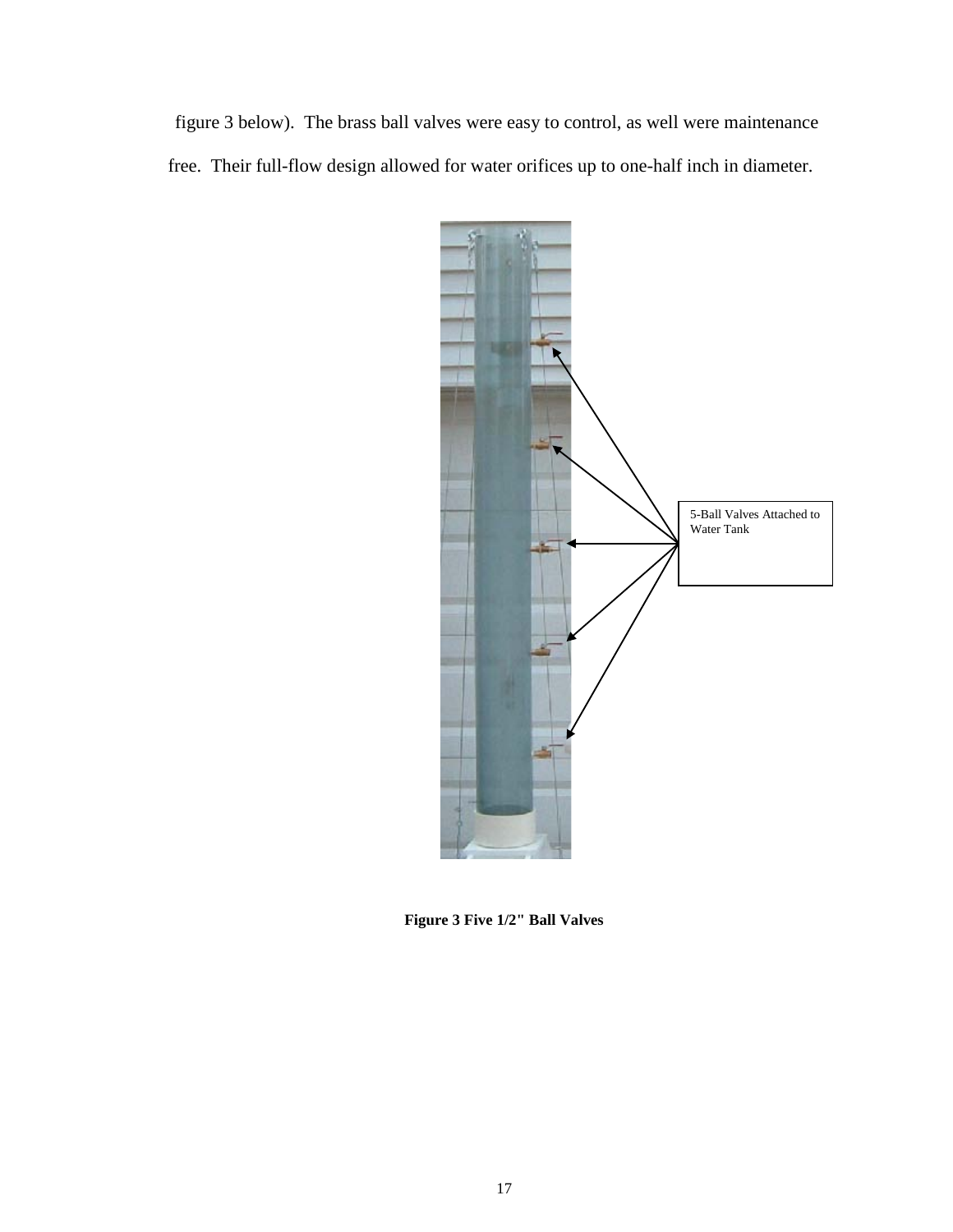#### 2.1.6 Orifice Sizing for Jet Consistency

Specifying standard plastic tubing as the orifice opening allowed for consistency of the jet spray pattern. Based on prototype testing, the initial orifice size was chosen to be .174" diameter (refer to figure 4 below). Utilization of plastic tubing controlled their diameter and delivered a low coefficient of friction. Due to its availability as an off-theshelf item, this was a designer choice. In order to connect the tubing to the ball valves, plastic compression fittings were specified.



**Figure 4 .174" Diameter Orifice**

### <span id="page-22-0"></span>2.1.7 Water Jet Distance Measuring With the Zircon Sonic Measuring Device

One of the major problems of laboratory experiments has been data collection and data error. To eliminate this issue the designer focused on three alternatives. The possibility of utilizing a tape measure was dismissed as too error prone. The possibility of using a ball-screw type mechanism would add cost. The third choice was the developed design. Incorporated into the final design was a Zircon DM S50 sonic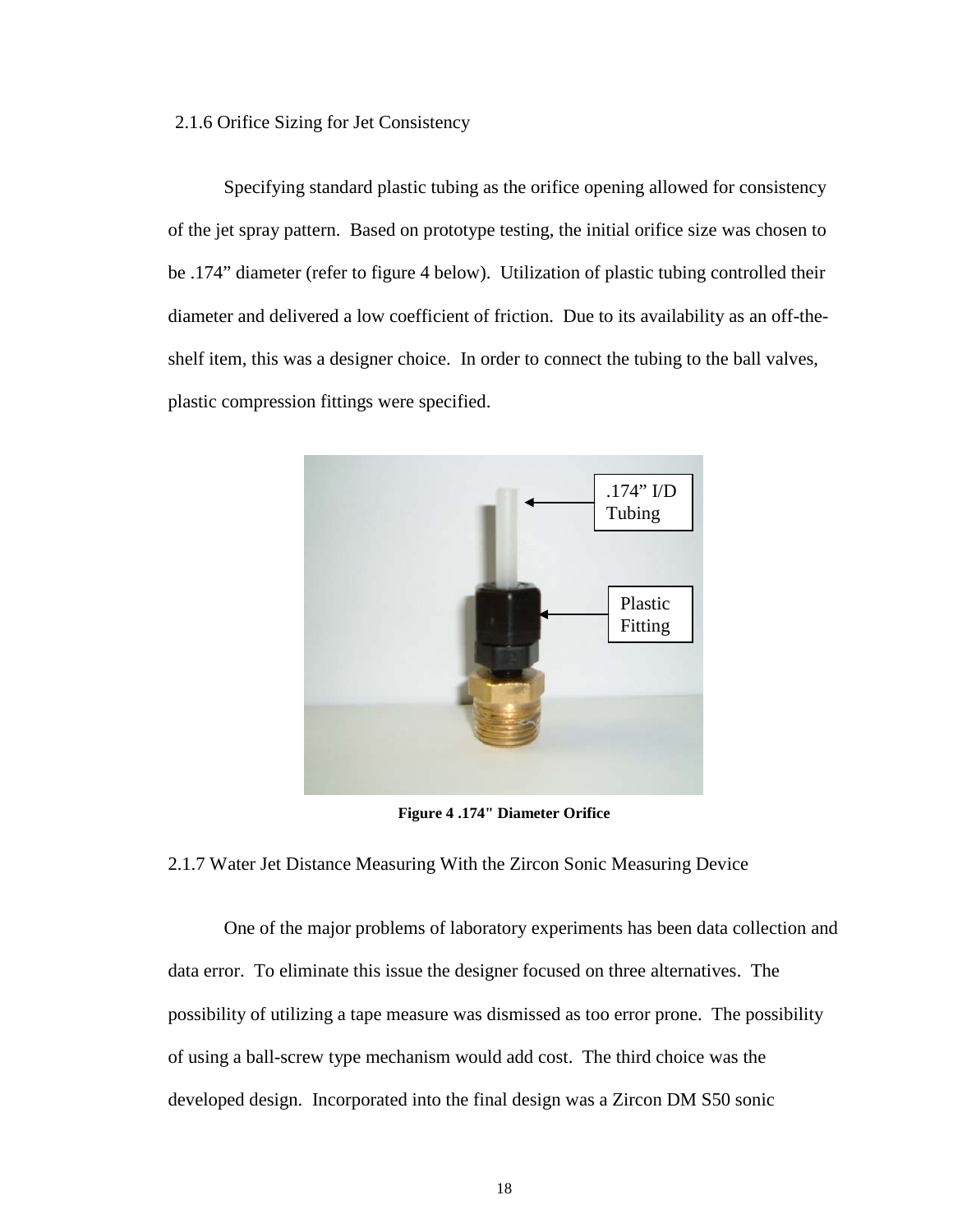measuring device. The Zircon unit was purchased from Home Depot (refer to figure 5). For \$29.95, the designer delivered 0.00 data accuracy. Additionally, due its one push button action (refer to figure 5) and digital display, the customer requirement for data accuracy was met.

<span id="page-23-0"></span>

**Figure 5 Zircon DM S50 Sonic Measuring Device**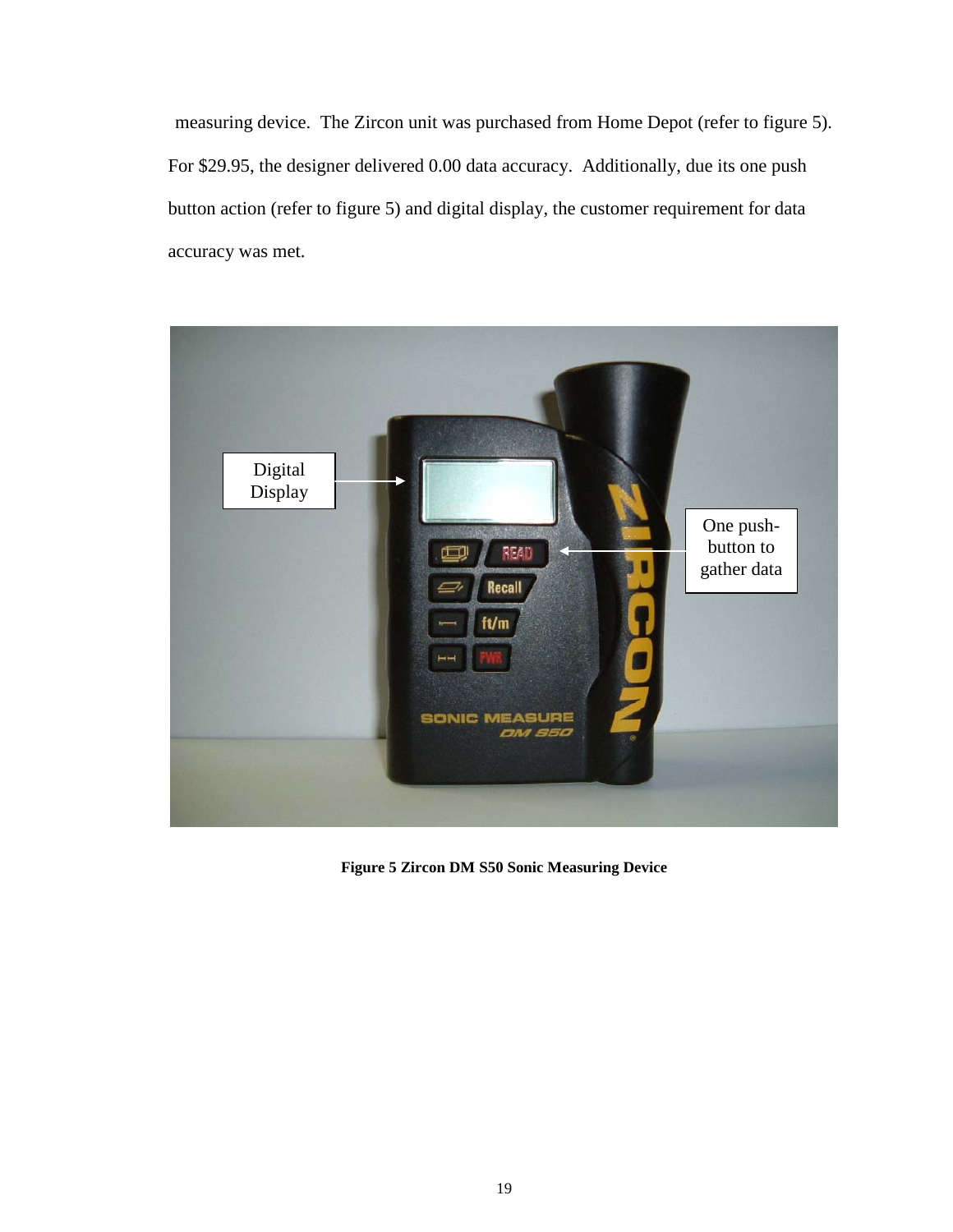### 2.1.8 New Laboratory Water Tank Fill Design

Three requirements were met with this product's fill design. For ease of filling, draining, and the need to eliminate turbulence near the orifices, a three-quarter inch, brass, ball valve was specified. In the tank cap at the bottom of the tank, the valve was installed. For ease of installing a five-eighths inch garden hose, this valve was threaded for garden hose attachment.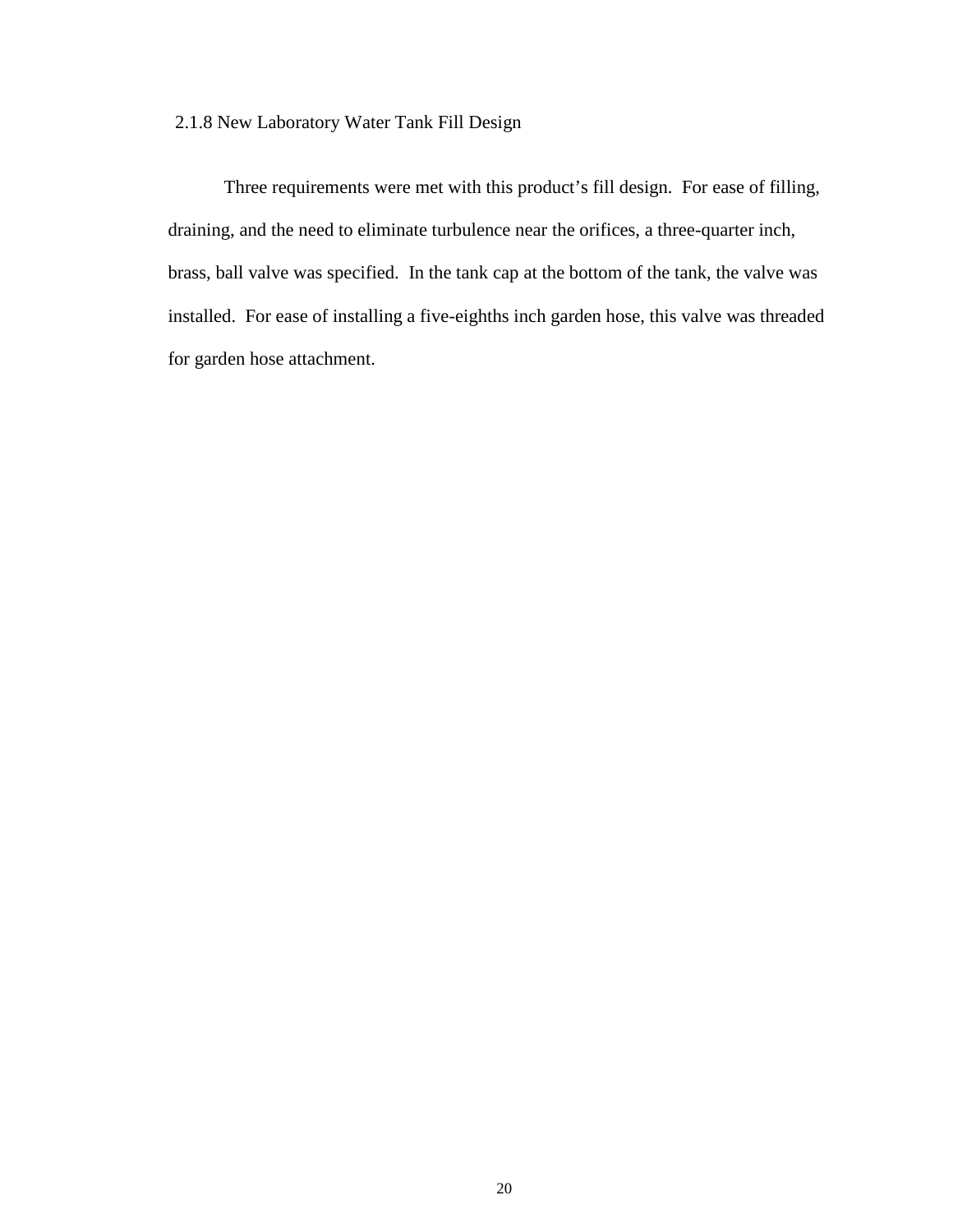### **3. MANUFACTURING AND ASSEMBLY OF THE NEW LABORATORY STATION**

The designer manufactured all non-purchased product components. This was accomplished using a table saw, drill press, band saw and other common homeowner tools. The three most difficult items to manufacture were the water tank, outflow trough, and the measuring slide. As manufacturing progressed, the components were assembled using standard hardware.

### *3.1 MANUFACTURE AND ASSEMBLY OF WATER TANK*

Manufacturing of the water tank was accomplished in two weeks. To ensure accurate data, the positioning and spacing was completed using a jig. While the pipe was positioned from hole to hole on the drill press, the manufacturing jig clamped the eightinch PVC. Over the five-foot orifice span, the holes were marked off at fifteen-inch increments and centered at each point. To ensure that the half-inch pipe taped holes were square to the tube, each hole was drilled and hand tapped before moving to the next hole.

To position the overflow outlet and its mounting bracket, the water tank was rotated ninety degrees and re-clamped. At one-foot above the top orifice opening, the overflow hole was marked for a drill and tap operation. To accept a one-inch NPT tap, this hole was drilled and hand tapped. While clamped in this position, the overflow tankmounting hole was drilled and tapped. To accommodate the c-clip clamp, a one half-inch NPT was inserted. A one half-inch NPT brass fitting was center drilled and tapped for a three-eighths by sixteen stainless steel bolt. This fitting held the c-clip in place.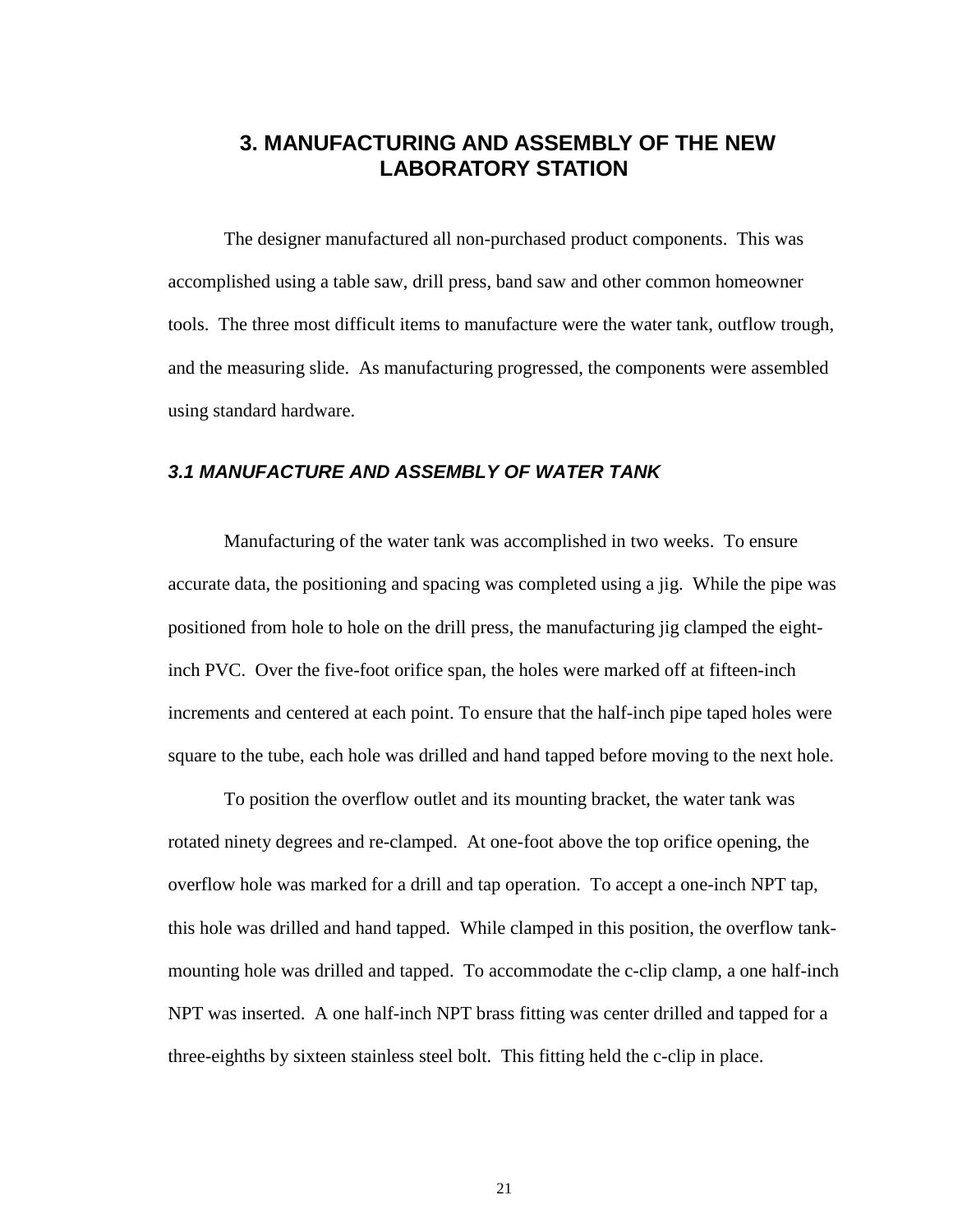Utilizing a standard eight-inch white schedule 40 PVC cap, closure of the bottom of the water tank was completed. Into the center of the cap a one-inch by eleven and one half NPT hole was tapped. This hole accepted a one-inch by three-quarter inch reducing bushing. The three-quarter inch standard boiler valve was inserted into this hole.

Assembly of the tank components required one week. One-inch long brass nipples inserted the half-inch brass ball valves onto the tank. To ensure that all ball valves were installed to the exact same height, the ball valves were line checked. Fitted to the tank with a one-inch diameter by two and one half-inch long brass nipple was the overflow tank. For the purpose of the overflow drain, the cap on the bottom of the overflow tank accepted a three-eighths inch plastic barbed fitting.

Sitting on an eight and one half-inch high riser, the water tank was positioned. The riser established the height of the tube to the measuring mechanism. To hold the tank square to the base, four guide wires were installed. The wires were attached to the top of the water tank with four five-sixteenths stainless steel eyebolts. The guide wires were cut from four Clopay garage door support cables and attached to the base with nine and one half-inch long zinc plated turnbuckles. The turnbuckles allowed for one-person water tank alignment.

Alignment of the water tank to the base was important. A novel approach was utilized. A \$2.99 plumb bob was used. It was positioned at the top of the water tank and draped to the bottom. With another eyebolt, alignment at the bottom was accomplished. As the turnbuckles were tightened/loosened, the plumb bob simply centered itself into the lower eyebolt.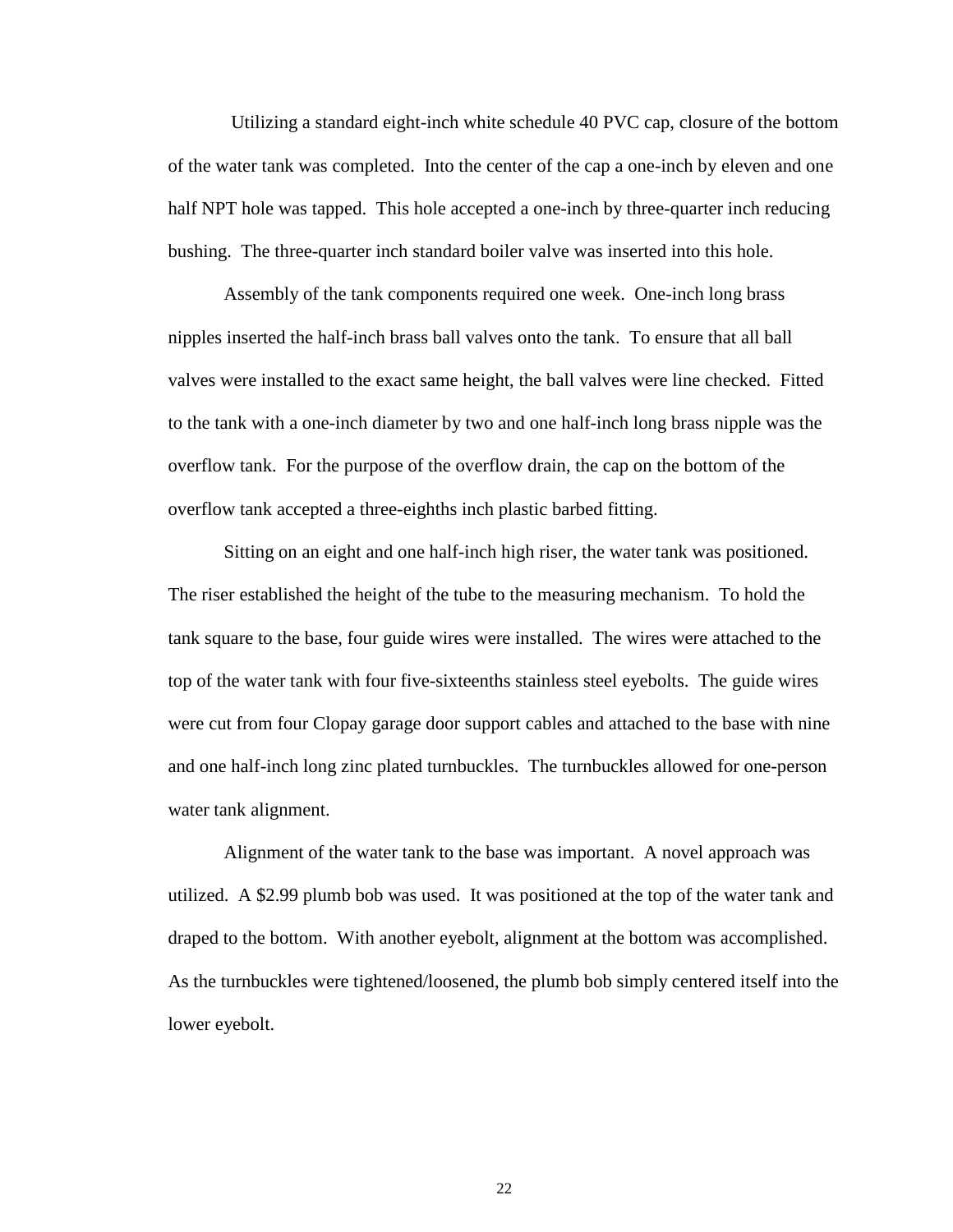### *3.2 MANUFACTURE AND ASSEMBLY OF OUTFLOW TROUGH*

Completion of the water tank was important but two other major components were left. The outflow trough was designed from four inch diameter clear PVC. It utilized two white schedule 40 PVC ends. The bottom end was drilled and tapped to accept a half-inch NPT. This connected to a standard five-eighths garden hose and then to a drain. To accept the water jet spray, the top of the outflow trough was cut lengthwise. A saber saw accomplished this task. Manufactured wood posts mounted the outflow trough to the base. Allowing for a consistent flow to the drain, the mountings provided six inches of drop over eight feet. To fasten the outflow trough to the mounts, c-clips were utilized.

### *3.3 MANUFACTURE AND ASSEMBLY OF THE MEASURING MECHANISM*

Functioning side-by-side to the outflow trough was the measuring slide (refer to figure 6 next page). The slide rails were fabricated from three quarter inch schedule 80 PVC. Four PVC tees formed the slide bar and a one and one half-inch nipple made the spray collector.

On the opposite side of the spray collector was the sonic measuring plate. This plate reflected the sonic beam back to the measurer (refer to figure 7 on next page). In this way, the center of the spray jet was measured. On wooden mounts to the base of laboratory station at twelve inches below the bottom tank orifice, the measuring unit was mounted. The jet spray was always measured at this twelve-inch drop.

Overall the manufacturing and assembly of this laboratory was very challenging. Skills needed to complete this portion of the project were not part of the project scope.

23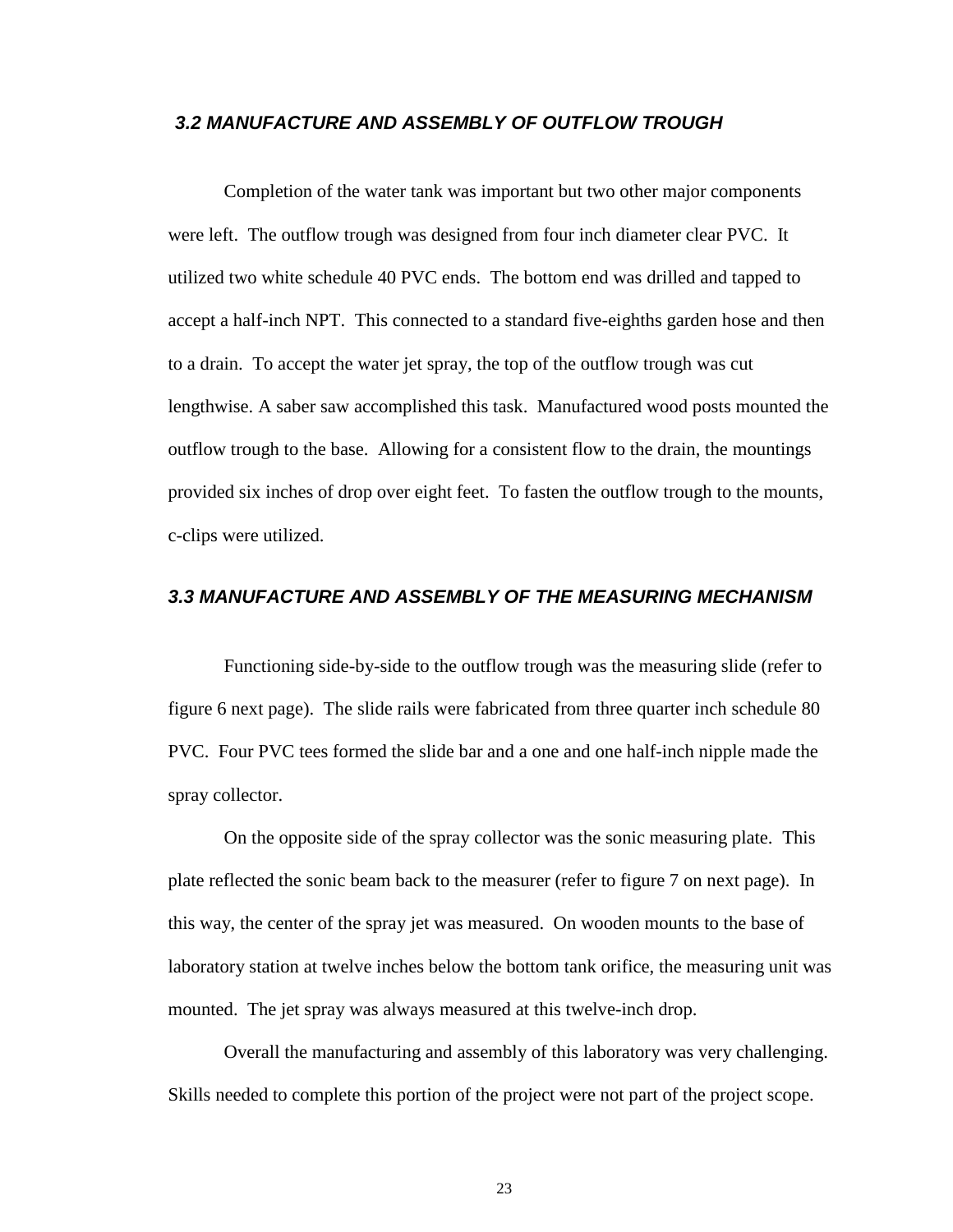Although this was not measured, these mechanical skills were crucial to the manufacturing and assembly of the water tank, outflow trough, and measuring system. Additionally the use of bargain shopping skills reduced the final cost from \$1500.00 to \$921.00.

<span id="page-28-0"></span>

**Figure 6 Measuring Slide and Components**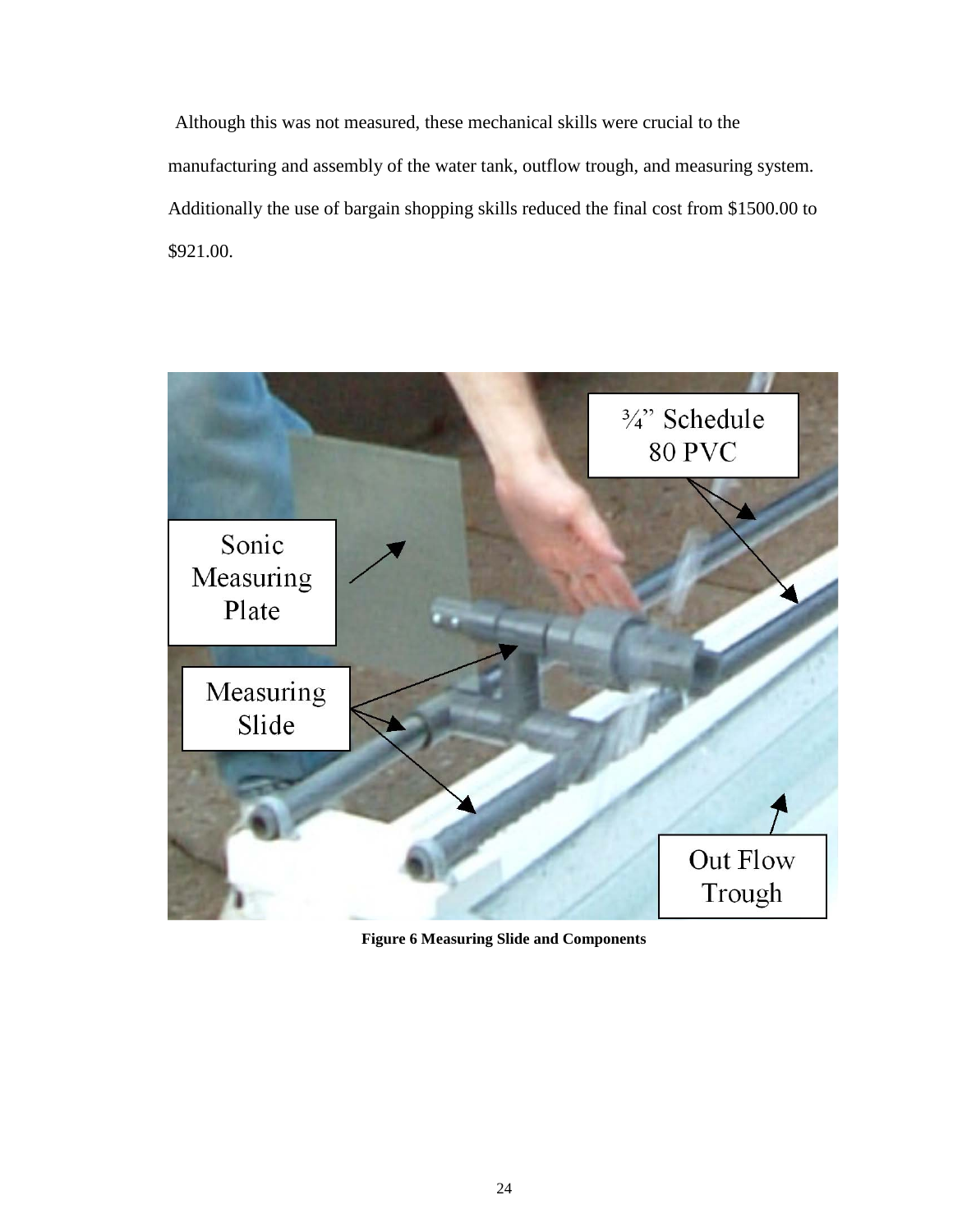

<span id="page-29-0"></span>**Figure 7 Sonic Measurer and Reflecting Plate**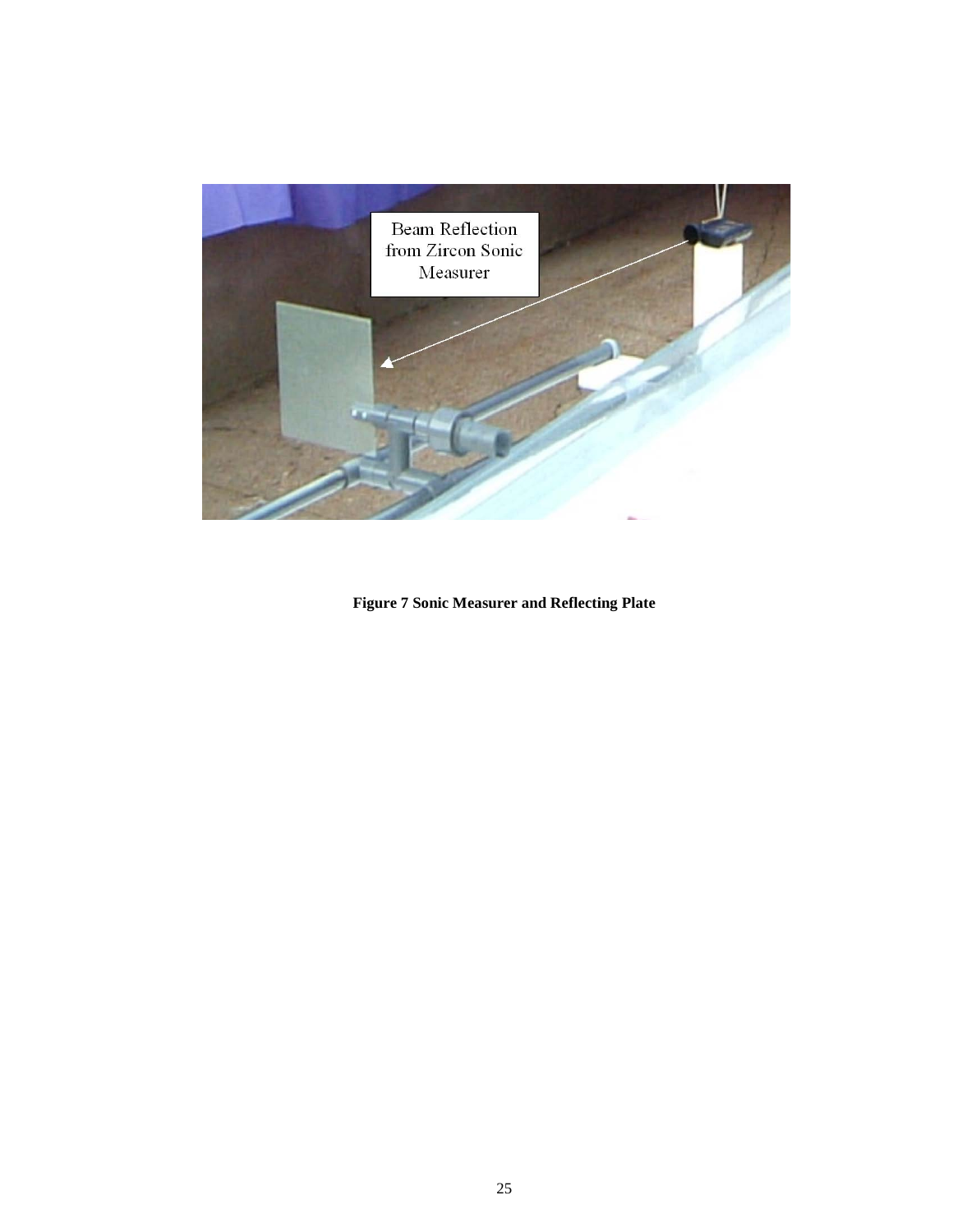### **4. TEST RESULTS FROM THE NEW LABORATORY STATION**

The design and manufacturing of this project resulted in a fully functional Bernoulli laboratory station. The laboratory station was capable of measuring orifice flows from 5 different outlets and 5 different static head pressures. Over the course of testing this apparatus, ten tests of each orifice outlet were conducted. In order to examine the repeatability of the data, statistical analysis was performed using a computer software package.

### *4.1 TEST RESULTS OF DIFFERENT ORIFICES*

Testing of the water jet sprays for 3 different orifices was conducted. The water spray pattern varied between the three. The .174" diameter orifice's spray pattern was fairly "tight". In this case, tight meant the spray pattern was concentrated as opposed to a fan pattern. Additionally, as shown below in figure 8, a .090" diameter nozzle was tested. The water jet spray length emitted from this orifice was shorter than that of the .174" orifice. Also, at the end of the spray, the .090" orifice produced a fan pattern. For the purpose of accurate measurements, this orifice was judged "unacceptable". A final orifice size of .375" was tested. This orifice sprayed further than the other two. Additionally, the spray pattern was tight or concentrated. The .174" orifices were removed from the laboratory and the .375" orifices were installed. Listed below in table 1, were the results from the orifice testing.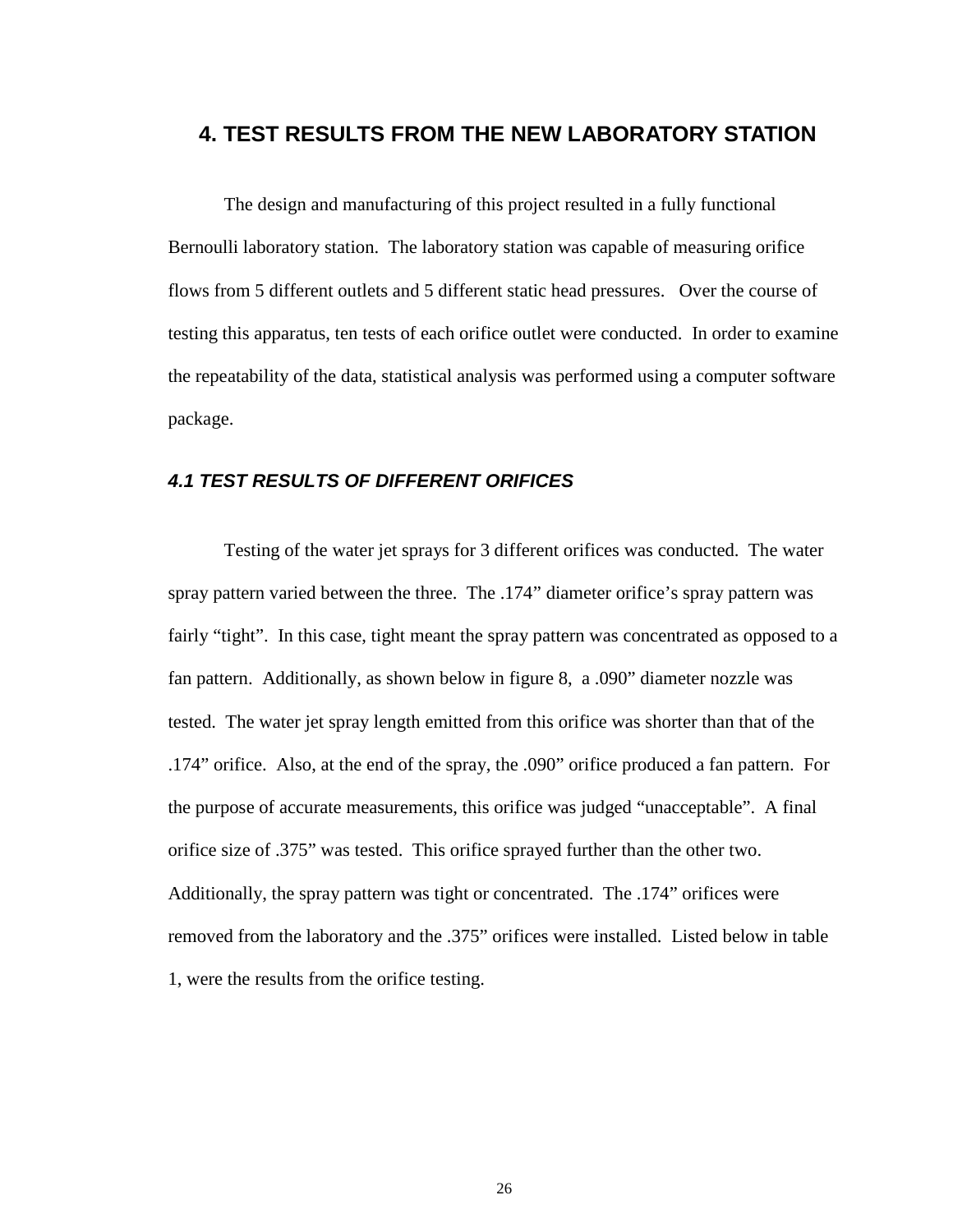<span id="page-31-1"></span>

|                   | <b>Orifice Diameter</b> |                             |           |  |  |  |
|-------------------|-------------------------|-----------------------------|-----------|--|--|--|
|                   | .090"                   | .174"                       | .375"     |  |  |  |
| Observed   Fanned |                         | Fairly                      |           |  |  |  |
| <b>Spray</b>      | out at                  | Concentrated,               | Tight and |  |  |  |
| Pattern           | end                     | Some Fanning   Concentrated |           |  |  |  |

**Table 1 Orifice Jet Spray Pattern**



**Figure 8 .090" Diameter Orifice**

<span id="page-31-0"></span>In table 2, below, the average jet length was listed. The full set of results from laboratory testing was positioned in Appendix L. In addition to the tabular results, a graphical depiction was completed. Figure 9, located on the next page, depicts the water jet curve derived from these results. This graph showed the increase in jet length from 1.28 meters up to 1.86 meters followed by a steady decrease back to 1.29 meters.

<span id="page-31-2"></span>

|            | <b>Head Height (Meter)</b> |        |        |        |        |  |  |  |
|------------|----------------------------|--------|--------|--------|--------|--|--|--|
|            | 0.3048                     | 0.6858 | 1.0668 | 1.4478 | 1.8288 |  |  |  |
| Average    |                            |        |        |        |        |  |  |  |
| <b>Jet</b> |                            |        |        |        |        |  |  |  |
| Distance   | 1.28                       | 1.69   | 1.86   | 1.68   | 1.29   |  |  |  |

**Table 2 Average Jet Distance verses Head Height**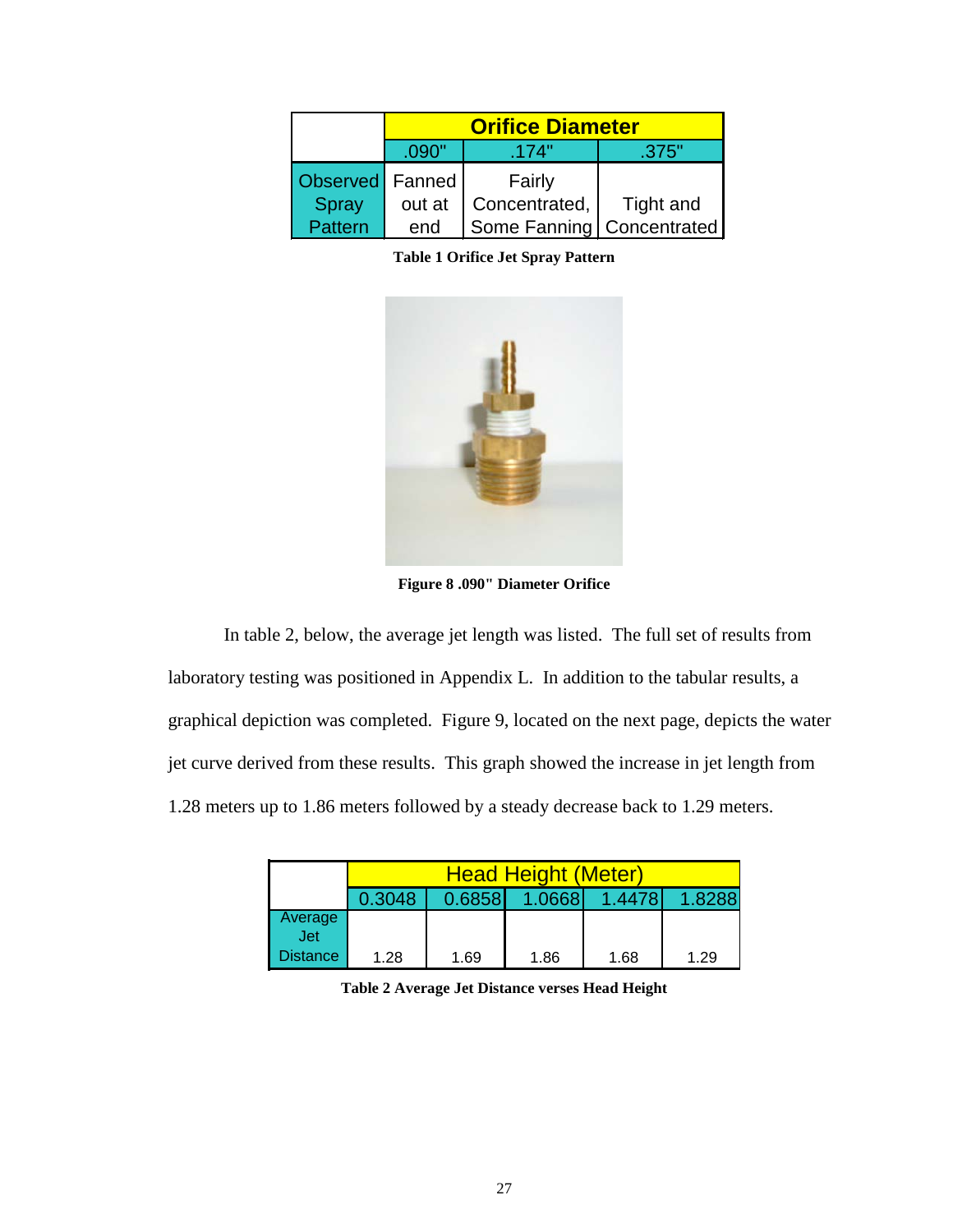

Figure 9 Distance of Water Spray

<span id="page-32-0"></span>The jet lengths corresponding to head heights of .305 and 1.829 meters were within 10% of each other. Additionally, the jet lengths corresponding to head heights of .686 and 1.448 meters were within 10% of each other. The jet with the longest length corresponded to a head height of 1.067 meters.

### *4.2 STATISTICAL REPEATABILITY OF TEST DATA*

From the test data of 50 individual tests referenced in Appendix L, statistical analysis was performed. For data comparison, Mini tab<sup> $™$ </sup> software was utilized. The results arre presented in graphical form on the next page. Figure 10 shows that based upon ±10% limits, the laboratory station generated seven-sigma repeatable results. In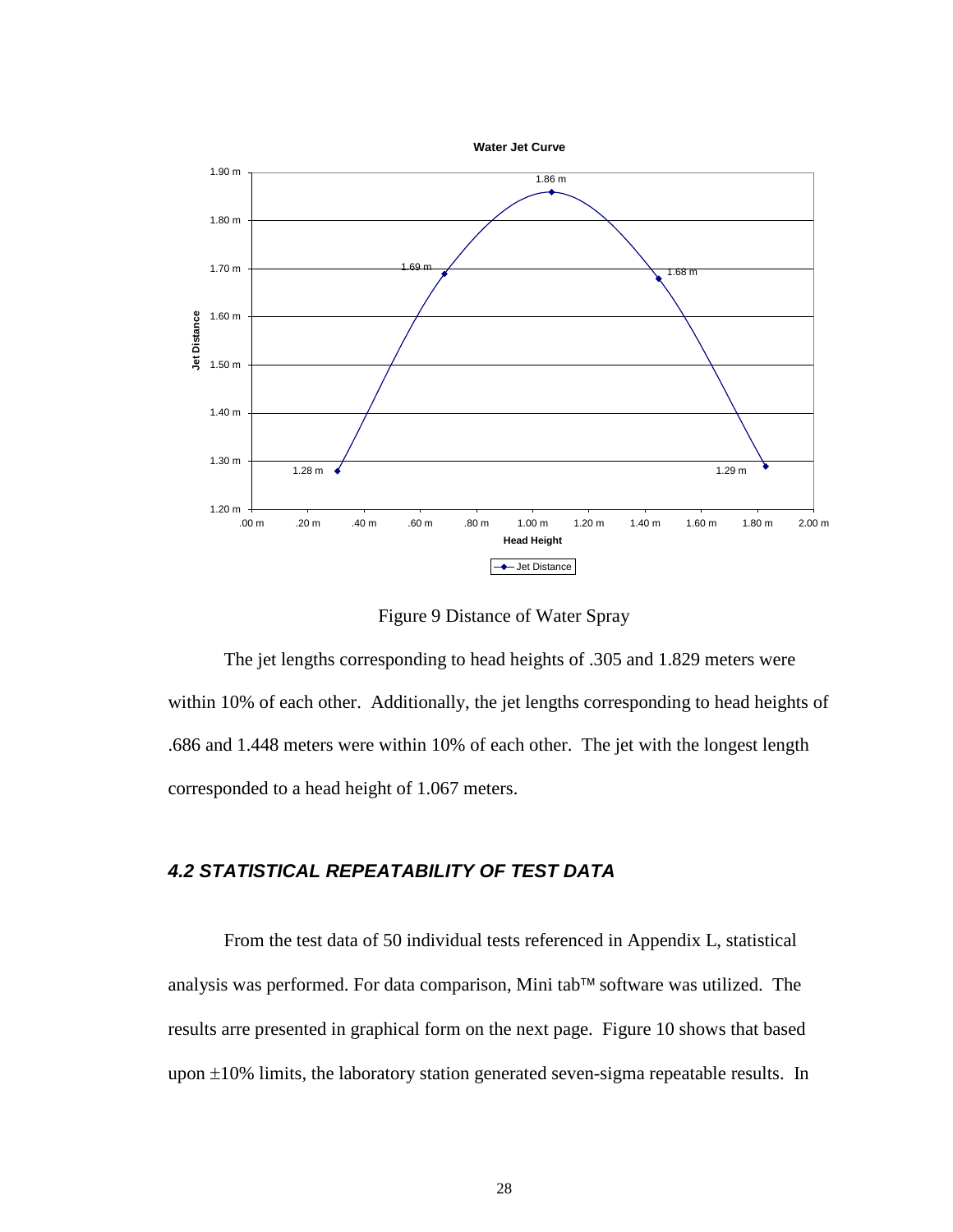other words, if this laboratory station were operated one million times, the data would repeat every time.



**Figure 10 Minitab Results for Data Repeatability**

### <span id="page-33-0"></span>*4.3 RALEIGH METHOD OF DIMENSIONAL ANALYSIS*

With repeatable data to predict the additional orifice's jet length, dimensional analysis was used. The method of choice for this project was the Raleigh method. A full description of this method was listed in chapter four of the current fluid's textbook. The full set of calculations for this laboratory analysis is positioned in Appendix M figure 26. Generated from the top, middle, and bottom orifices and listed on the next page in figure 11 is the final equation. This equation was used to predict the jet distance from the final two orifices. In reality, this equation would accurately predict the jet distance from any orifice positioned between the top and bottom orifice.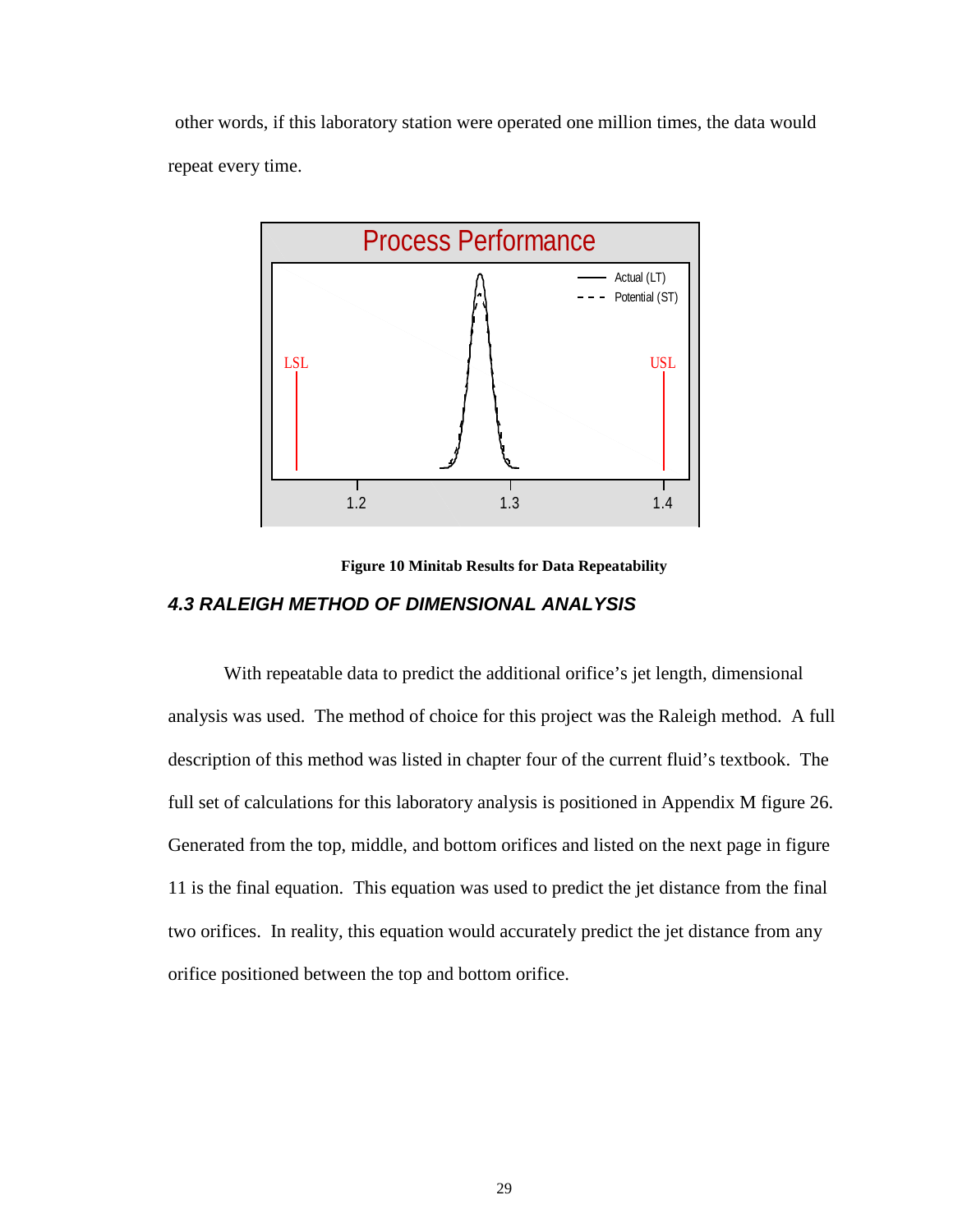

**Figure 11 Final Equation for Prediction of Jet Length**

<span id="page-34-0"></span>After the generation of the equation for predicting jet distance, values of height for the final two orifices were inserted and checked. The results from these two calculations were excellent. The actual jet spray distance to the calculated distance were within 3% of the actual test results. Shown below in table 3 are the actual test values compared to the calculated values.

| <b>Height</b><br>m | <b>Head   Actual Jet</b><br><b>Distance</b><br>m | <b>Calculated</b><br><b>Jet</b><br><b>Distance</b><br>m | $\%$<br><b>Difference</b> |
|--------------------|--------------------------------------------------|---------------------------------------------------------|---------------------------|
| 0.6858             | 1.69                                             | 1.732                                                   | 2%                        |
| 1.4478             | 1.68                                             | 1.737                                                   | 3%                        |

**Table 3 Percentage Difference Between Calculated and Actual Jet Distance**

<span id="page-34-1"></span>Utilizing two CAS students and one high school student, two weeks of testing were compiled. The top and bottom orifice and the second and fourth orifice showed an almost perfect match of jet distances. The middle orifice displayed the longest jet distance. After 50 repeatability tests, the laboratory displayed a seven-sigma process. Having this accurate data allowed the numerical analysis to accurately predict the jet length of the second and fourth orifice. The percentage difference between the actual jet lengths and the calculated lengths was three percent.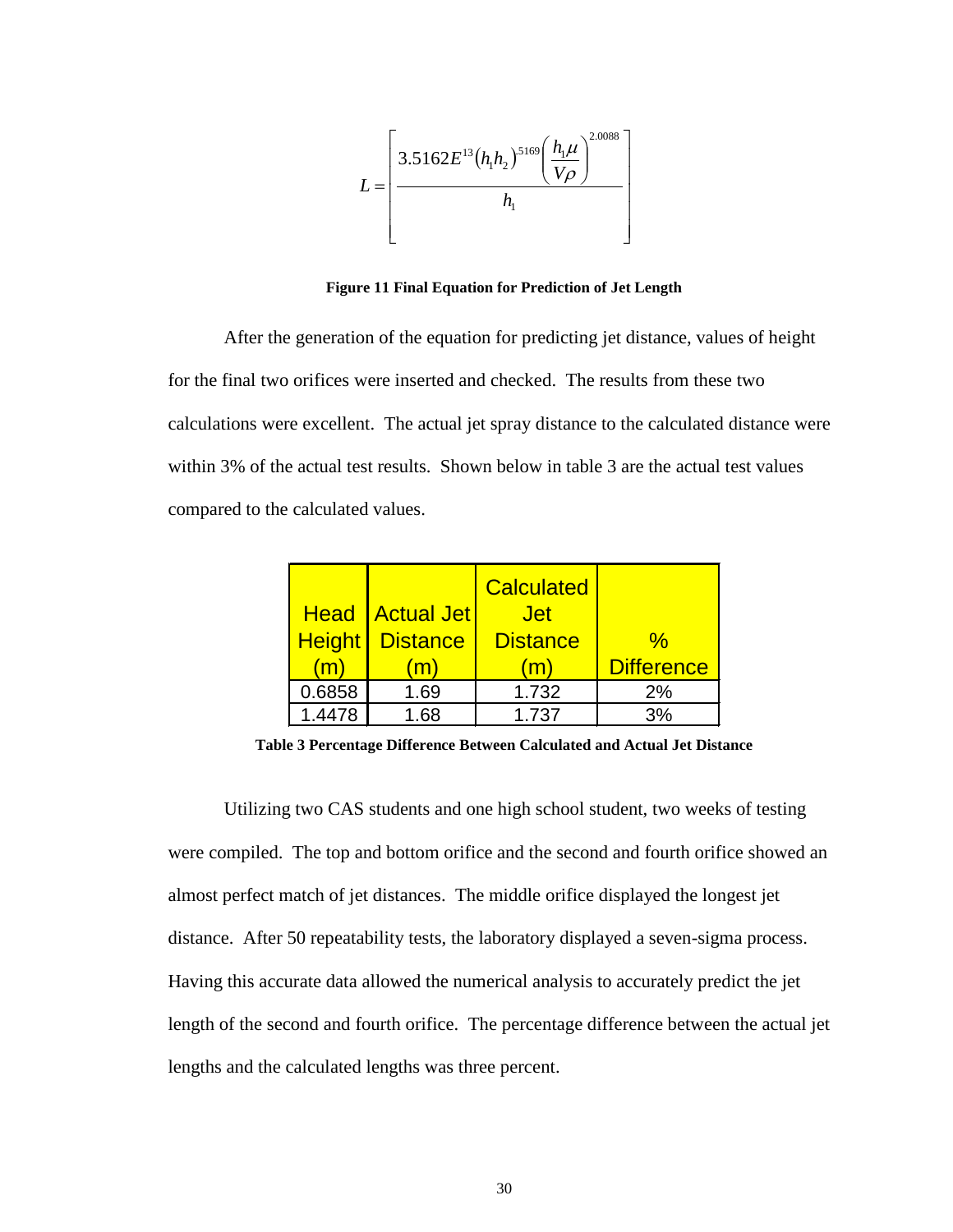### **5. CONCLUSIONS AND RECOMENDATIONS**

Based upon nine-months of project management numerous conclusions were made. The conclusions came from the project scope, laboratory functionality, data repeatability, formulation of dimensional analysis and orifice size.

When this project was started, a co-effort was used to contain the scope of the project. What the project should demonstrate was based on input from the project designer, students, Dr. Muthar Al-Ubaidi and Dean William Janna. With this input for the final product's function, the designer was allowed total design freedom. This freedom allowed the final product to be delivered under budget.

When the product was delivered, it was fully functional. The functionality was displayed from a low maintenance design and the station encompassed the original goals. The laboratory station was easily setup and leveled by two people. This was accomplished in less than fifteen minutes. After the system was filled with water, the orifices were opened, water flowed and jet distance was easily measured.

When the jet distances were measured and statistically examined, the result was a seven-sigma process. Because of the data accuracy, no student should ever record erroneous data. In order to ensure that this happens, a Zircon DM S50 fully digital sonic measuring device was used. With an accuracy of 0.00 and a digital readout, this measuring system was practical, easy to use, and inexpensive. Additionally, using this accurate data for dimensional analysis yielded excellent data correlation. The derived formula and seven-sigma data resulted in jet length predictions within 3% of actual lengths.

31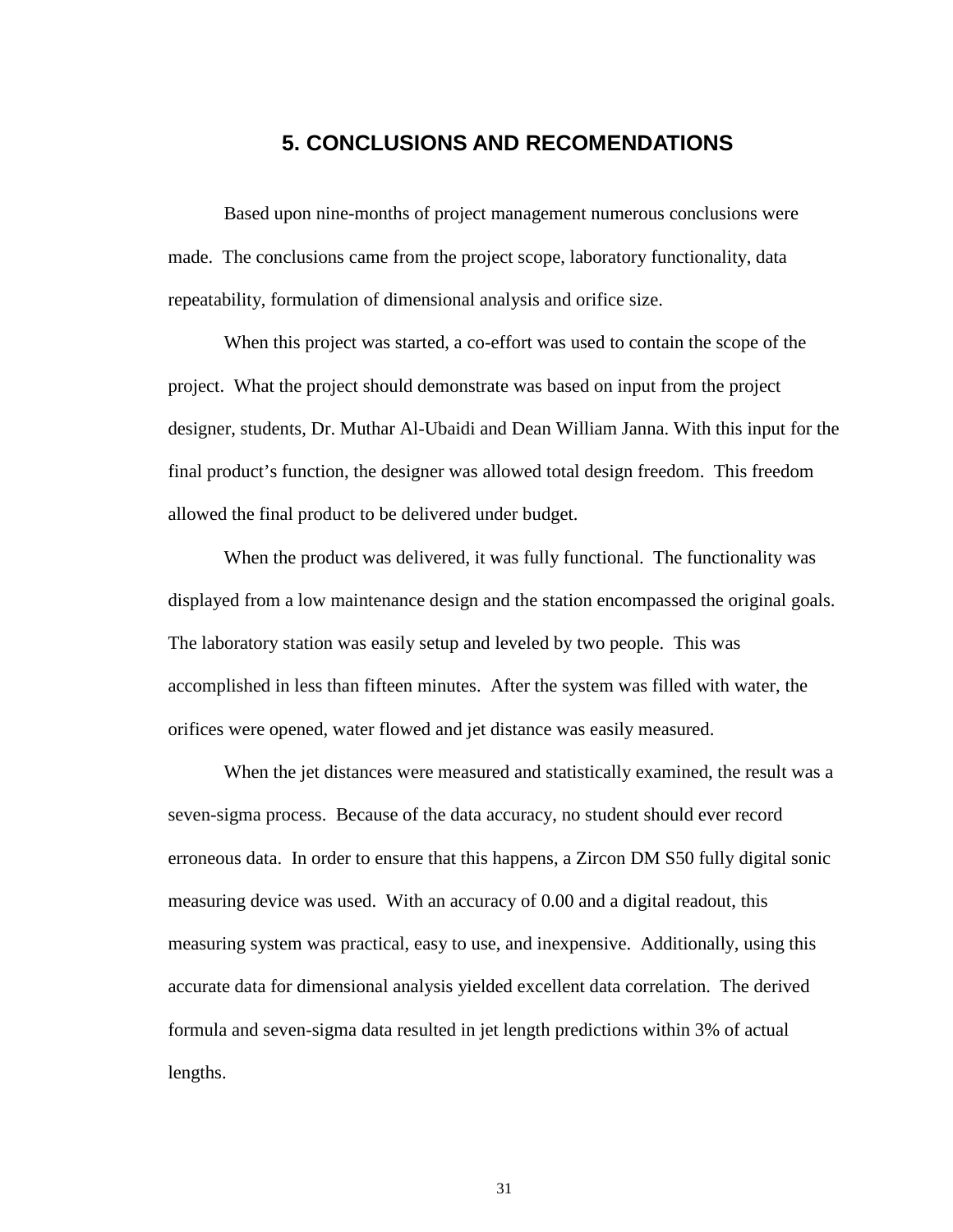Referring to figure 9 from the result section, this jet distance curve was not expected. From Bernoulli's equation, the bottom jet distance was calculated at almost eight feet. The velocity in the bottom orifice was the largest and did not explain the shape of the curve. From all available information, the one-foot drop hampered the development of the flow pattern. At some drop point the bottom jet would shoot further than those above it. By examining the data this should occur when the head height is equal to the drop height of the bottom jet.

The length of the jet spray was directly correlated to the size of the orifice opening. Prototype testing proved that the smaller orifice resulted in a shorter jet distance. As the orifice opening decreased in size, the frictional effect of the surface finish on the orifice wall caused the water jet to "fan". This fanning occurred at the end of the jet spray. This caused the .090" orifice data to be useless. Because of this fanning, additional testing was required. Further testing proved the application of a .375" diameter orifice.

There are always methods to change the scope of a product. In the case of the new laboratory station, the dimensional analysis could be redone to include an orifice diameter and a frictional loss variable. This change may help the calculated verses actual data correlation results. The laboratory station could be redesigned for a vertical water jet. In affect, this change would change the scope of this new laboratory station. Also, the experimental procedure could be changed to include changing the orifices to different sizes. In effect, this change would produce a new laboratory experiment.

32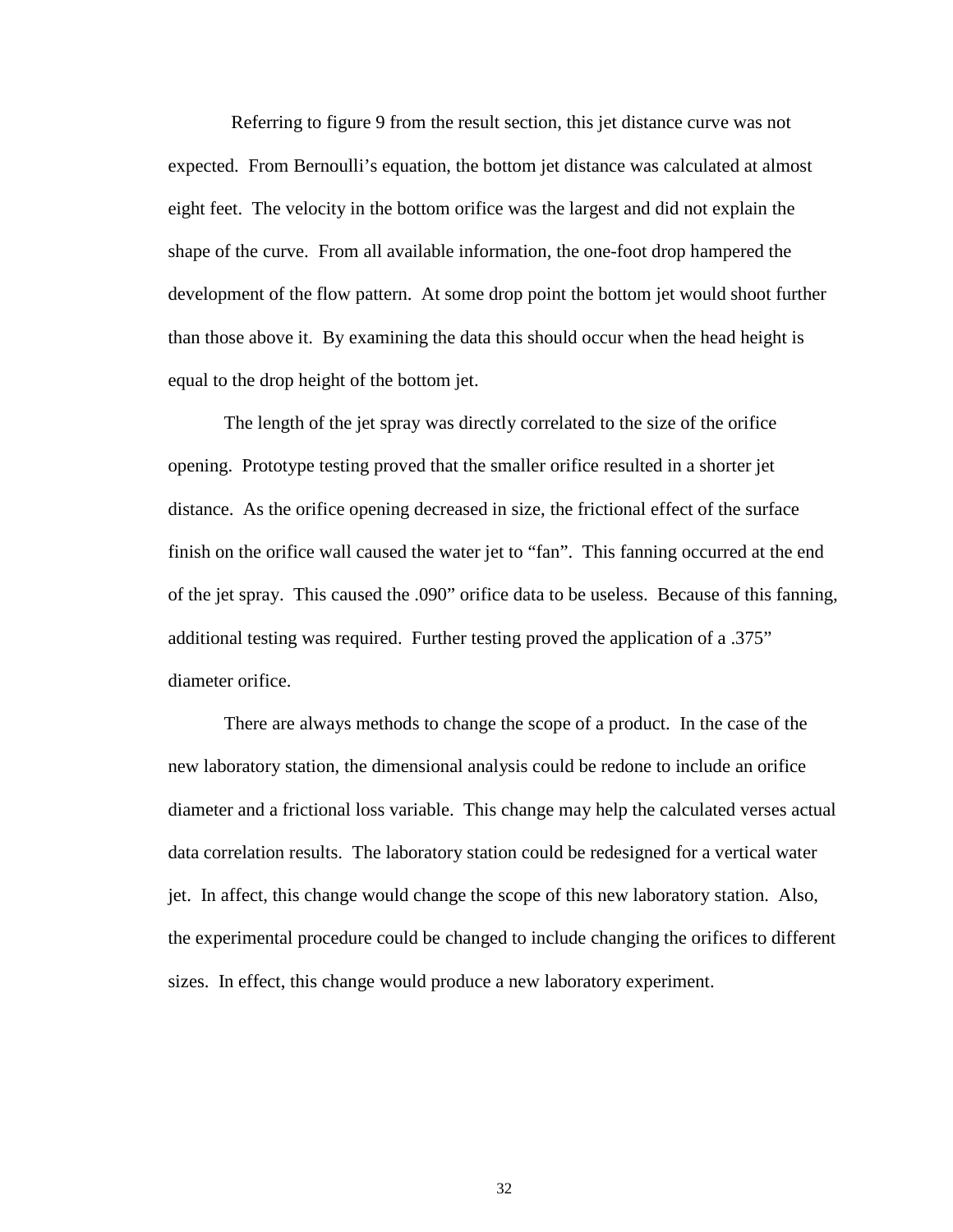This laboratory was an excellent example of how classroom theory could be brought into a laboratory setting. By directly referring to chapter four of the current textbook, this laboratory examined and applied Bernoulli's theory. Dimensional analysis was utilized to correlate actual data to a theoretical model. Overall, everyone who operated (refer to Appendix N, New Laboratory Operating Procedures) or saw this new laboratory station in action gave it a two thumbs up.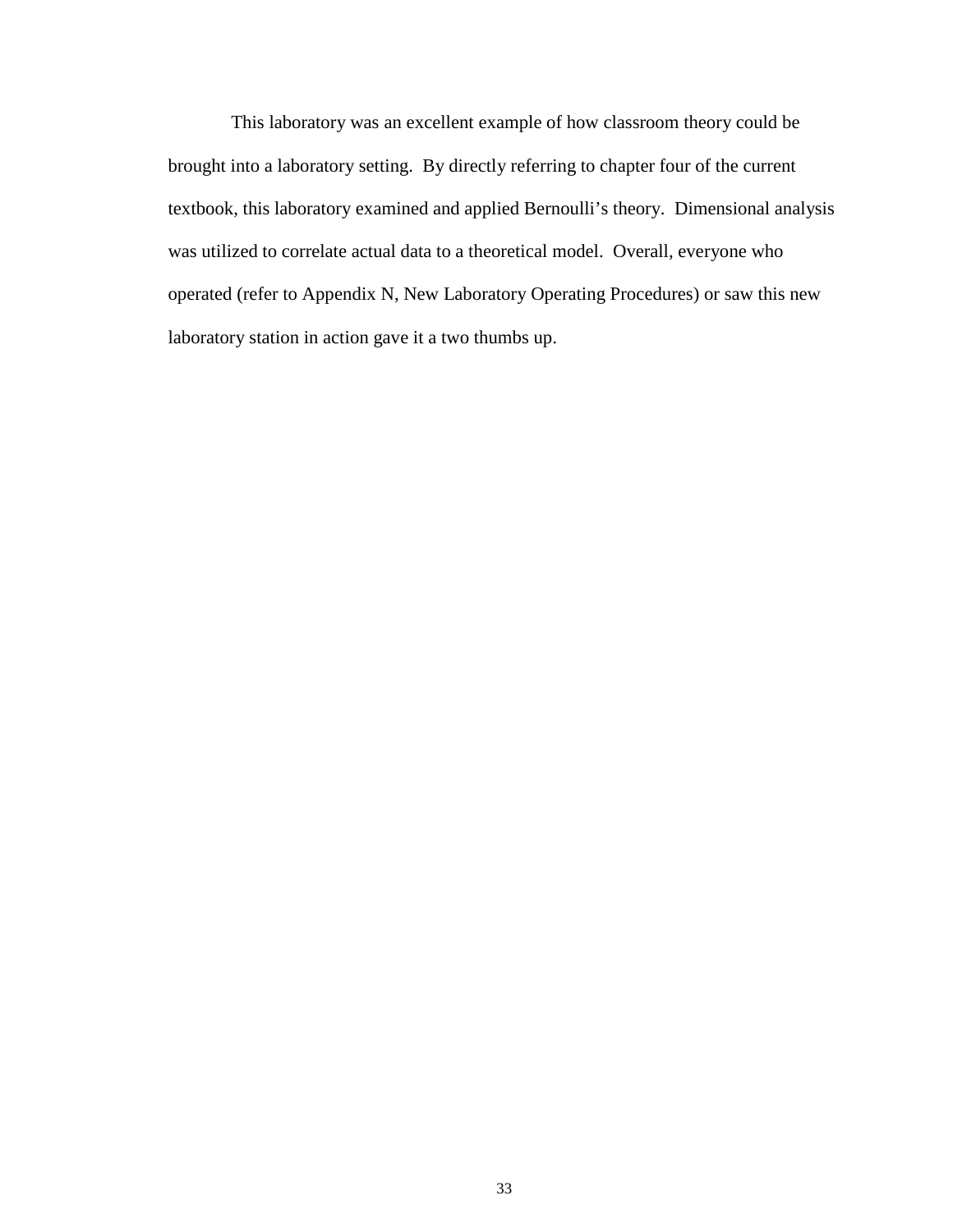## **6. REFERENCES**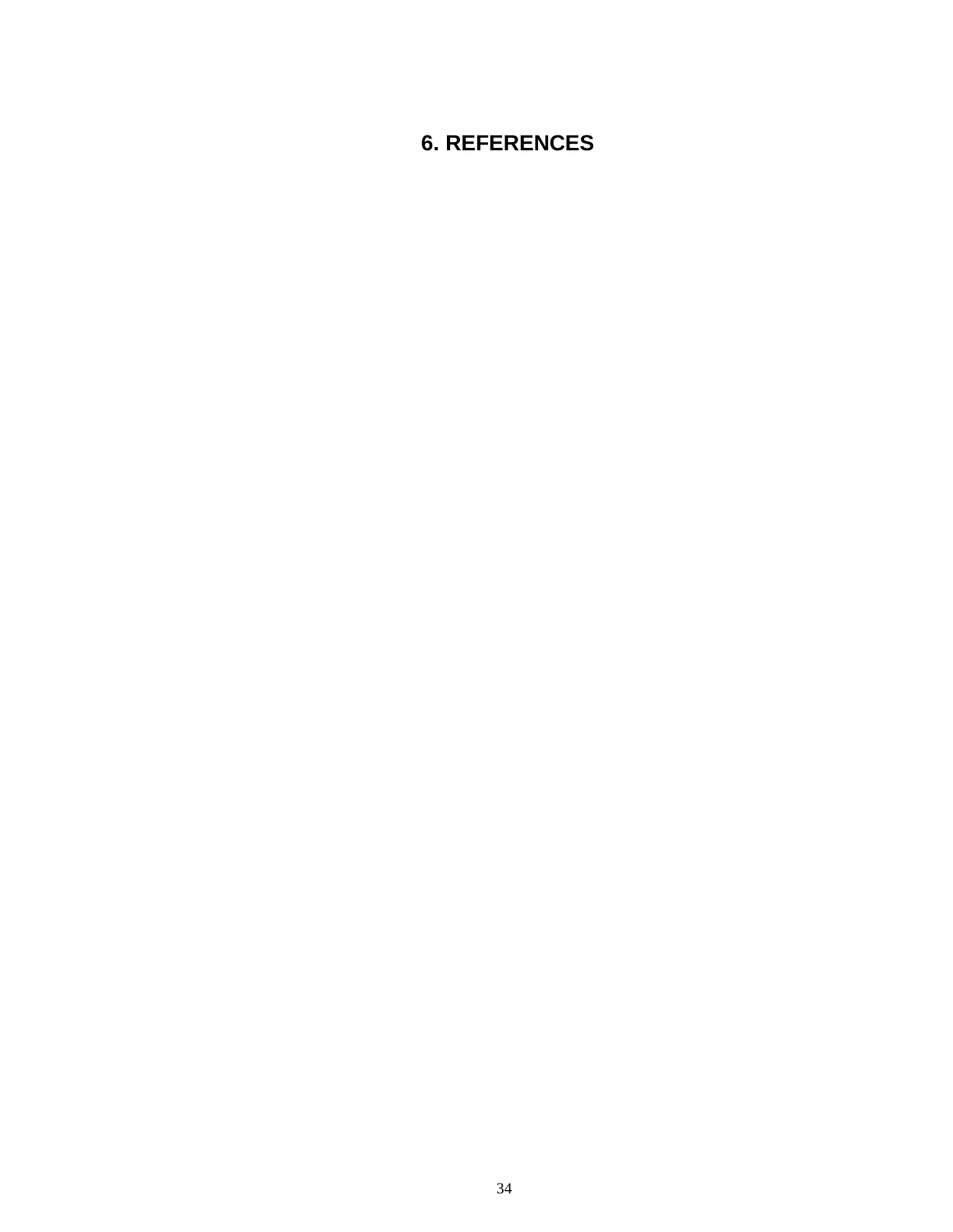### **APPENDIX A** Annotated Bibliography

Al-Ubaidi, Muthar, Department Head, MET. OMI College of Applied Science, Interview, October 2002.

I Met with Professor Al-Ubaidi to discuss the possibility of completing a MET laboratory that would ensure the graduation requirements of OCAS. This meeting led to two possible laboratory experiments.

Arthur, Allen, Assistant Dean, OMI College of Applied Science, Interview/e-mail correspondence, October 2002. I corresponded with Dean Arthur to determine the feasibility of continuing with a project for the MET department. This gave an initial "go-ahead" to continue the Bernoulli experiment.

- Cheremisinoff, Nicholas P., *Practical Fluid Mechanics for Engineers and Scientists*, Technomic Publishing Co, Pennsylvania, 1990. I used this reference to investigate applications of Bernoulli's equation.
- Fogiel, Dr. M., *The Fluid Mechanics and Dynamics Problem Solver*, Research and Education Association, New York, 1983. Used this reference to further investigate Bernoulli's equation. Gave well-defined problems and solutions.
- Henke, Russel W., *Introduction to Fluid Mechanics,* Addison-Wesley Publishing Co., Massachusetts, 1966. I used this reference for summary of variables and reference to Bernoulli's equation.

Park Plastic Prouducts, Liquid Storage and Transportation Solutions, October 2002. http//www.parkplasticproducts.com This web site was utilized to gain sizing and pricing for plastic tanks. Site had an excellent selection of all types of plastic tanks.

The Tank Depot, October 2002.

http//www.tank-depot.com

This web site was utilized to gain sizing and pricing for plastic tanks. Site had an excellent selection of all types of plastic tanks.

Janna, William S., *Introduction to Fluid Mechanics,* PWS Publishing Co., Boston, 1993. Used this reference to help determine scope of this project. Reference gave an excellent example of the type of project that is trying to be constructed. Dr. Janna also sent a picture of a similar lab apparatus that was constructed at the University of Memphis (see figure 4 Appendix B).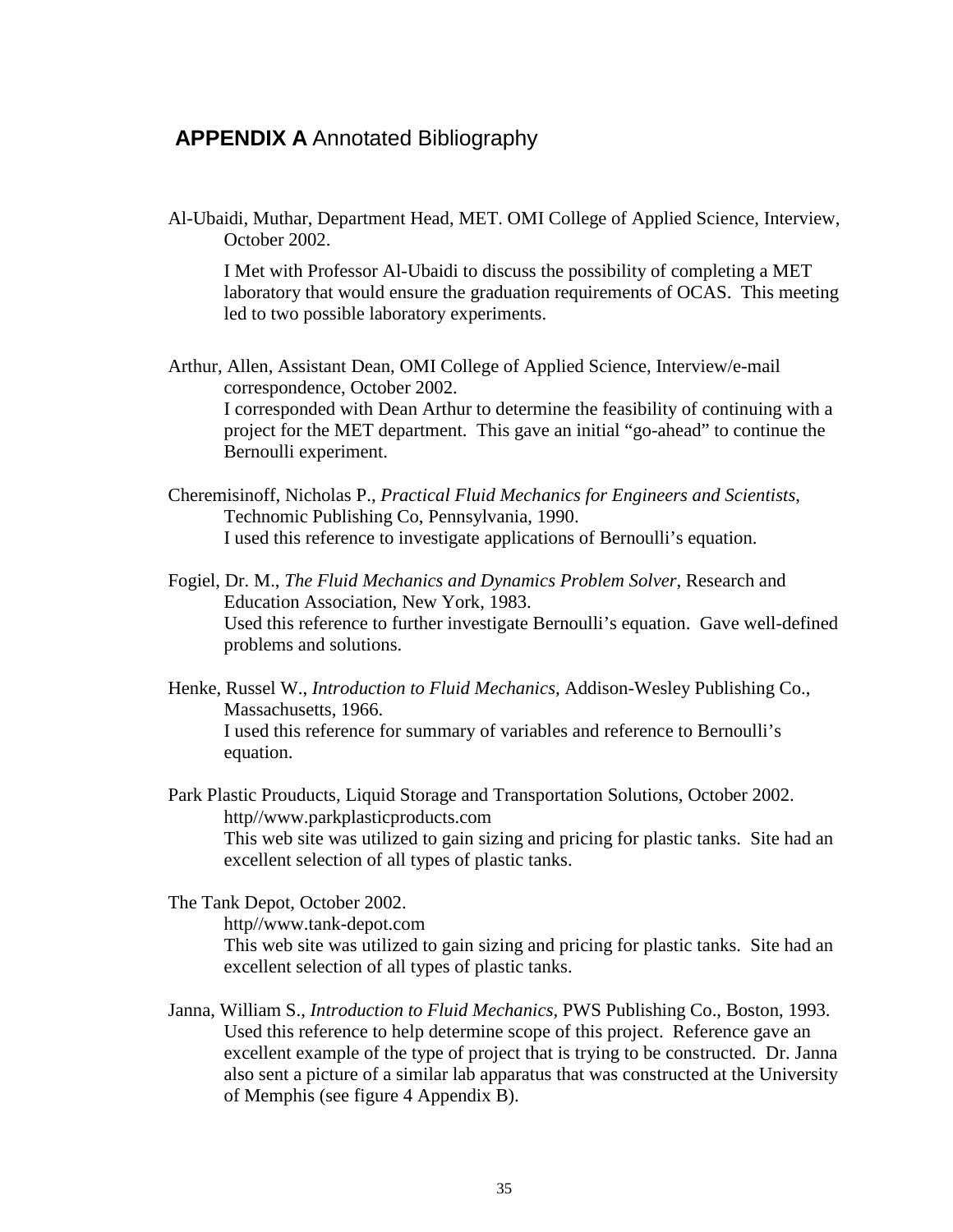- Langer. *Fluid Mechanics and Dynamics Problem Solver,* Research and Education Association, New York, 1983. I used this reference for investigating applications of Bernoulli's equation.
- Mott, Robert L., *Applied Fluid Mechanics*. 5<sup>th</sup> ed., Prentice Hall, New Jersey, 2000. I used this reference for summary of variables and reference to Bernoulli's equation. Also, this book had visual data that could be incorporated into this report.
- Sabersky, Rolf H., *A First Course in Fluid Mechanics*. 4<sup>th</sup> ed., Prentice Hall, New Jersey, 1999.

I used this reference for summary of variables and reference to Bernoulli's equation.

Thomas Register, October 2002.

<http://www.thomasregister.com/>

This web site was utilized to research Laboratory equipment companies. This site offered hundreds of links and was easily used.

United States Patent and Trademark Office, October 2002.

[http://www.USPTO.gov](http://www.uspto.gov/)

I used this web site to search for patented or trademarked equipment for the Bernoulli laboratory station. This site is the official government site for all registered trademarks and patents.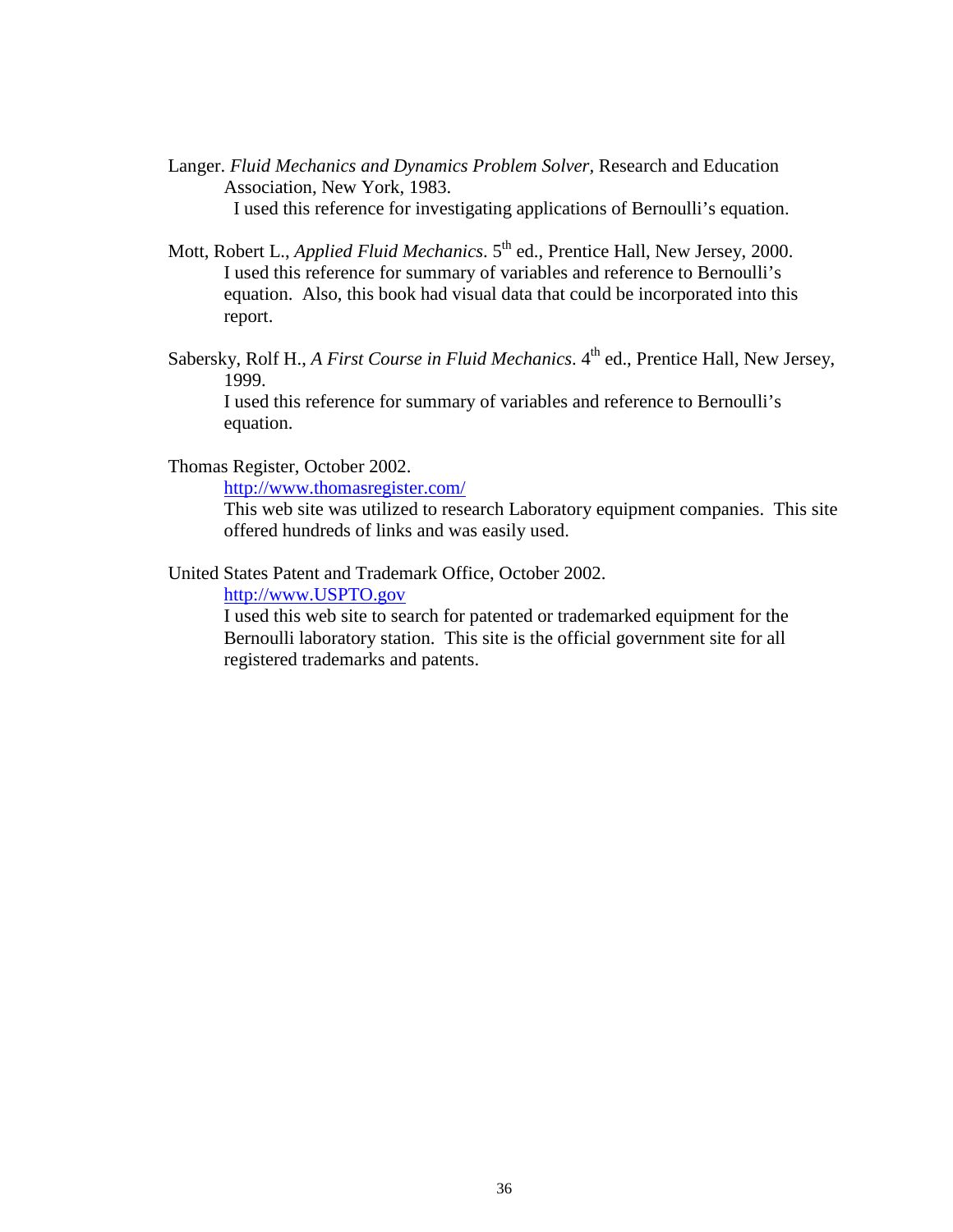## **APPENDIX B Customer Survey**

For the purpose evaluating student requirements for a new lab procedure for verifying Bernoulli's equation and utilization of dimensional analysis, the following survey is being issued. This survey will be helpful in the design, operation and efficient use of lab time.

## **Please evaluate the following statements and circle the response that most accurately agrees with your level of agreement.**

| 1 = Strongly Agree $2 = Disagree 3 = Neutral 4 = Agee 5 = Strongly Agee$                                                                                                  |                |                |                |                                                                                         |  |  |  |  |
|---------------------------------------------------------------------------------------------------------------------------------------------------------------------------|----------------|----------------|----------------|-----------------------------------------------------------------------------------------|--|--|--|--|
|                                                                                                                                                                           |                |                |                | 1) In general, do lab experiments help the student with the class work (i.e. Homework)? |  |  |  |  |
| $\mathbf{1}$                                                                                                                                                              | 2              | 3              | $\overline{4}$ | 5                                                                                       |  |  |  |  |
| 2) Should the lab experiment help the student understand classroom theory?                                                                                                |                |                |                |                                                                                         |  |  |  |  |
| $\mathbf{1}$                                                                                                                                                              | $\overline{2}$ | 3              | $\overline{4}$ | 5                                                                                       |  |  |  |  |
|                                                                                                                                                                           |                |                |                | 3) Have you ever been confused about the purpose behind the labs you have completed?    |  |  |  |  |
| $\mathbf{1}$                                                                                                                                                              | $\overline{2}$ | 3              | $\overline{4}$ | 5                                                                                       |  |  |  |  |
| 4) The lab experiment must be capable of being completed in one class period.                                                                                             |                |                |                |                                                                                         |  |  |  |  |
| $\mathbf{1}$                                                                                                                                                              | $\overline{2}$ | 3              | $\overline{4}$ | 5                                                                                       |  |  |  |  |
| 5) Is the accuracy of the collected data important (i.e. $+10\%$ )?                                                                                                       |                |                |                |                                                                                         |  |  |  |  |
| $\mathbf{1}$                                                                                                                                                              | $\overline{2}$ | $\overline{3}$ | $\overline{4}$ | 5                                                                                       |  |  |  |  |
| 6) Is it important for the student to apply dimensional analysis to real applications?                                                                                    |                |                |                |                                                                                         |  |  |  |  |
| $\mathbf{1}$                                                                                                                                                              | 2              | 3              | $\overline{4}$ | 5                                                                                       |  |  |  |  |
| 7) For a greater understanding of dependant or independent experimental variables, is it<br>important for the student to have the ability to alter experimental settings? |                |                |                |                                                                                         |  |  |  |  |
| $\mathbf{1}$                                                                                                                                                              | $\overline{2}$ | 3              | $\overline{4}$ | 5                                                                                       |  |  |  |  |
| Are there any suggestions for improving the labs process before this experiment is                                                                                        |                |                |                |                                                                                         |  |  |  |  |
| designed?                                                                                                                                                                 |                |                |                |                                                                                         |  |  |  |  |

<span id="page-41-0"></span>**Figure 12 Customer Survey**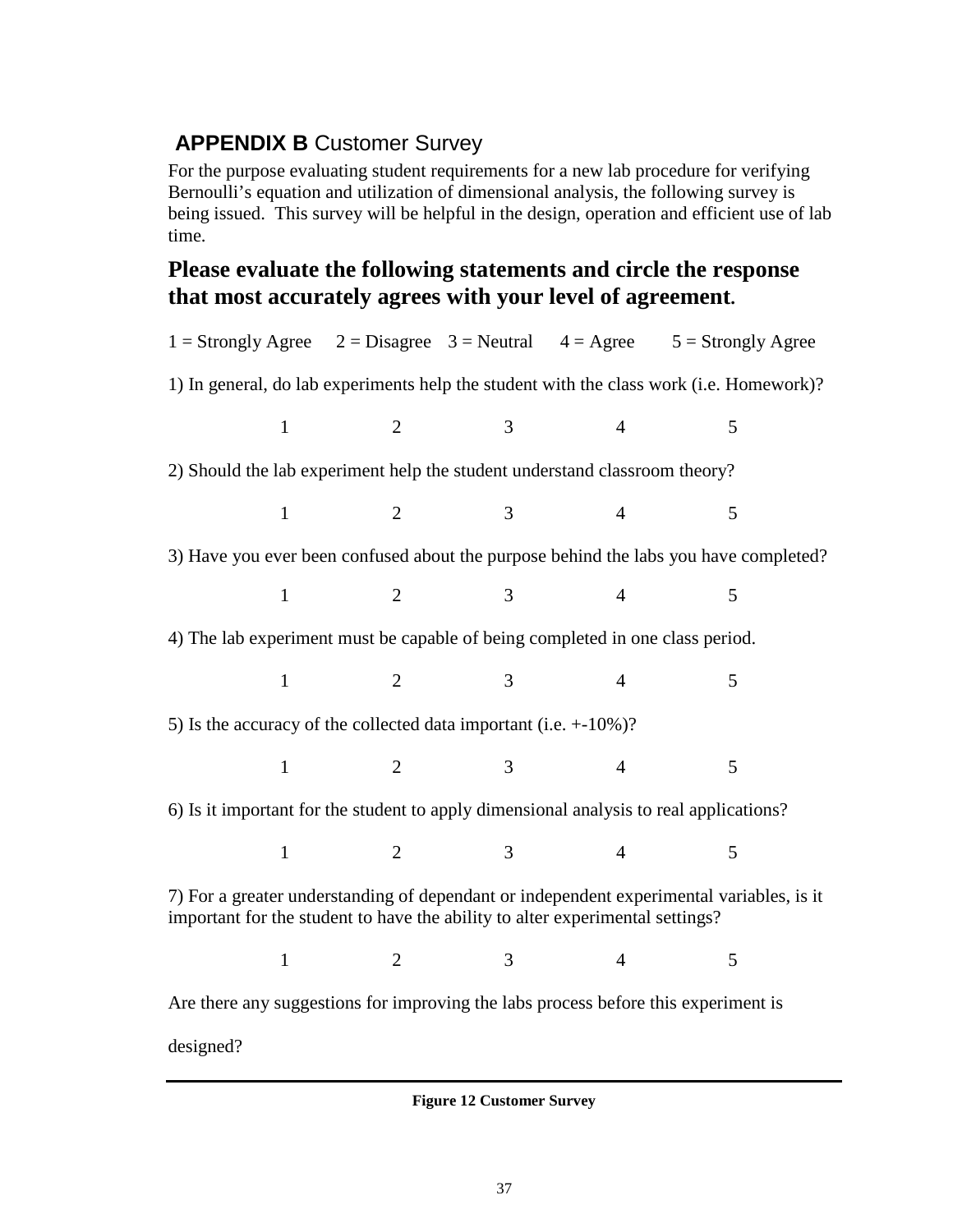# **APPENDIX C** House of Quality

|                                            |                                   |                               |                                                                |                                          |                                                  |                                          |                 |                        |                                      |                  |                                 |                       | <b>Customer Rating</b> |                |                     |
|--------------------------------------------|-----------------------------------|-------------------------------|----------------------------------------------------------------|------------------------------------------|--------------------------------------------------|------------------------------------------|-----------------|------------------------|--------------------------------------|------------------|---------------------------------|-----------------------|------------------------|----------------|---------------------|
| <b>Customer</b><br>Requirement s<br>(What) | Design Requirements (How)         | Detailed Laboratory Procedure | ecture<br>Classroom<br>Laboratory<br>Material To<br>Coordinate | Used in<br>Demonstrate Formulae<br>Class | Class<br>Run in Alloted<br>de⊐<br>Design<br>Time | Scale<br>Read<br>$\mathbf{S}$<br>$E$ asy | Repeatable Data | Orifices<br>Adjustable | Instructions<br>Dimensional Analysis | Setup<br>Minimal | Maintenance<br>$\sum_{i=1}^{n}$ | $(1-5)$<br>Importance | New Laboratory         | Point<br>Sales | Modified Importance |
|                                            | Eliminate Laboratory Confusion    | 9                             | 9                                                              | 3                                        |                                                  |                                          | 9               |                        | 3                                    |                  |                                 | 5                     | 5 <sub>1</sub>         |                | 25.00               |
| Performance                                | Demonstration of Classroom Theory |                               | 9                                                              | 9                                        |                                                  |                                          |                 |                        |                                      |                  |                                 | 3                     | 5 <sub>1</sub>         | $\mathbf 1$    | 15.00               |
|                                            | Improve Classroom Knowledge       | 1                             | 9                                                              | 9                                        |                                                  |                                          |                 | 3                      |                                      |                  |                                 | 3                     | 3 <sup>1</sup>         |                | 9.00                |
|                                            | Run Lab in alloted class time     | 9                             |                                                                |                                          |                                                  | 3                                        | 3               | 3                      |                                      | 9                | 3                               | 4                     | 5                      |                | 20.00               |
|                                            | Easily Obtained                   | 3                             | 3                                                              |                                          | 3                                                | 9                                        | 9               |                        | 3                                    |                  |                                 | $\sqrt{5}$            | 5 <sub>1</sub>         |                | 25.00               |
| Dat a Acquisition                          | Useful Information                | 3                             | 3                                                              |                                          |                                                  |                                          | 9               |                        | 9                                    |                  |                                 | 5 <sup>5</sup>        | 4                      |                | 20.00               |
|                                            | Variable Experimental Settings    |                               |                                                                |                                          |                                                  |                                          |                 | 9                      |                                      | 3                |                                 | $\overline{a}$        | 3                      |                | 6.00                |
|                                            | Perform Dimensional Analysis      | 3                             |                                                                |                                          |                                                  |                                          |                 |                        | 9                                    |                  |                                 | 1                     | 4 <sup>1</sup>         |                | 4.00                |
|                                            | <b>Technical Importance</b>       | 561                           | 576                                                            | 316                                      | 75                                               | 285                                      | 690             | 87                     | 366                                  | 180              | 60                              |                       |                        |                |                     |
|                                            | Order of Importance               | 3                             | 2                                                              | 5 <sup>1</sup>                           | 9                                                | 6                                        |                 | 8                      | 4                                    |                  | 10                              |                       |                        |                |                     |

<span id="page-42-0"></span>**Figure 13 House of Quality**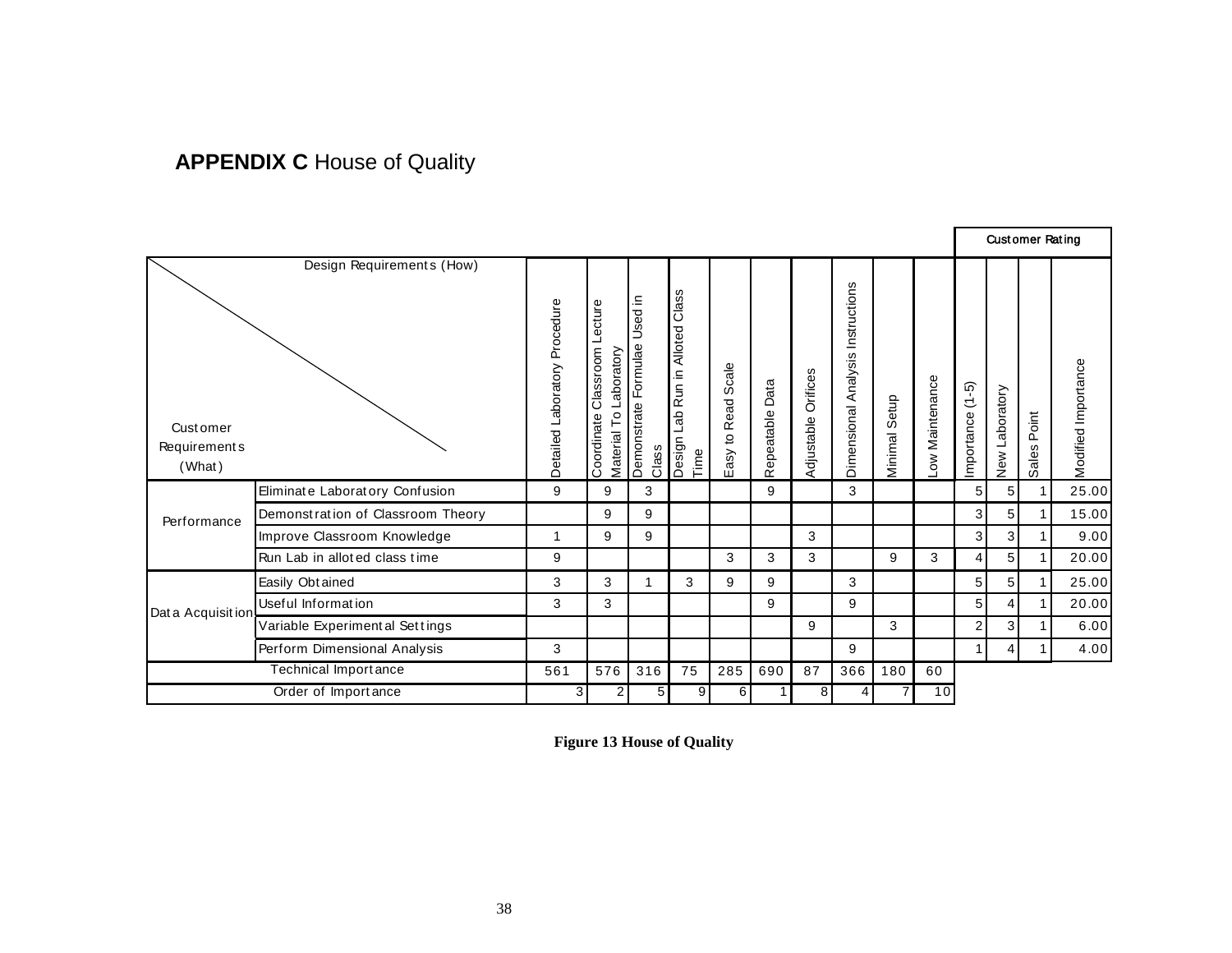## **APPENDIX D Bernoulli Equation**

$$
\frac{p_1}{\rho g} + \frac{V^2}{2g} + z_1 = \frac{p_2}{\rho g} + \frac{V_2^2}{2g} + z_2
$$

<span id="page-43-0"></span>**Figure 14 Bernoulli Equation**

<span id="page-43-1"></span> $p_1$  = pressure at point 1  $p_2$  = pressure at point 2  $\rho$  = density of the fluid  $g =$  acceleration due to gravity  $V_1$  = velocity of the fluid at point 1  $V_2$  = velocity of the fluid at point 2  $z_1$  = elevation head of the fluid at point 1  $z_2$  = elevation head of the fluid at point 2 Velocity head 2 2  $\frac{V_1^2}{2g} =$  $\frac{p_1}{\rho g}$  = Pressure head  $\rho_{\rm c}$ **Figure 15 Bernoulli Equation Variables**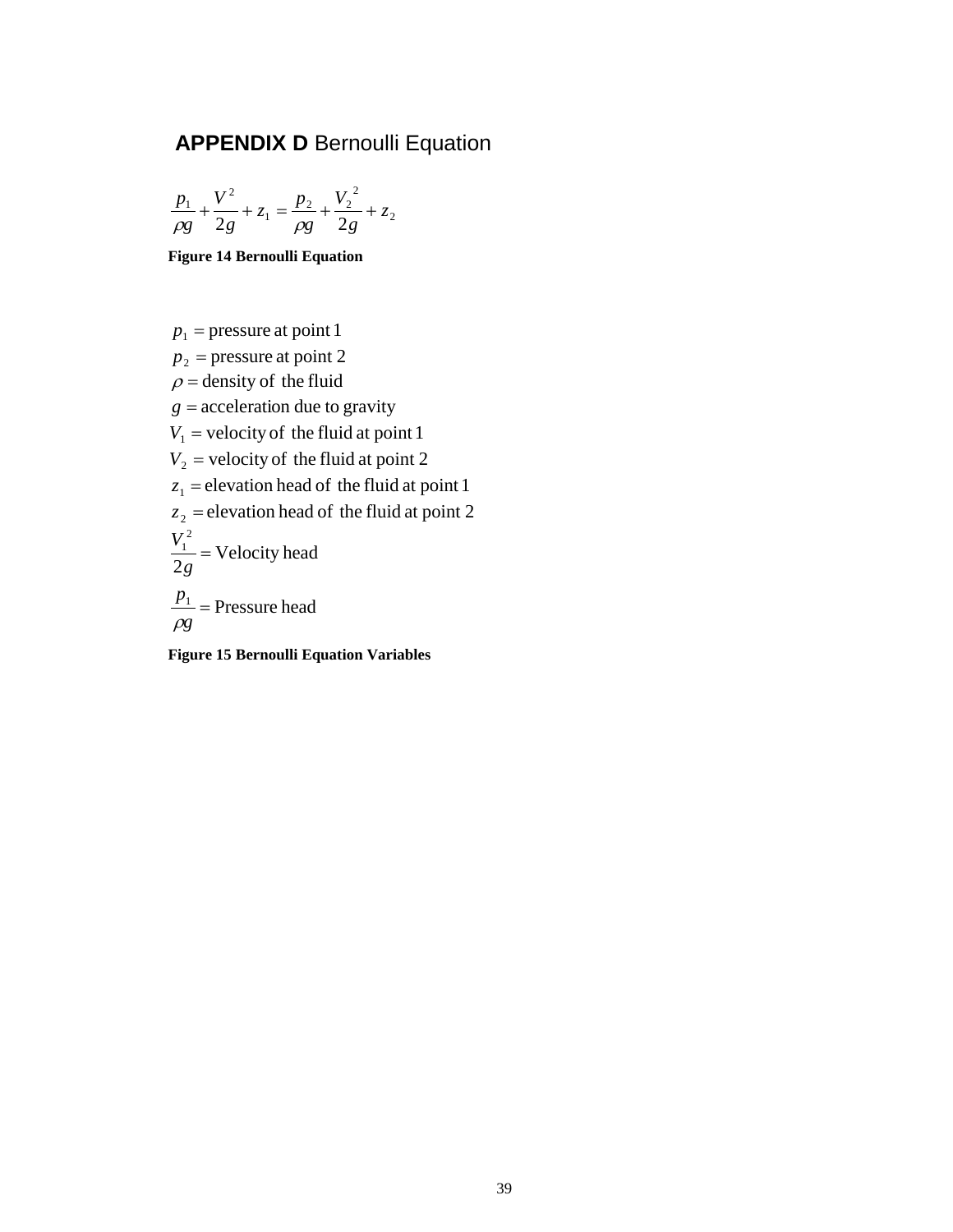## **APPENDIX E** Fluid Flow in Pipes



**Figure 16 Bernoulli Fluid Flow in Pipes**

<span id="page-44-0"></span>

<span id="page-44-1"></span>**Figure 17 Bernoulli Variable Locations**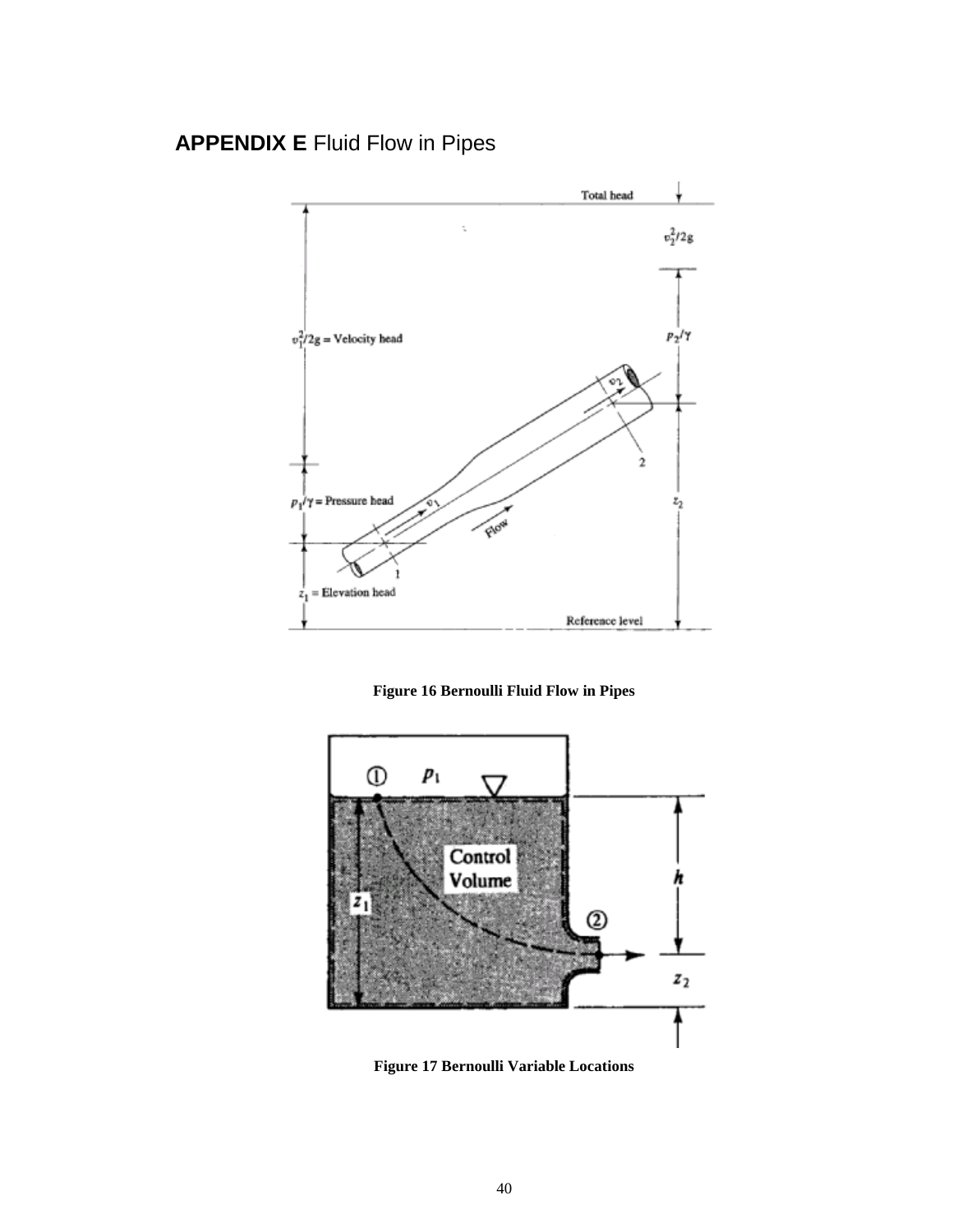**APPENDIX F** Original Design Concept Variable Location



<span id="page-45-0"></span>**Figure 18 Original Design Concept Variable Location**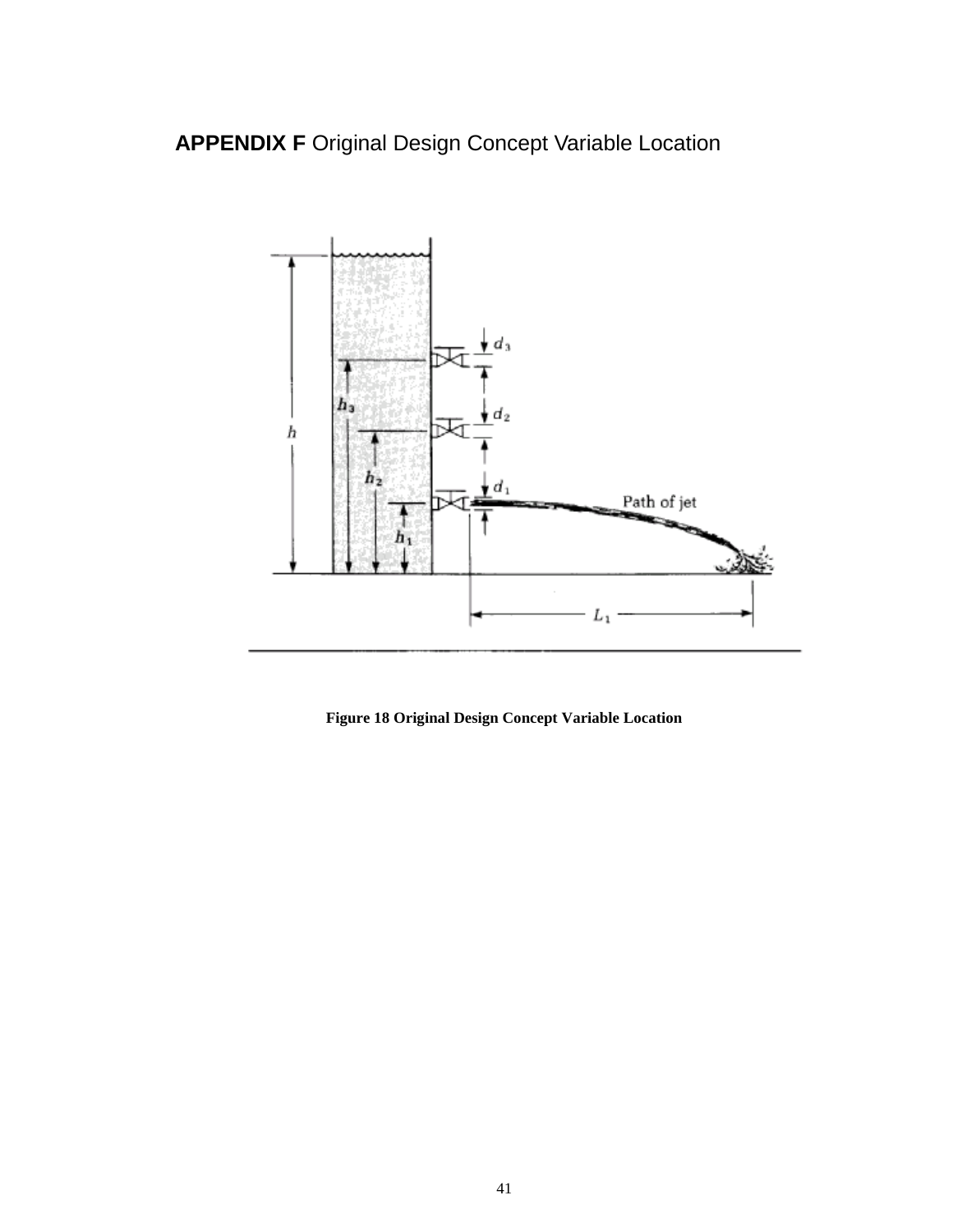## <span id="page-46-0"></span>**APPENDIX G** Bernoulli/Torricelli Calculations

$$
V = \sqrt{2gh}
$$
  
\n
$$
V = \sqrt{2*32.2 \frac{ft}{s^2} * 6ft}
$$
  
\n
$$
V = 19.657 \frac{ft}{s}
$$
  
\n
$$
t = \sqrt{\frac{2h}{g}}
$$
  
\n
$$
t = \sqrt{\frac{2*1ft}{32.2 \frac{ft}{s^2}}}
$$
  
\n
$$
t = .249s
$$
  
\n
$$
di \sin ce = Vt
$$
  
\n
$$
d = 19.567 \frac{ft}{s} * .249s
$$
  
\n
$$
d = 4.899 ft
$$







<span id="page-46-1"></span>**Figure 20 Water Jet Distance Profile**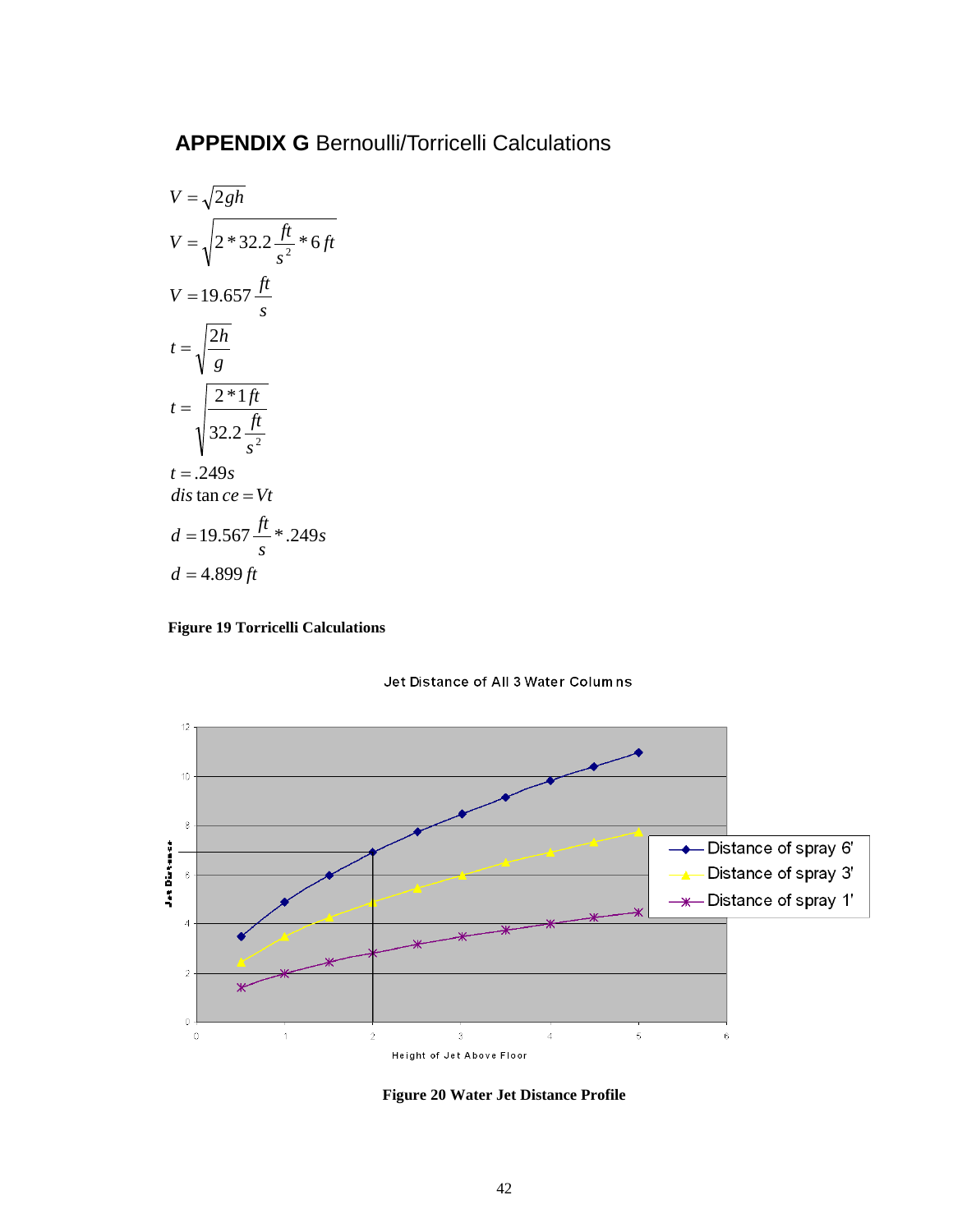# **APPENDIX H** Pugh Matrix

|                         | Alternative    | Alternative    | Alternative |
|-------------------------|----------------|----------------|-------------|
| <b>Survey Criterion</b> | Design #1      | Design #2      | Design #3   |
| Eliminate labor atory   |                |                |             |
| Confusion               |                |                |             |
| Data easily<br>obtained | S              | S              | ٠           |
| Laboratory              |                |                |             |
| experiment easily       |                |                |             |
| run in allotted Class   |                |                |             |
| time                    | +              | +              |             |
| Laboratory data         |                |                |             |
| provides useful         |                |                |             |
| infor mation            | S              | S              | S           |
| Laboratory              |                |                |             |
| demonstrates            |                |                |             |
| classroom Theory        | ٠              | ٠              |             |
| €⊦                      | $\overline{2}$ | $\overline{2}$ | 3           |
| €                       | 1              | 1              |             |
| $\epsilon s$            | $\overline{2}$ | $\overline{2}$ |             |

<span id="page-47-0"></span>**Figure 21 Pugh Matrix**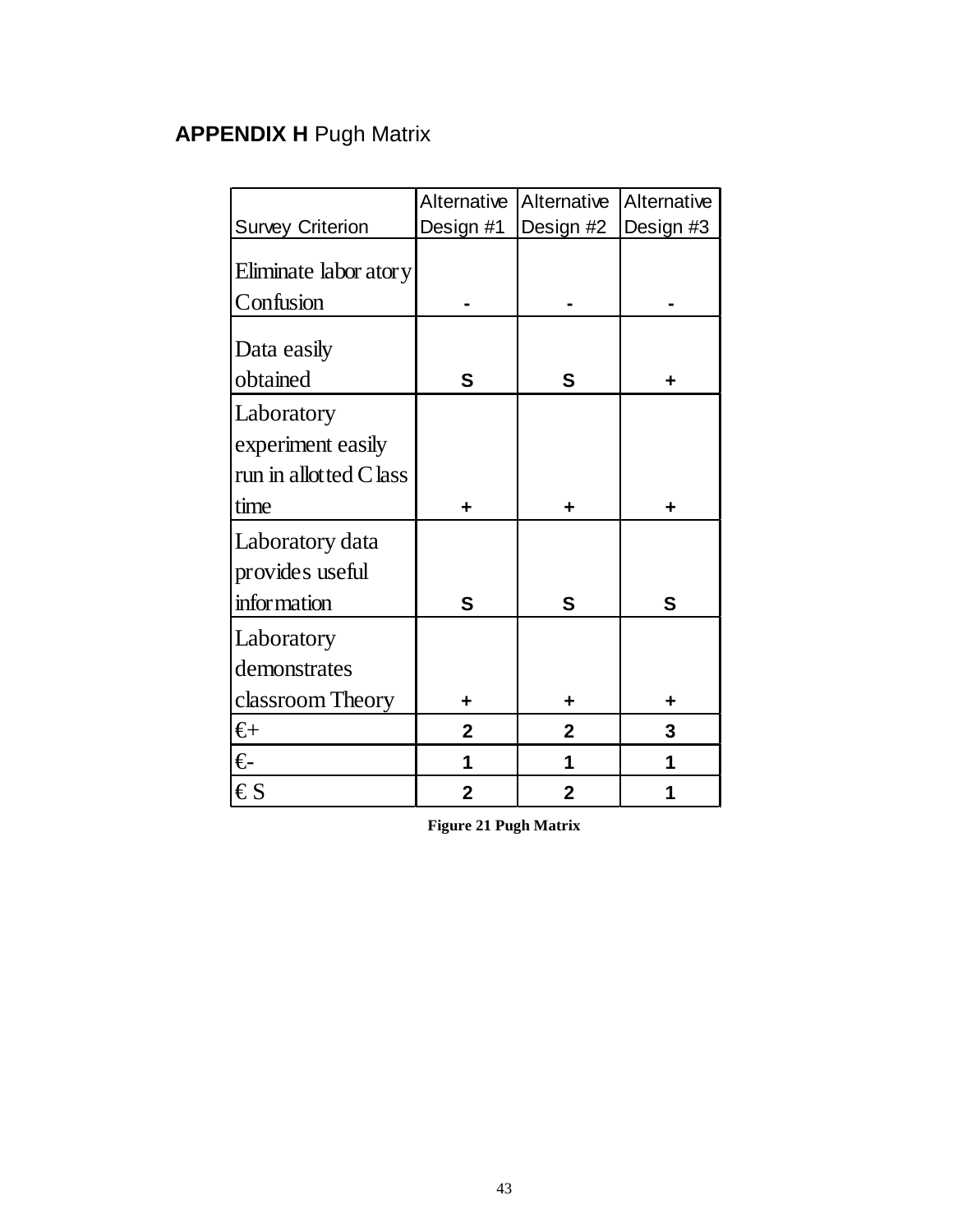# **APPENDIX I Original BOM**

| <b>Part Description</b>           | Supplier                   | Part #            | Quanity        | Price              | <b>Total Cost</b> |
|-----------------------------------|----------------------------|-------------------|----------------|--------------------|-------------------|
| Clear Rigid 8" PVC                | Harrington Plastics        | 400CL-080H        | 12 ft          | \$50.00 per foot   | \$<br>600.00      |
| Cap 8" PVC                        | Harrington Plastics        | 447-080           | 1              | \$51.20            | \$51.20           |
| Clear Rigid 4" PVC                | <b>Harrington Plastics</b> | 400CL-040H        | 12 ft          | \$<br>25.11        | \$<br>301.32      |
| Cap 4" PVC                        | Harrington Plastics        | 447-040           | 1              | \$8.48             | \$8.48            |
| PVC 4"                            | Home Depot                 |                   | 8 ft           | Donated            | Donated           |
| Cap PVC 4"                        | Home Depot                 |                   | 1              | Donated            | Donated           |
| 1/2" Brass short Nipple           | Home Depot                 | 48643071551       | 5              | \$1.63             | \$8.15            |
| $1/2"$ valve                      | Home Depot                 | 434646            | 5              | \$5.97             | \$29.85           |
| Polyflex 50 tubing                | <b>Harrington Plastics</b> | 875-4281          | 1              | \$21.00            | \$21.00           |
| Pipe Connector                    | Harrington Plastics        | P4MC <sub>2</sub> | 5              | \$2.05             | \$10.25           |
| Clic Pipe Hanger                  | <b>Harrington Plastics</b> | 113CLIC           | 3              | \$11.00            | \$33.00           |
| Clic Stud                         | <b>Harrington Plastics</b> | LT-103CLIC        | 3              | \$0.26             | \$0.78            |
| 3/4"*4'*8' MDO Board              | Home Depot                 |                   | 1              | \$50.00            | \$50.00           |
| 12' Bench Tape                    | <b>Grainger Supply</b>     | 5MG46             | 1              | \$9.30             | \$9.30            |
| Superstrut Channel, Non-slotted   | <b>Grainger Supply</b>     | 4A975             | 10             | \$27.68            | \$276.80          |
| Superstrut90 deg. Fitting         | Grainger Supply            | 4A979             | 16             | \$1.24             | \$19.84           |
| Superstrut 90 degree, 7-hole      | Grainger Supply            | 4A981             | $\overline{4}$ | \$4.35             | \$17.40           |
| Superstrut Nut                    | <b>Grainger Supply</b>     | 4A986             | 1              | \$18.79            | \$18.79           |
| <b>Superstrut Hex Head Screws</b> | <b>Grainger Supply</b>     | 4A987             | 1              | \$10.52            | \$10.52           |
| S&W Leveling Pads                 | <b>Grainger Supply</b>     | 5VM99             | $\overline{4}$ | \$5.11             | \$20.44           |
| Casters                           | <b>Grainger Supply</b>     | 1G302             | $\overline{2}$ | \$6.85             | \$13.70           |
| Casters                           | <b>Grainger Supply</b>     | 2G311             | $\overline{2}$ | \$13.24            | \$26.48           |
| Garden Hose, 50'                  | Home Depot                 |                   | 1              | \$25.00            | \$25.00           |
| Labeling/Misc                     |                            |                   | 1              | \$50.00            | \$50.00           |
| Paint                             |                            |                   |                | Donated            | Donated           |
| Six Copies of Report              | Kinkos                     |                   | 6              | \$10.00            | \$60.00           |
|                                   |                            |                   |                | <b>Grand Total</b> | \$1,662.30        |

Grand Total  $\frac{1}{3}$  1,662

<span id="page-48-0"></span>**Table 4 Original BOM**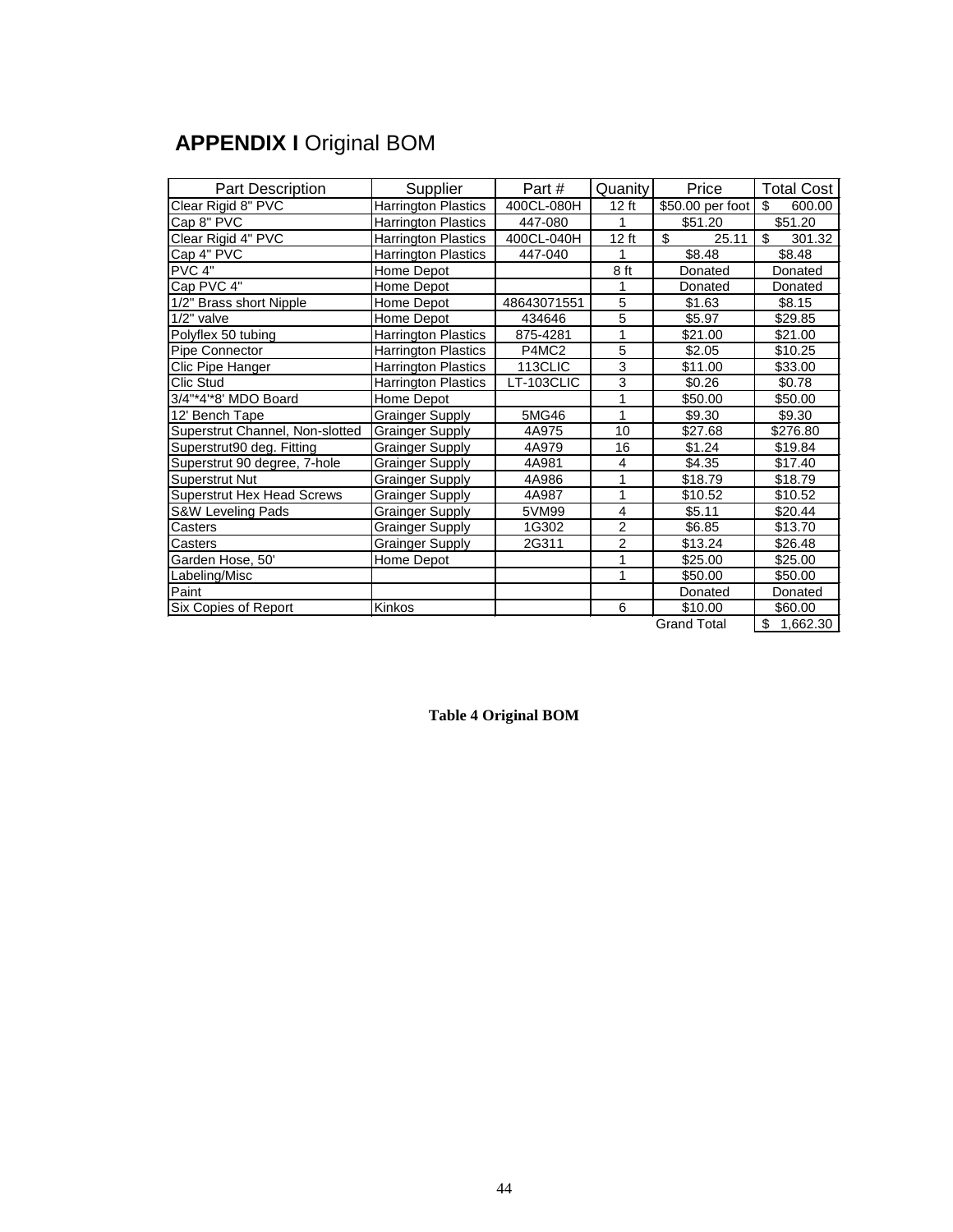## **APPENDIX J Final BOM**

| <b>Part Description</b> | Supplier                   | Part#             | Quanity        | Cost         |
|-------------------------|----------------------------|-------------------|----------------|--------------|
| Clear Rigid 8" PVC      | Harrington Plastics        | 400CL-080H        | 10 ft          | \$<br>384.80 |
| Cap 8" PVC              | Harrington Plastics        | 447-080           | 1              | \$<br>22.55  |
| Clear Rigid 4" PVC      | <b>Harrington Plastics</b> | 400CL-040H        | 10 ft          | \$<br>150.60 |
| Cap 4" PVC              | <b>Harrington Plastics</b> | 447-040           | 1              | \$<br>3.75   |
| Polyflex 50 tubing      | <b>Harrington Plastics</b> | 875-4281          | 1              | \$<br>9.00   |
| Pipe Connector          | <b>Harrington Plastics</b> | P4MC <sub>2</sub> | $\overline{5}$ | \$<br>4.55   |
| Clic Pipe Hanger        | <b>Harrington Plastics</b> | 113CLIC           | 3              | \$<br>33.00  |
| Clic Stud               | <b>Harrington Plastics</b> | LT-103CLIC        | $\overline{3}$ | \$<br>0.78   |
| Freight                 |                            |                   |                | \$<br>100.00 |
|                         |                            |                   | <b>Total</b>   | \$<br>709.03 |
| Cap PVC 4"              | Home Depot                 |                   | 2              |              |
| 5/16" SS Eyebolts       | Home Depot                 |                   | 8              | 3.76         |
| Wire Rope & Fastners    | Home Depot                 |                   | 1              | 21.52        |
| Misc nuts & Washers     | Home Depot                 |                   | 1              | 25.5         |
| 3/4" PVC "T"            | Ferguson Supply            | P80STF            | $\overline{4}$ | 5.84         |
| 20' 3/4" schd 80        | Ferguson Supply            | P80SCF            | 1              | 9.15         |
| 3/4" coupling           | Ferguson Supply            | P80SCF            | 1              | 1.65         |
| 1-1/2"*3/4" Bushing     | Ferguson Supply            | P80SBJF           | 1              | 2.65         |
| 1" Brass Nipple         | Ferguson Supply            | <b>BRNGL</b>      | 1              | 3.28         |
| Sonic measure           | Home Depot                 | 42186584295       | 1              | 29.97        |
| 3/4" vavle              | Home Depot                 | 32888074949       | 1              | 7.98         |
| 3/4" Brass short nipple | Home Depot                 | 486430782849      | $\mathbf{1}$   | 1.53         |
| 1/2" Brass short Nipple | Home Depot                 | 48643071551       | $\overline{5}$ | 6.8          |
| $1/2"$ valve            | Home Depot                 | 434646            | 5              | 29.9         |
| 3/4"*4"*8' MDO Board    | Home Depot                 |                   | 1              | 18.99        |
| S&W Leveling Pads       | <b>Grainger Supply</b>     | 5VM99             | 4              | 15.92        |
| Casters                 | Harbour Freight            | 1G302             | $\overline{4}$ | 27.96        |
| Garden Hose, 50'        | Home Depot                 |                   | 1              |              |
| Labeling/Misc           |                            |                   | 1              |              |
| Paint                   | Donated                    |                   |                |              |
| Six Copies of Report    | Kinkos                     |                   | 6              |              |
|                         |                            |                   | <b>Total</b>   | \$<br>212.40 |

Grand Total  $$$  921.43

<span id="page-49-0"></span>**Table 5 Final BOM**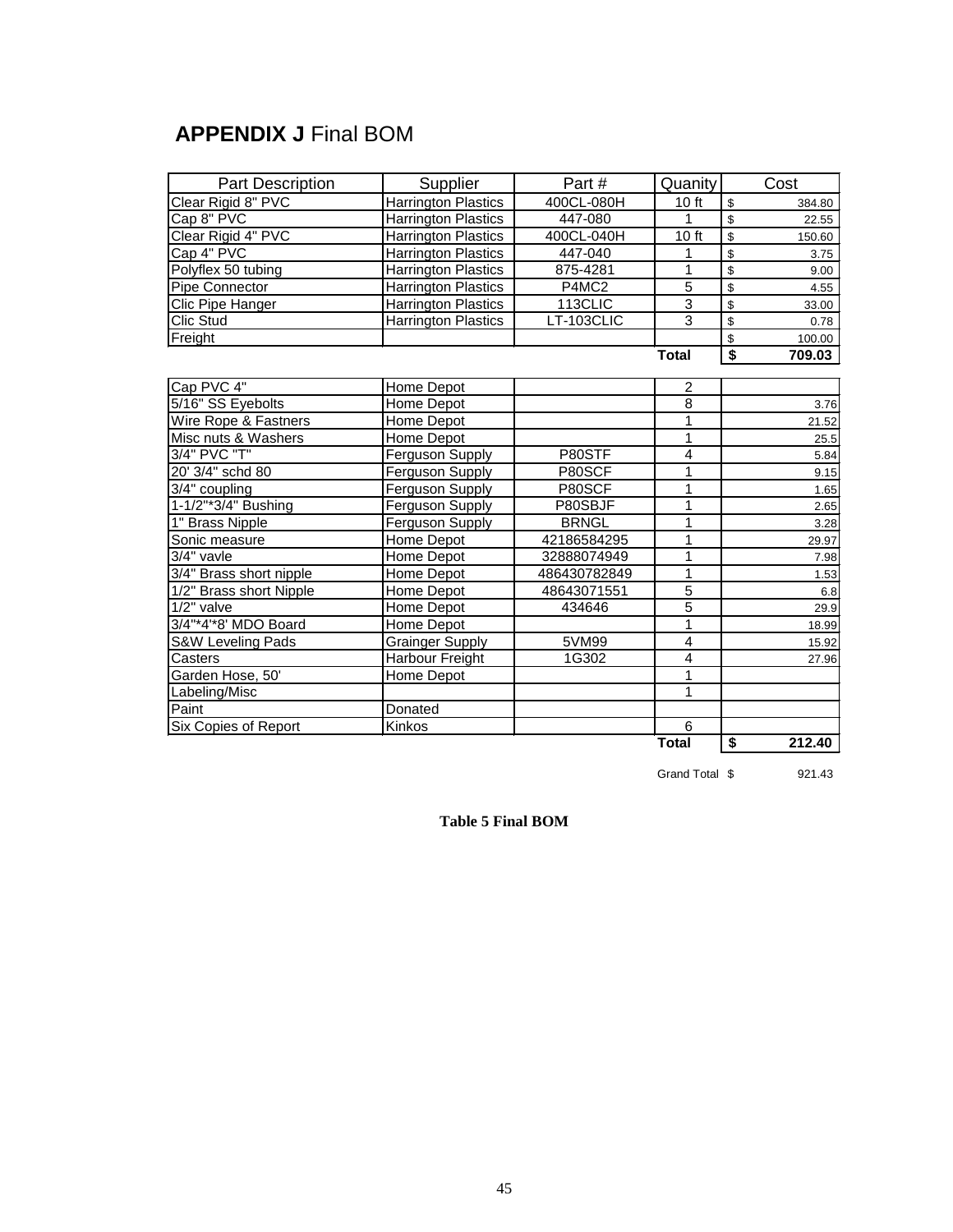

## **APPEDNIX K** Project Schedule

<span id="page-50-0"></span>**Figure 22 Project Schedule**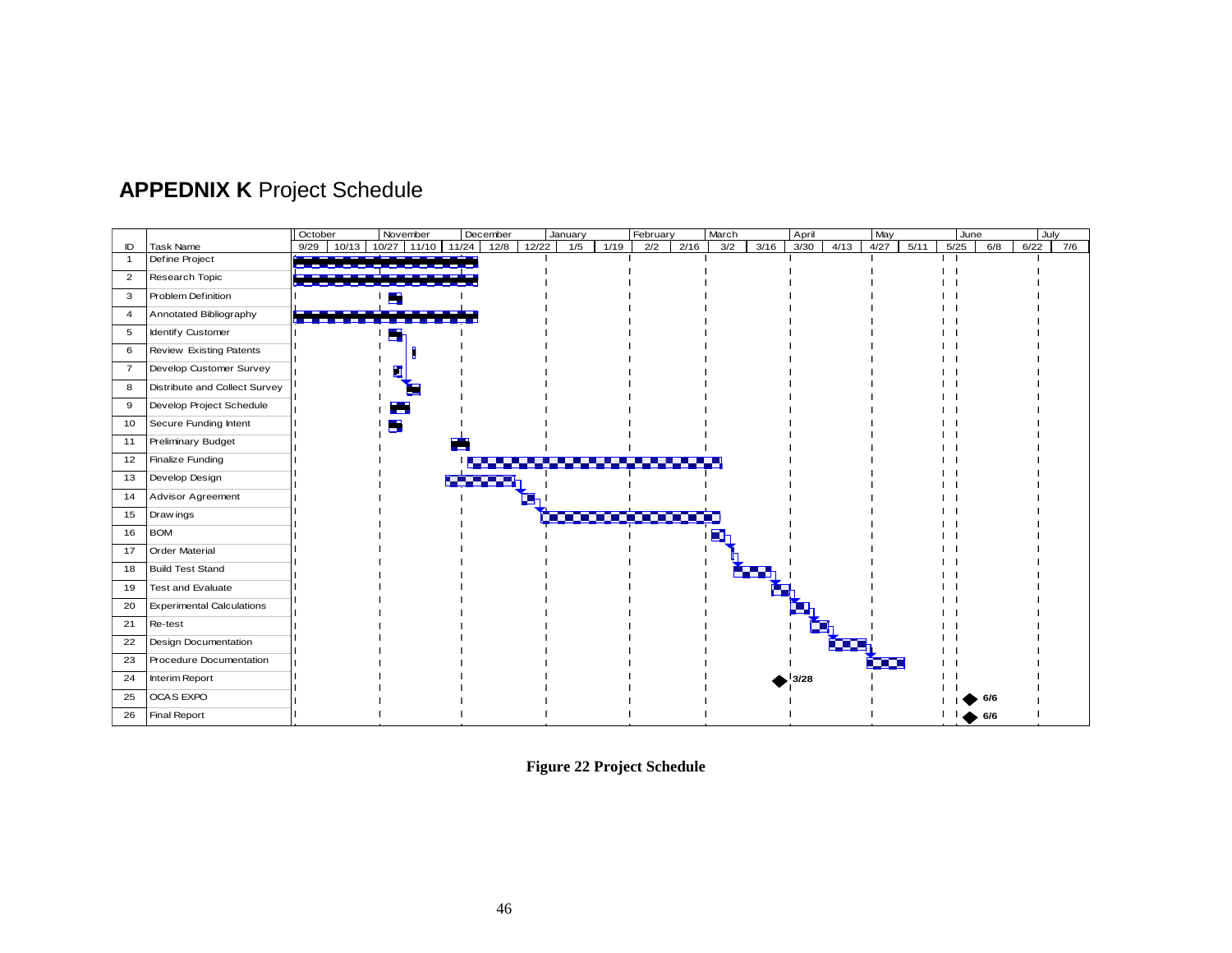|       | Head Height (Meter) |        |        |        |        |  |  |  |  |
|-------|---------------------|--------|--------|--------|--------|--|--|--|--|
| Test# | 0.3048              | 0.6858 | 1.0668 | 1.4478 | 1.8288 |  |  |  |  |
| 1     | 1.28                | 1.7    | 1.86   | 1.68   | 1.28   |  |  |  |  |
| 2     | 1.28                | 1.69   | 1.86   | 1.69   | 1.28   |  |  |  |  |
| 3     | 1.29                | 1.69   | 1.86   | 1.68   | 1.29   |  |  |  |  |
| 4     | 1.28                | 1.68   | 1.86   | 1.69   | 1.29   |  |  |  |  |
| 5     | 1.27                | 1.69   | 1.86   | 1.67   | 1.29   |  |  |  |  |
| 6     | 1.28                | 1.69   | 1.86   | 1.68   | 1.29   |  |  |  |  |
| 7     | 1.28                | 1.69   | 1.86   | 1.68   | 1.3    |  |  |  |  |
| 8     | 1.29                | 1.69   | 1.86   | 1.68   | 1.29   |  |  |  |  |
| 9     | 1.27                | 1.69   | 1.86   | 1.67   | 1.29   |  |  |  |  |
| 10    | 1.28                | 1.69   | 1.86   | 1.68   |        |  |  |  |  |

# **APPENDIX L** Jet Distance Test Data from New Laboratory

<span id="page-51-0"></span>**Table 6 Jet Distance Test Data from New Laboratory Station**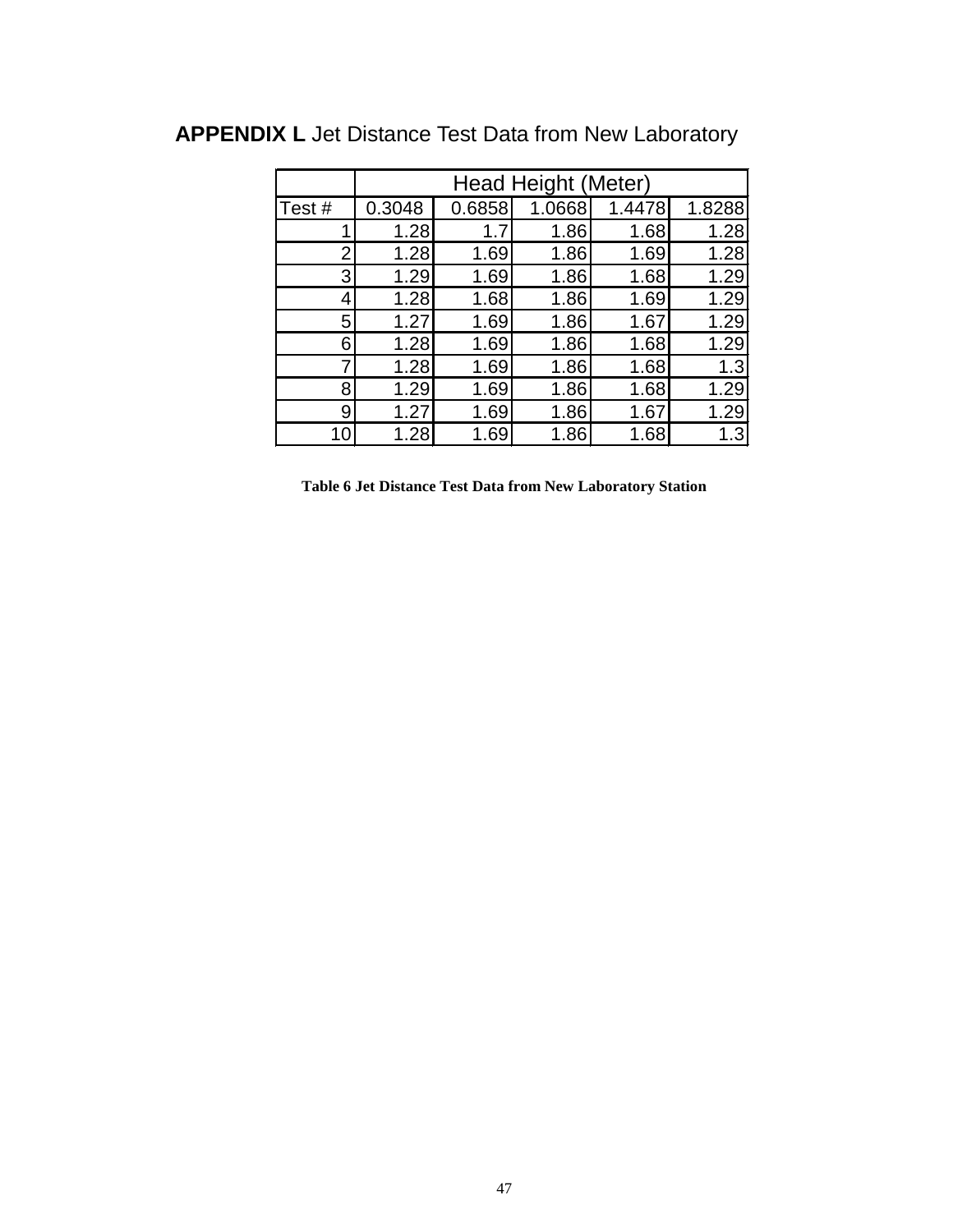### **APPENDIX M** Dimensional Analysis Calculations

5 3  $\frac{2}{4}$   $\frac{1}{4}$   $\frac{3}{4}$   $\frac{1}{4}$   $\frac{1}{4}$   $\frac{3}{4}$ 2 1  $\int_{1}^{1} L_1^{a_1} L_2^{a_2} \left(\frac{L}{T}\right)^{a_3} \left(\frac{m}{LT}\right)^{a_4} \left(\frac{m}{L_3^3}\right)^{a_4}$  $^{2}$ 17 a<sup>3</sup>  $^{a4}$   $^{a5}$ 2 1  $1^{\prime}$ <sup>1</sup>  $h_2$  is the drop height from the orifice to the measuring plane Where  $h_1$  is the head height  $L(h_1, h_2, V, \mu, \rho)$  $\rho$  is the fluid density  $\mu$  is the viscosity V is the fluid velocity at the orifice opening  $L = C_1 h_1^{a1} h_2^{a2} V^{a3} \mu^{a4} \rho^a$ *L M LT M T*  $L = C_1 L_1^{a_1} L_2^{a_2} (\frac{L}{L_1})$ So we can say that  $a_5 = -a_4$  and  $a_3 = -a_4$  $T: 0 = -a_3 - a_4$  $L: 1 = a_1 + a_2 + a_3 - a_4 - 3a_5$  $M: 0 = a_4 + a_5$ 

By sustitution :

$$
1 = a_1 + a_2 - a_4 - a_4 + 3a_4
$$
  
\n
$$
1 = a_1 + a_2 + a_4
$$
  
\nor  $a_1 = a_2 + a_4 - 1$   
\n
$$
L = C_1 h_1^{a_2 + a_4 - 1} h_2^{a_2} V^{-a_4} \mu^{a_4} \rho^{-a_4}
$$
  
\n
$$
L = C_1 \frac{h_1^{a_2} h_1^{a_4}}{h_1} h_2^{a_2} \frac{1}{V^{a_4}} \mu^{a_4} \frac{1}{\rho^{a_4}}
$$

Group like terms

$$
L = C_1 \frac{1}{h_1} h_1^{a_2} h_2^{a_2} \frac{h_1^{a_4} \mu^{a_4}}{V^{a_4} \rho^{a_4}}
$$

*or*

$$
L^* h_1 = C_1 (h_1 h_2)^{a_2} \left(\frac{h_1 \mu}{V \rho}\right)^{a_4}
$$

<span id="page-52-0"></span>**Figure 23 Dimensional Analysis Calculations**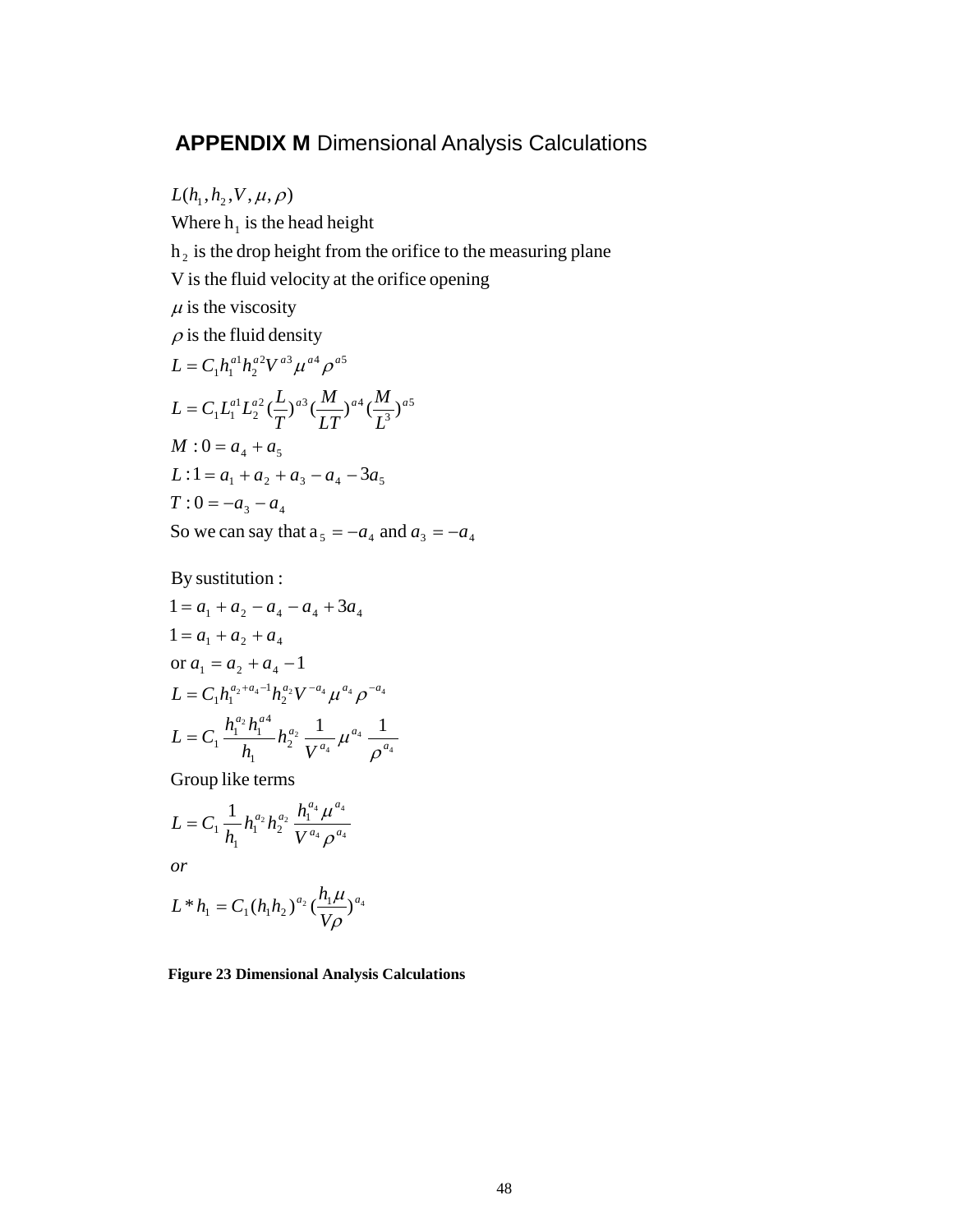### **APPENDIX N** Operation Procedures for New Laboratory Station

### Purpose

To provide the CAS students a laboratory experiment to test Bernoulli's equation.

$$
\frac{p_1}{\rho g} + \frac{V^2}{2g} + z_1 = \frac{p_2}{\rho g} + \frac{V_2^2}{2g} + z_2
$$

 $p_1$  = pressure at point 1  $p_2$  = pressure at point 2  $\rho$  = density of the fluid  $g =$  acceleration due to gravity  $V_1$  = velocity of the fluid at point 1  $V<sub>2</sub>$  = velocity of the fluid at point 2  $z_1$  = elevation head of the fluid at point 1  $z_2$  = elevation head of the fluid at point 2 Velocity head 2 2  $\frac{V_1^2}{2g} =$  $\frac{p_1}{\rho g}$  = Pressure head  $\rho_{\rm c}$ 

**Objectives** 

Utilizing the Bernoulli equation, determine the correlation of theoretical water jet distance to actual laboratory results

Utilizing the current textbook dimensional analysis methods, derive an equation that predicts the water jet's distance.

#### Theory

When dealing with the fluid mechanics of incompressible fluids, Bernoulli's equation explains the system. According to Robert Mott, "Bernoulli's equation is used to determine values of pressure head, elevation head and velocity head change as a fluid moves through a system." The observer should note that as fluid moves from point one to point two, the value or magnitude of the term increases or decreases; however, "if no energy is lost or added to the head, the total head remains at a constant level."

When working with Bernoulli's equation, the chosen reference point must be expressed in the same pressure terms. The various pressures must be resolved into either gauge or absolute pressures. Most situations in the laboratory or real world allow for the utilization of gauge pressure. In turn, the result is the exposed area's pressure reading is represented as a net zero pressure.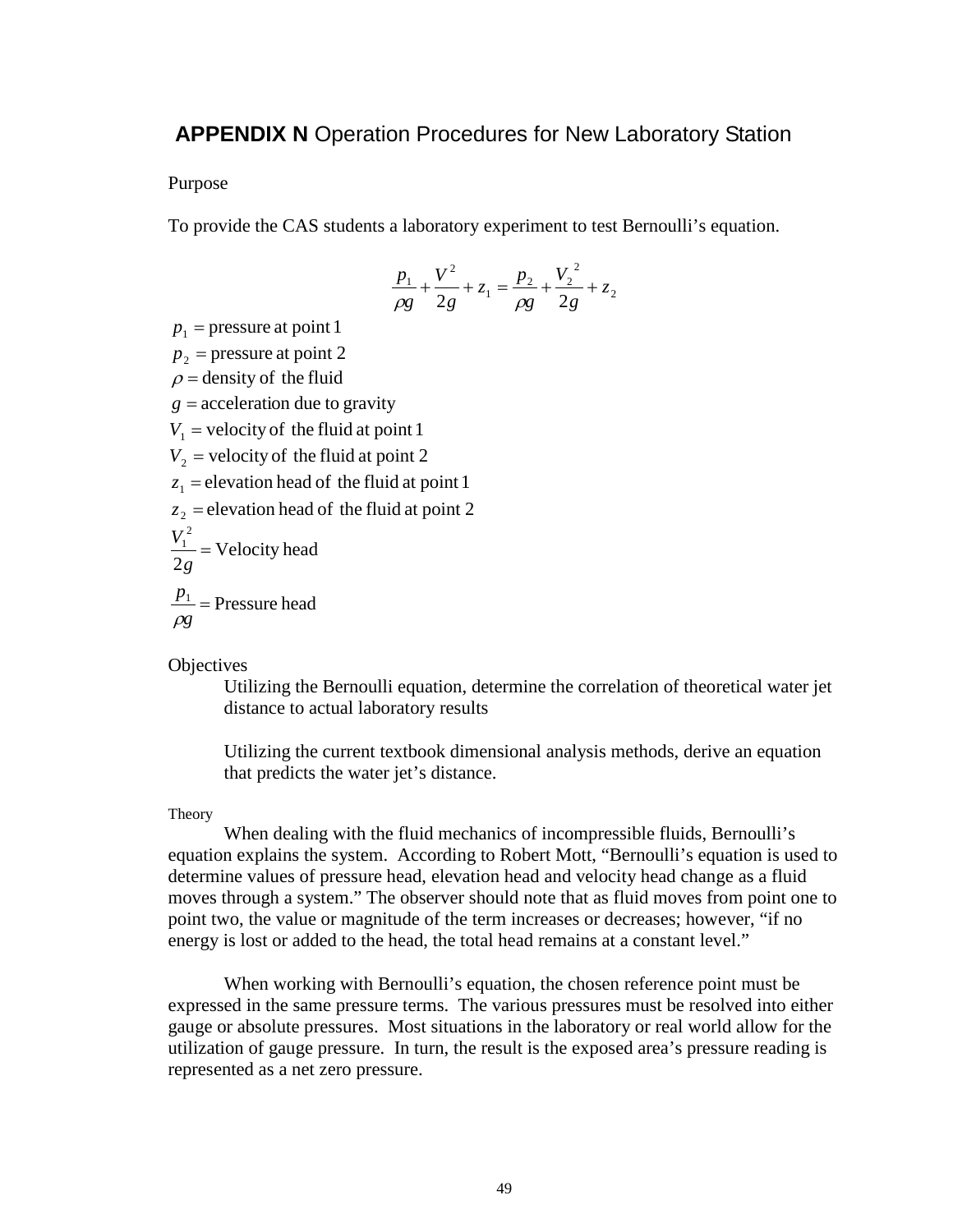In order to apply Bernoulli's equation to a system, several conditions must be met. According to Robert Mott, the limitations are as follows:

- "It is only valid for incompressible fluids since the specific weight of the fluid is assumed to be the same at the two sections of interest.
- There can be no mechanical devices between the two sections of interest that would add energy to or remove energy from the system, since the equation states that the total energy in the fluid is constant.
- There can be no heat transferred into or out of the fluid.
- There can be no energy lost due to friction."

No system would likely meet all of these requirements. In the case of this new laboratory station design it met the first two requirements. By design there were no additions of mechanical devices, and the incompressible fluid was water. The last two conditions can only be theorized. In practical applications, losses stemming from friction and heat transfer are always introduced.

Referring to figure 1 below, one can see that the surface of the fluid is at height *h* from the centerline of the orifice or opening. Additionally,  $P_1$  and  $P_2$  are taken from their respective points at point 1 and point 2 and the same holds true for  $v_1$  and  $v_2$ . Upon inspection of the system, parameters may be eliminated and others may be solved. In the case of a reservoir or large open container, several factors hold true:

- By using an atmospheric reference,  $P_1 = 0$  psig, leading to  $\frac{P_1}{\rho g} = 0$ ρ  $= 0$  psig, leading to  $\frac{1}{x} = 0$ .
- Because the surface area of the reservoir or open container is large relative to the area of the orifice, and h will remain constant,  $v_1$  can be considered to be 0. This event 0 2 2  $\frac{v_1^2}{2g} =$ leads to  $\frac{r_1}{r_1} = 0$ .
- In an ideal fluid condition, there is no head loss resulting in Bernoulli's equation reducing to  $v_2 = \sqrt{2gh}$ . This reduction is known as Torricelli's theorem.



figure 1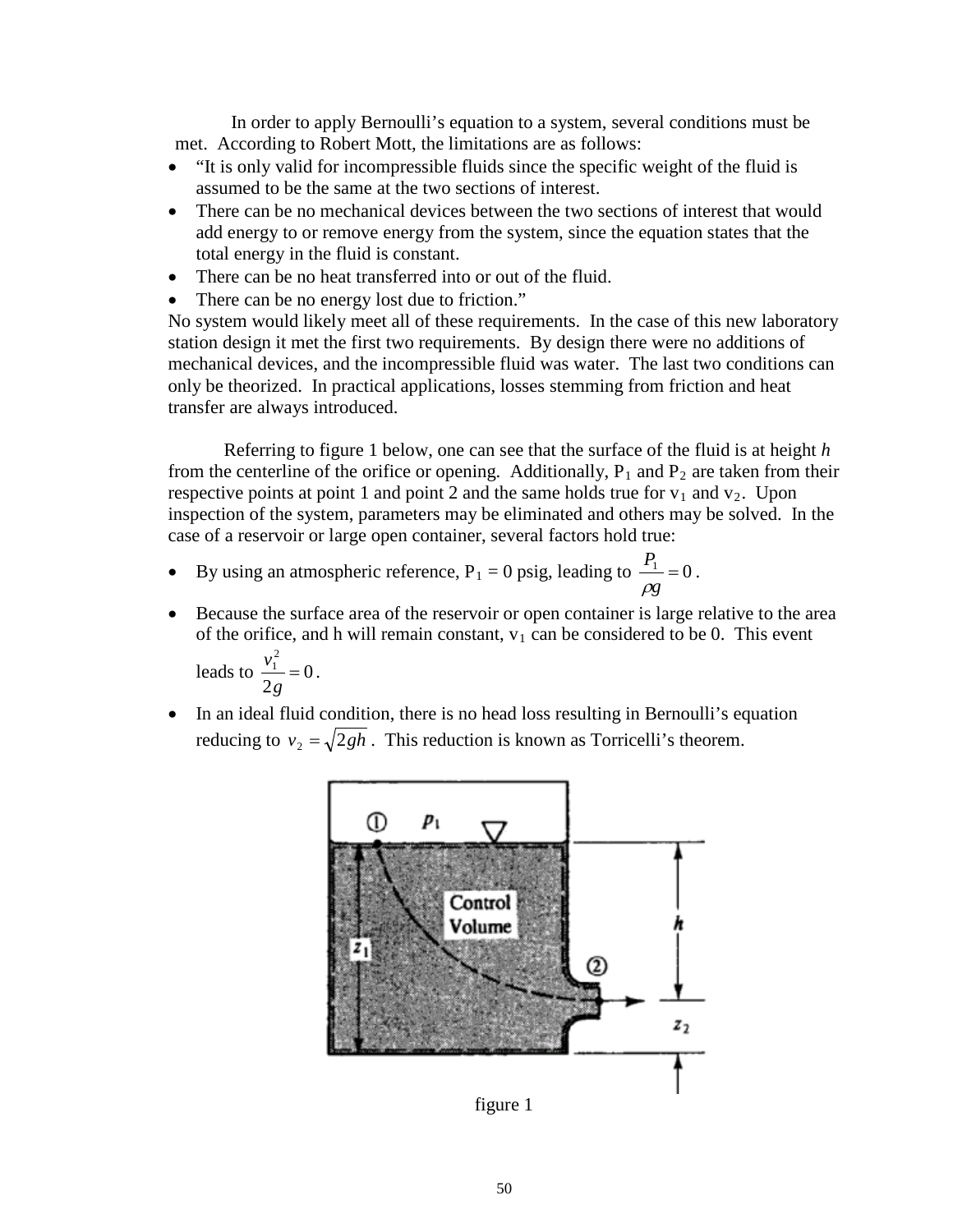After 200 years of validation, Bernoulli's concepts and theories are still applicable. The velocity of a fluid flowing from an open container while head pressure remains constant is  $v_2 = \sqrt{2gh}$ . This calculation coupled with the basic physics concept of a body in fall produces the jet spray.

### Procedure

- 1) Connect the water tank fill hose to the water supply located on the wall.
- 2) Make sure the water hose is attached to the fill valve located on the bottom of the water tank.
- 3) Turn on the water supply valve then turn on the fill valve in the bottom of the water tank.
- 4) After filling the water tank to its overflow level, open the bottom water outlet.
- 5) Slide the measuring apparatus to the spot where the water jet flows through the opening.
- 6) Turn off the water to refill the system.
- 7) Once the system has reached equilibrium turn on the same valve.
- 8) Readjust the measuring apparatus so the water flows into the middle of the opening and turn off the water.
- 9) Once the system has reached equilibrium turn on the same valve and check for alignment.
- 10) Turn off water and turn on Zircon measuring device (refer to figure 2). If meter is not set for length in meters, depress the "ft/m" button to change. Also, depress the "line" button located to the left of the "ft/m" button. Depress the "read" button and record the jet distance.
- 11) Repeat steps 1 through 7 and record all fivejet distances.
- 12) Turn off Zircon measuring device.
- 13) Turn off tank fill valve.
- 14) Before completing the next step, MAKE SURE the water supply valve on the wall is OFF!
- 15) Disconnect the water supply hose from the wall connection and place it in the floor drain.
- 16) Turn on the water fill valve located on the bottom of the water tank. This will drain the tank.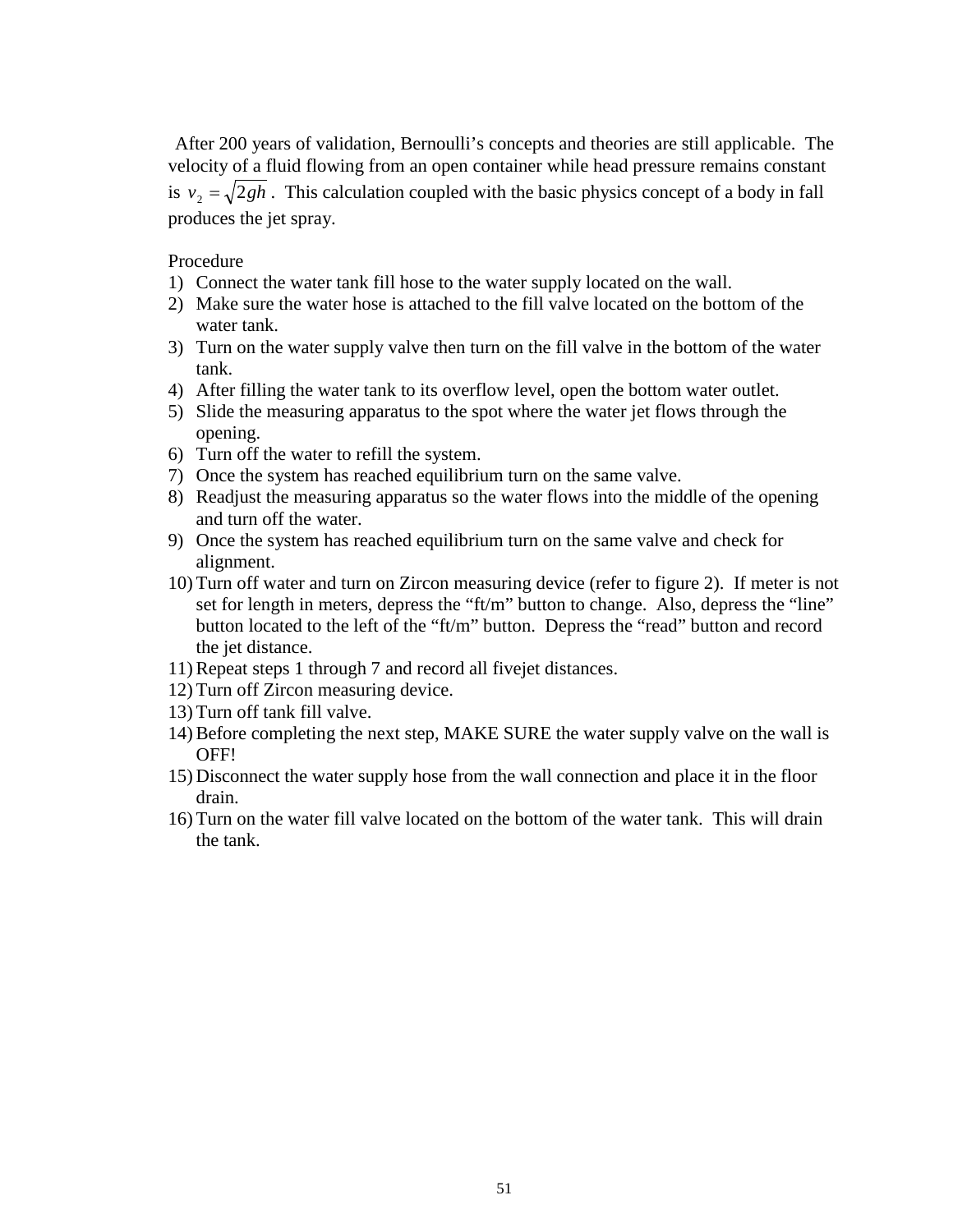

figure 2